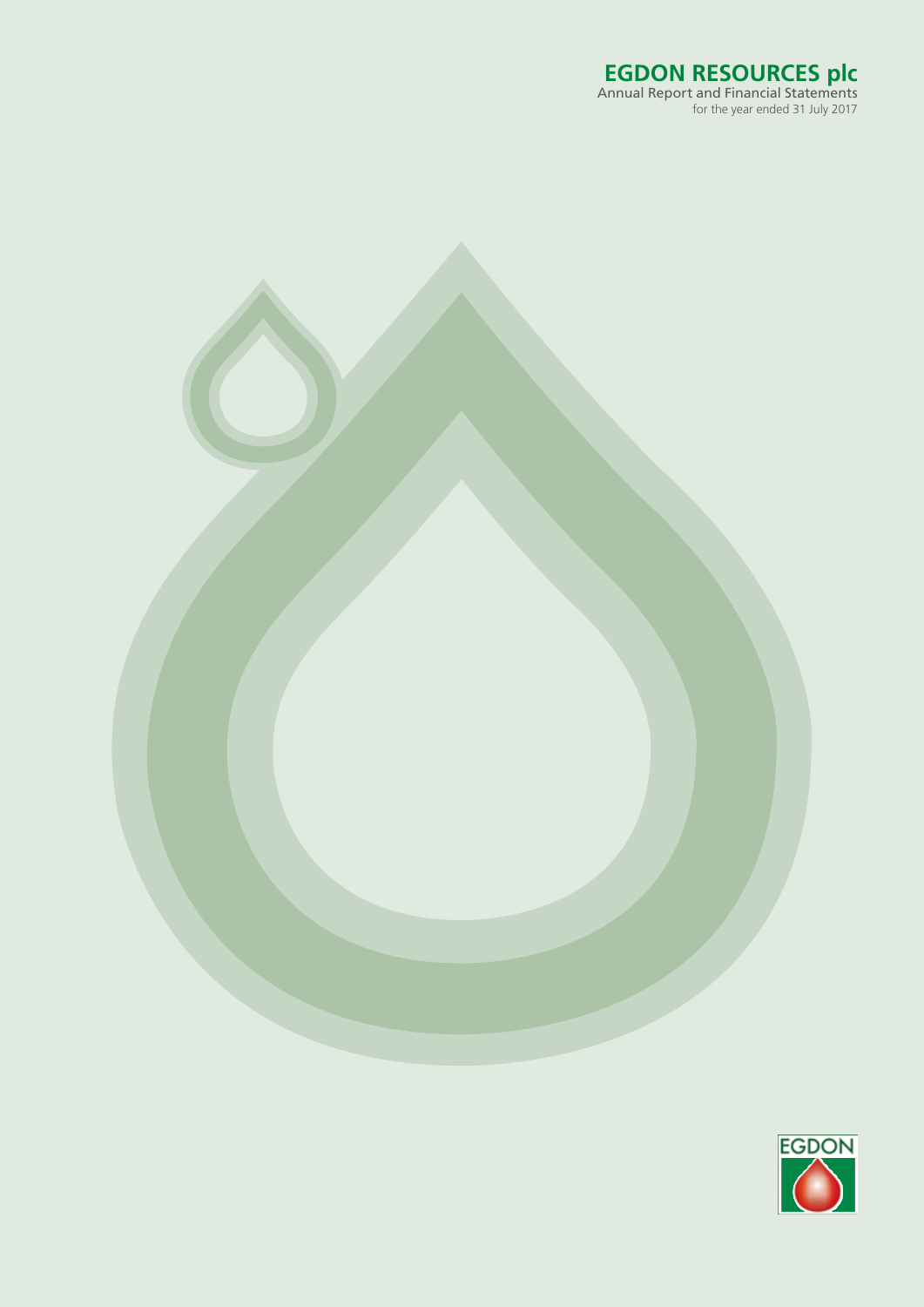# **Egdon Resources plc** is an onshore UK focused oil and gas

exploration and production business

An established UK focused oil and gas exploration and production business with 43 licences in proven oil and gas producing basins

A balanced portfolio of production, development, appraisal and exploration projects for conventional and unconventional hydrocarbons placing the Company in a strong position for growth

A proven operator with an experienced and respected management team

A firm commitment to safety, environmental and social responsibility in all aspects of its operations

#### **OVERVIEW**

| Overview                                               | 2              |
|--------------------------------------------------------|----------------|
| Our Strategy                                           | 3              |
| Chairman's Statement                                   | 4              |
| <b>OPERATIONS</b>                                      |                |
| <b>Operating Review</b>                                | $\overline{7}$ |
| Committed to the<br>highest standards                  | 10             |
| Oil and Gas Reserves<br>and Resource Estimates         | 11             |
| United Kingdom<br>Licences Summary                     | 12             |
| <b>PERFORMANCE</b>                                     |                |
| <b>Financial Review</b>                                | 14             |
| <b>GOVERNANCE</b>                                      |                |
| Corporate Governance<br>Statement                      | 17             |
| <b>Board of Directors</b>                              | 18             |
| Directors' Report                                      | 20             |
| Statement of<br>Directors' Responsibilities            | 21             |
| Independent Auditor's Report                           | 22             |
| <b>FINANCIAL STATEMENTS</b>                            |                |
| Consolidated Statement<br>of Comprehensive Income      | 27             |
| <b>Consolidated Statement</b><br>of Financial Position | 28             |
| Company Statement<br>of Financial Position             | 29             |
| <b>Consolidated Statement</b><br>of Cash Flows         | 30             |
| Company Statement<br>of Cash Flows                     | 31             |
| <b>Consolidated Statement</b><br>of Changes in Equity  | 32             |
| Company Statement<br>of Changes in Equity              | 33             |
| Notes Forming Part<br>of the Financial Statements      | 34             |

#### **ANNUAL GENERAL MEETING INFORMATION**

| Letter from the Chairman            |    |  |  |
|-------------------------------------|----|--|--|
| with Notice of AGM                  | 57 |  |  |
| Directors, Officers and Advisors 63 |    |  |  |
| Licences                            | 64 |  |  |



Visit us online **www.egdon-resources.com**

 $\mathbf{C}$ 

**Egdon Resources plc**  Annual Report and Financial Statements 2017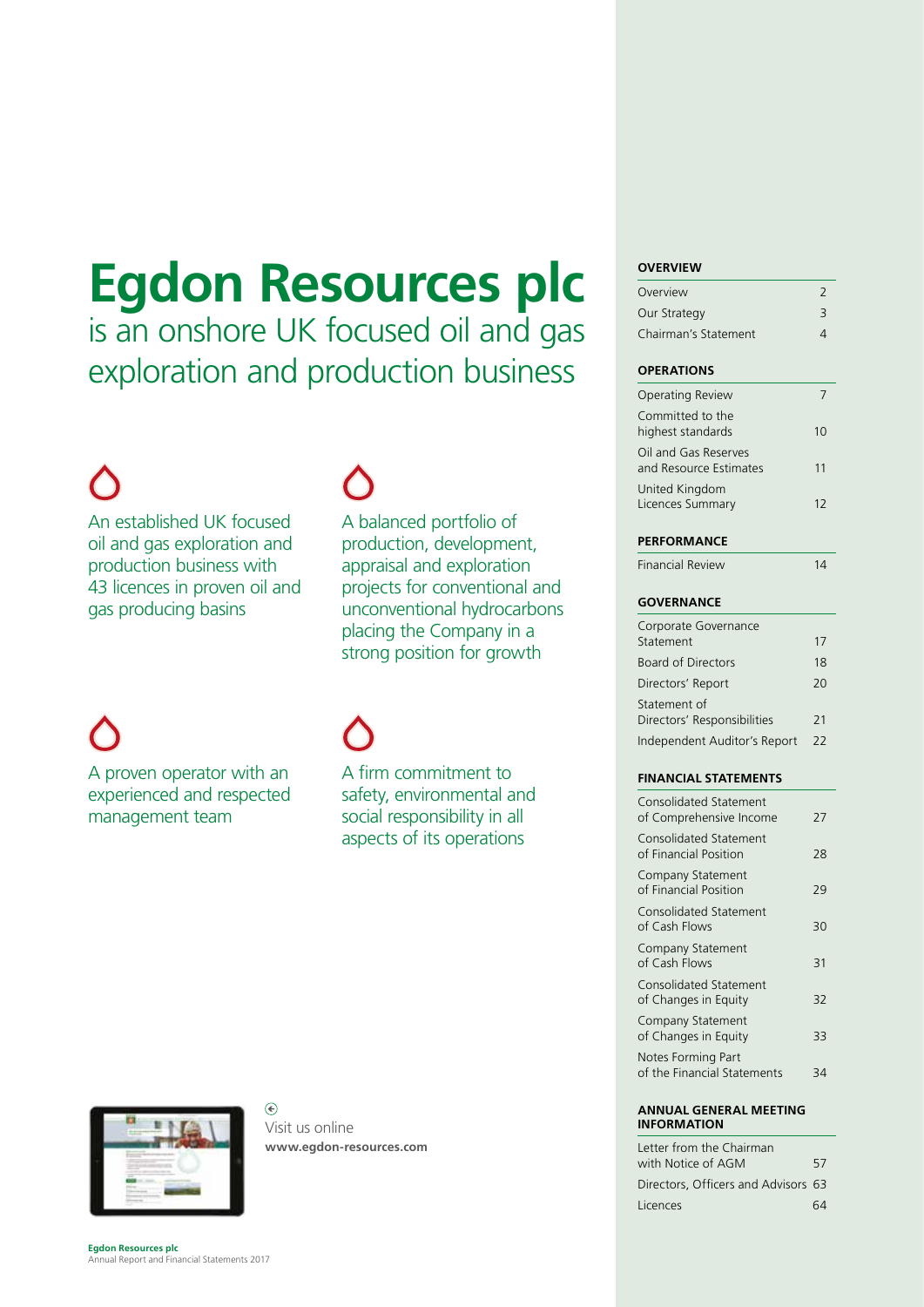**Egdon Resources plc** 

**1**

Annual Report and Financial Statements 2017

*"In a period of further progress we were pleased to complete an equity cash raising of £5.06 million in November 2016, which has significantly strengthened our balance sheet."*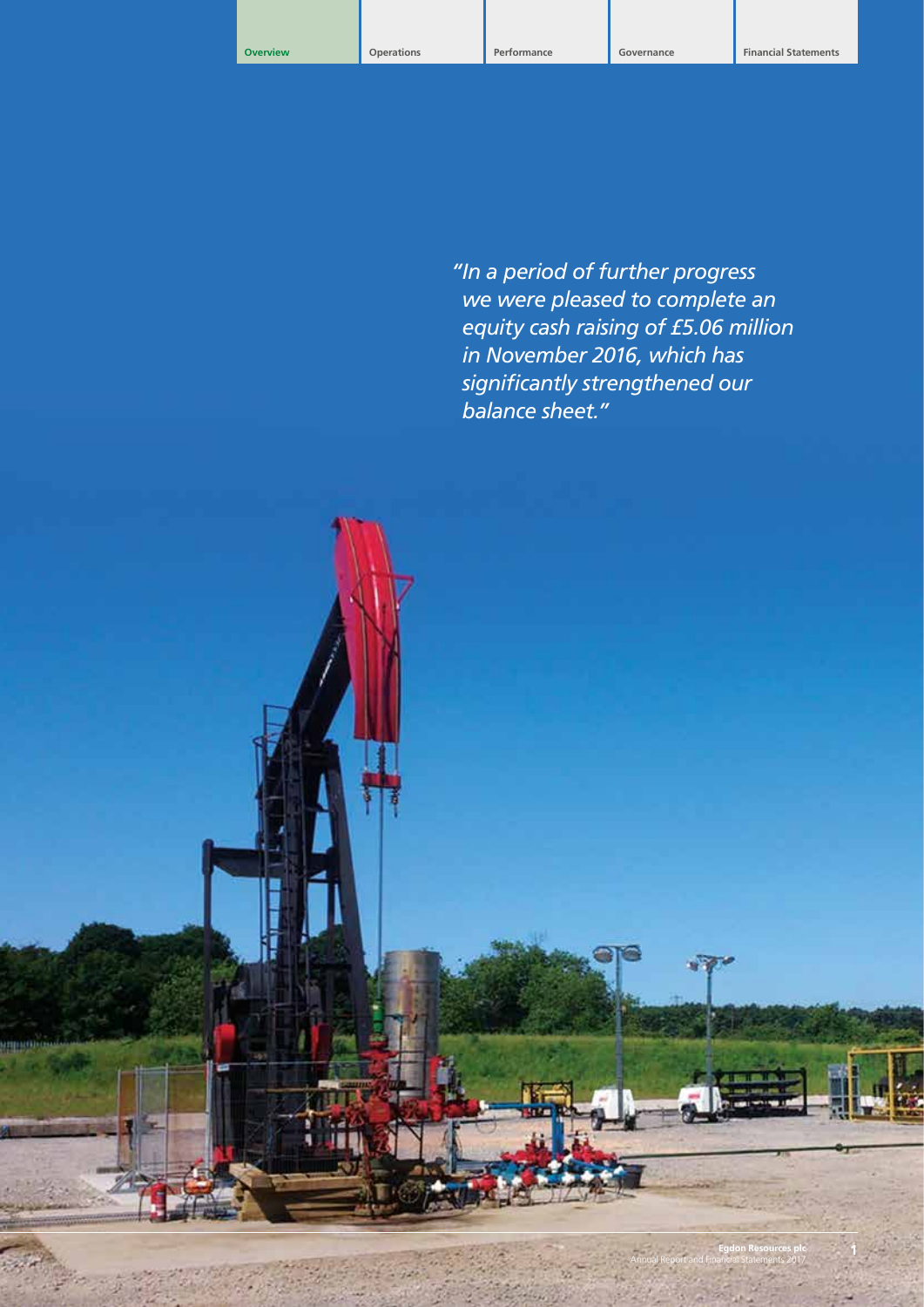## **Overview**

### **Highlights**

#### **Operational and Corporate**

- Successful placing and open offer to raise £5.06 million before costs in November 2016
- Planning consent granted to operator IGas to drill up to two exploratory wells at Springs Road, North Nottinghamshire (Egdon 14.5% interest) - Egdon is carried on these initial wells
- ERC Equipoise reported an independent assessment of the undiscovered gas initially in place ("GIIP") in ten previously unassessed licences resulting in a total mean volume of 50.9 trillion cubic feet ("TCF") of gas net to the Company
- Issue of the Wressle Environmental Permit variations. Submission of the appeals against the January and July planning refusals which have been co-joined and will be considered at an appeal hearing in November 2017
- Acquisition of additional interests in PEDL068, PEDL201, PEDL306 and PEDL334
- Acquisition of a 50% interest in PEDL278 containing the Kirk Smeaton tight gas discovery and further unconventional resources potential
- Acquisition of an additional 12% interest in PEDL209 (deep) and signature of a new option agreement with Total which, if exercised, includes a carried work programme valued at up to £4.85 million to Egdon
- Acquisition of the Fiskerton Airfield producing oil field (EXL294) in the East Midlands for a cash consideration of US\$750,000
- Completion of the Company's exit from France

#### **Financial**

- Oil and gas revenues during the period of £1.04 million (2016: £1.59 million)
- Loss for the period of £1.70 million for the year ended 31 July 2017 after net write downs and impairments of £0.19 million (2016: loss of £2.69 million after net write downs and impairments of £0.72 million)
- Basic loss per share of 0.68p (31 July 2016: basic loss per share of 1.21p)
- Cash at bank of £6.06 million as at 31 July 2017 (31 July 2016: £2.68 million)
- Net current assets as at 31 July 2017 of £6.40 million (31 July 2016: £4.18 million)
- Net assets as at 31 July 2017 of £32.70 million (31 July 2016: £29.43 million)

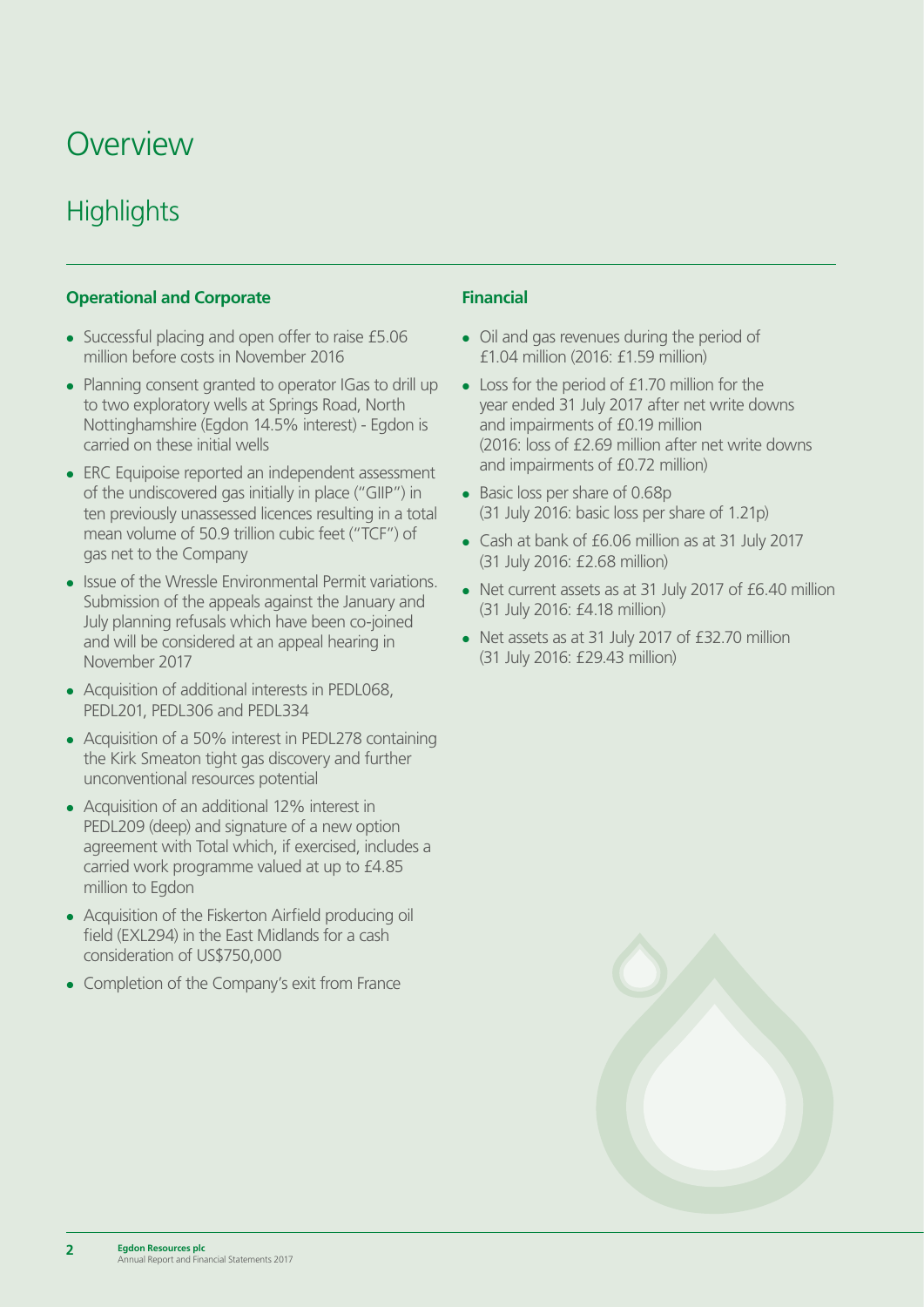### Our Strategy

The Directors have identified three key near-term strategic objectives to drive shareholder value:

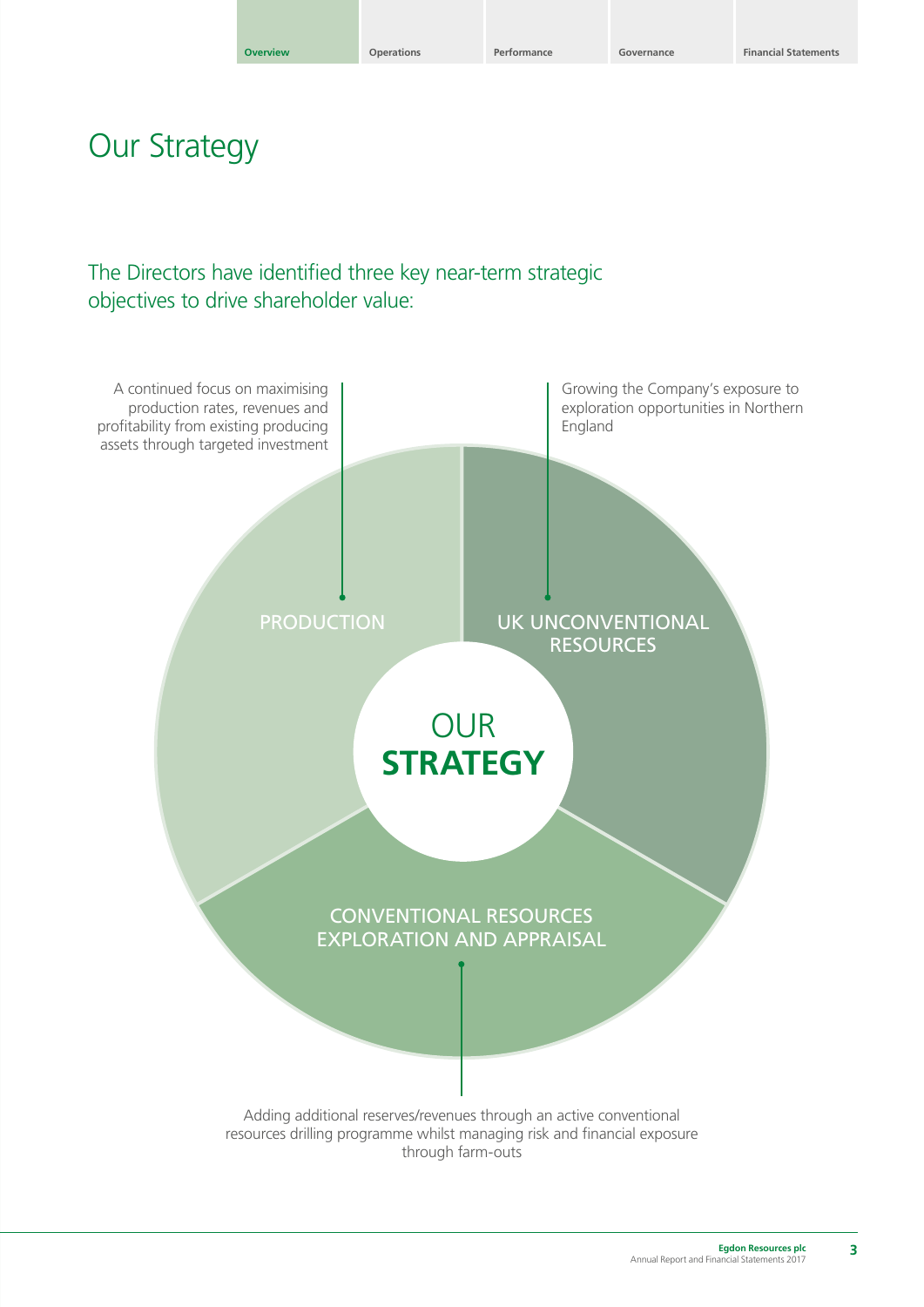## Chairman's Statement

**Philip Stephens** Chairman



I can report that we have continued to make progress with our strategic objectives throughout this reporting period.



#### **Highlights have included:**

#### Placing and Open Offer:

We substantially strengthened our balance sheet during the period through a placing and open offer which raised gross proceeds of £5.06 million enabling Egdon to pursue its stated strategy.

#### Springs Road Planning Award:

In November 2016 Nottinghamshire County Council granted consent to develop a hydrocarbon wellsite and to drill up to two exploratory wells at Springs Road, North Nottinghamshire. We are being carried on these potentially play opening wells in the Gainsborough Trough, our core area for unconventional resources exploration, during 2018.

#### Growing our Unconventional Resources Assets:

Over the past three years Egdon has successfully increased its unconventional resources acreage position in Northern England by 266% to c. 205,800 acres net (833km² net) through a series of targeted acquisitions, farm-ins and success in the 14th Licensing Round.

#### Wressle Oil Field:

We remain committed to, and optimistic about, obtaining planning consent for the development of the Wressle oil discovery, despite the refusal of our applications in January and July 2017. We now look forward to the planning appeal in early November and the resulting decision, which is likely in early 2018.

#### Fiskerton Airfield Acquisition:

We acquired the Fiskerton Airfield producing oil field (EXL294) in the East Midlands which adds production from the effective date of 1 January 2017. We are confident that production levels and profitability from the field can be enhanced by well workovers.

#### **Financial and Statutory Information**

Revenue from oil and gas production during the year was lower at £1.04 million (2016: £1.59 million) on production of 38,346 barrels of oil equivalent ("boe") (2016: 64,604 boe).

The Group recorded a loss of £1.70 million for the year ended 31 July 2017, reduced by 36.7% compared to 2016, after write downs, pre-licence costs and impairments of £0.19 million (2016: loss of £2.69 million after write downs, pre-licence costs and impairments of £0.72 million).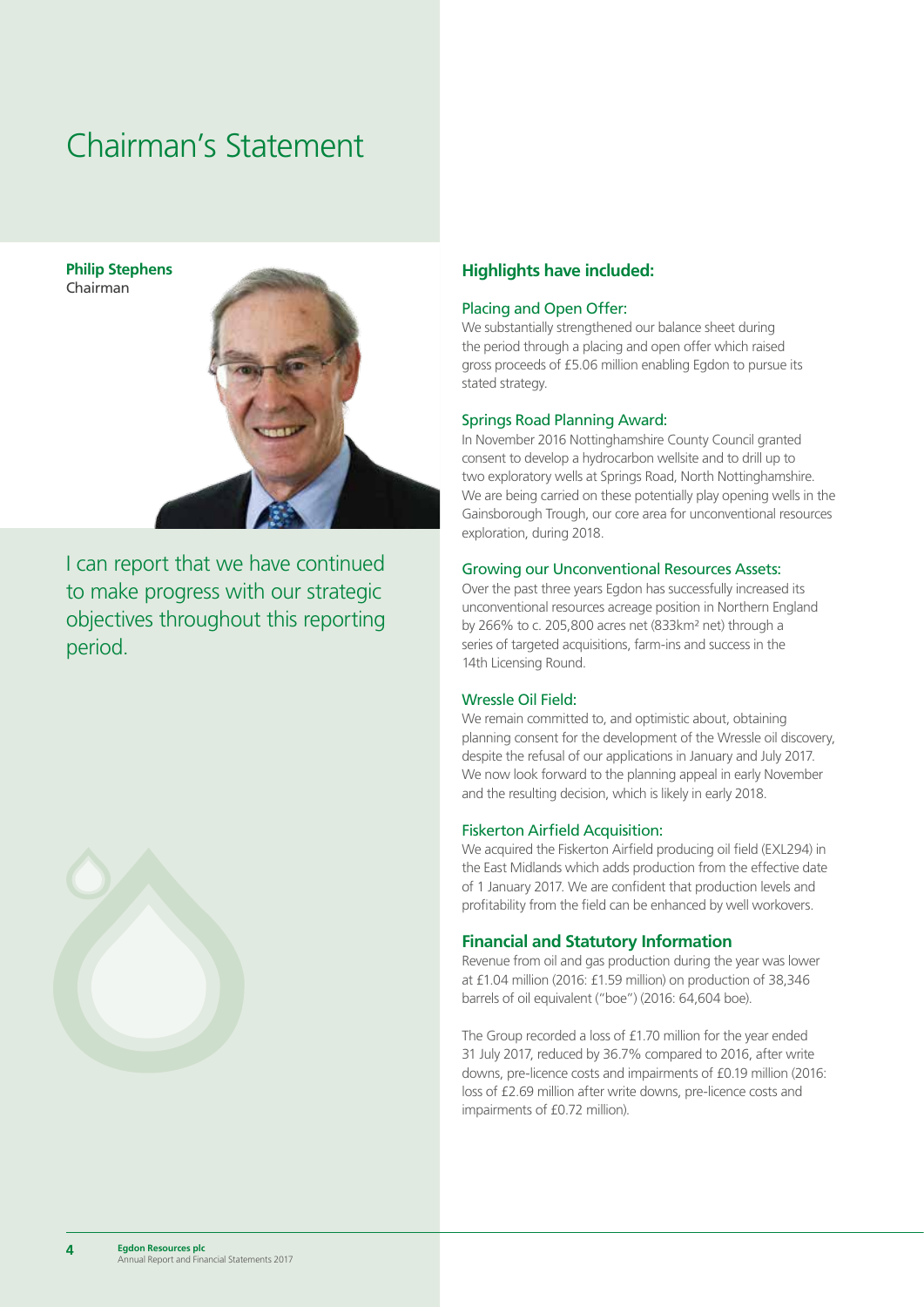

The Group has maintained a focus on managing cash resources and at year end had net current assets of £6.40 million (2016: £4.18 million) of which £6.06 million was cash (2016: £2.68 million).

The Group remains debt free.

In line with last year, the Directors do not recommend the payment of a dividend.

#### **Portfolio Management**

Egdon has completed its exit from France during the period. The Company had held interests in France since 1998 and with the sale of Egdon Resources (New Ventures) Limited in 2010 for £4.5 million, ultimately realised a profitable return on our French involvement.

In the UK, the Company was awarded interests in nine new licences in the 14th Licensing Round and, with the subsequent acquisition of PEDL278 and of EXL294, held effective interests in 43 UK Licences at year end (2016: 32).

#### **UK Unconventional Resources**

Over the past three years Egdon has successfully increased its unconventional resources acreage position in Northern England by 266% to c. 205,800 acres net and its undiscovered gas initially in place ("GIIP") by 180% to a mean volume of 50.9 TCF through a series of targeted acquisitions, farm-ins and success in the 14th Licensing Round.

The remainder of 2017 and the early part of 2018 is expected to see significant activity in the sector with planned drilling, hydraulic fracturing and testing of two horizontal wells at Preston New Road by Cuadrilla, hydraulic fracturing and testing operations by Third Energy at Kirby Misperton-8, and 3D seismic acquisition by INEOS in the East Midlands including over parts of Egdon's licences in the Wellbeck Low. The testing at Kirby Misperton-8 has potential read through to Egdon's interests in the neighbouring Cloughton gas discovery (PEDL343) and the prospective Carboniferous section at the Resolution Prospect offshore.

In relation to our own licence activity, the operator of PEDL140, IGas, has advised that it intends to drill Springs Road-1, the potentially play opening Gainsborough Trough exploration well, in early 2018 once all planning conditions have been discharged. This is a key well for Egdon as it is located in our core area for unconventional resources. The well will drill a thick Lower Carboniferous sequence and will provide a full suite of modern data with which to evaluate the play.

We have also made considerable technical progress on our operated and non-operated 14th Round Licences since their award and are planning new seismic acquisition on several licences during 2018.

#### **Conventional Resources Exploration and Appraisal**

There is significant potential for growth via exploration and appraisal drilling within our existing conventional resources portfolio of assets. The lower capital and operating costs associated with onshore UK developments mean that new projects remain commercially attractive even with lower commodity prices.

However, the pace of our exploration drilling activity is in part dependent upon successful farm-outs as we look to manage carefully our cash resources and technical risk.

Egdon's next drilling activity is likely to be the Holmwood-1 conventional resources exploration well in Weald Basin licence PEDL143 (operator Europa Oil and Gas Limited). Operations are expected to commence H1 in 2018 once all final approvals are in place. In addition to the Portland and Corallian sandstones, this well will target Kimmeridge limestones which have been proven at Horse Hill-1 (8km to the east of Holmwood), Brockham (5km to the north-east) and, most recently, at Broadford Bridge. Egdon's costs for this test of this high potential play will be carried up to a cap of £0.59 million.

Egdon expect to commence operations at Biscathorpe-2 (PEDL253) in early 2018 and, dependent upon securing a farm-out, at the North Kelsey Prospect (PEDL241), both located in Lincolnshire.

Egdon has made further progress during the period with the Resolution Prospect (P.1929) just offshore the North Yorkshire coast. We now plan to acquire a 3D marine seismic survey during 2018 to optimise the planning for an offshore well to appraise this 1966 gas discovery. Egdon continues to seek an industry partner and/or investors prior to commencing the survey.

#### **Production**

Production during the period was 105 boe per day ("boepd") (2016: 177 boepd), from Ceres, Keddington and Avington with a contribution from Fiskerton Airfield, in line with our latest guidance of 100-110 boepd.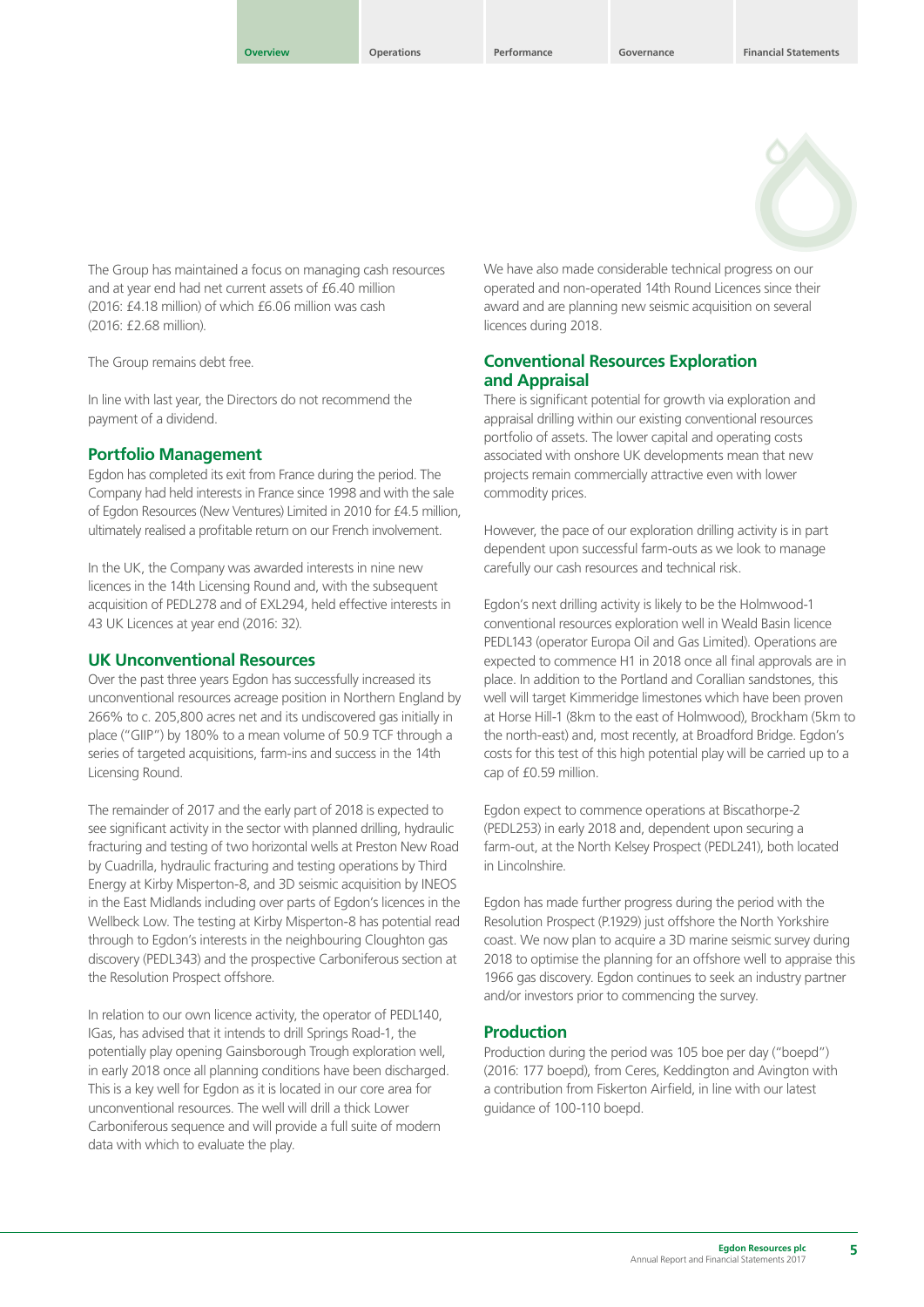### Chairman's Statement

*continued*

*"An independent evaluation of the net gas in place for our unconventional resources has given a figure of 50.9 TCF which shows an increase of 180% over the estimate made two years ago. Our conventional portfolio contains a number of very attractive prospects which we are looking to progress in the next 12 to 18 months."*

#### **Outlook**

Our initial production guidance for the coming period remains at 100-110 boepd. We expect to increase this when the workovers at Fiskerton Airfield have been completed and the outcome of the planning appeal for the Wressle field development is known.

Our main operational effort during the coming period will be focused on:

- Workovers of the producing wells at Fiskerton Airfield
- Subject to the outcome of the planning inquiry, bringing the Wressle-discovery into commercial production
- Drilling of wells at Springs Road-1, Holmwood-1, Biscathorpe-2 and North Kelsey-1
- Introducing a funding partner and acquiring a marine 3D survey over the Resolution Prospect, prior to finalising a drilling location

The fundamentals of the business are robust with the Company debt free and holding a range of high potential assets in the UK, a location and jurisdiction which remains commercially attractive even under lower commodity prices. Our cash position allows us to deliver on our near-term strategy.

Lastly, I would like to thank our shareholders for their continued patient support and our dedicated team for their professionalism and hard work through the year.

#### **Philip Stephens**

Chairman 30 October 2017

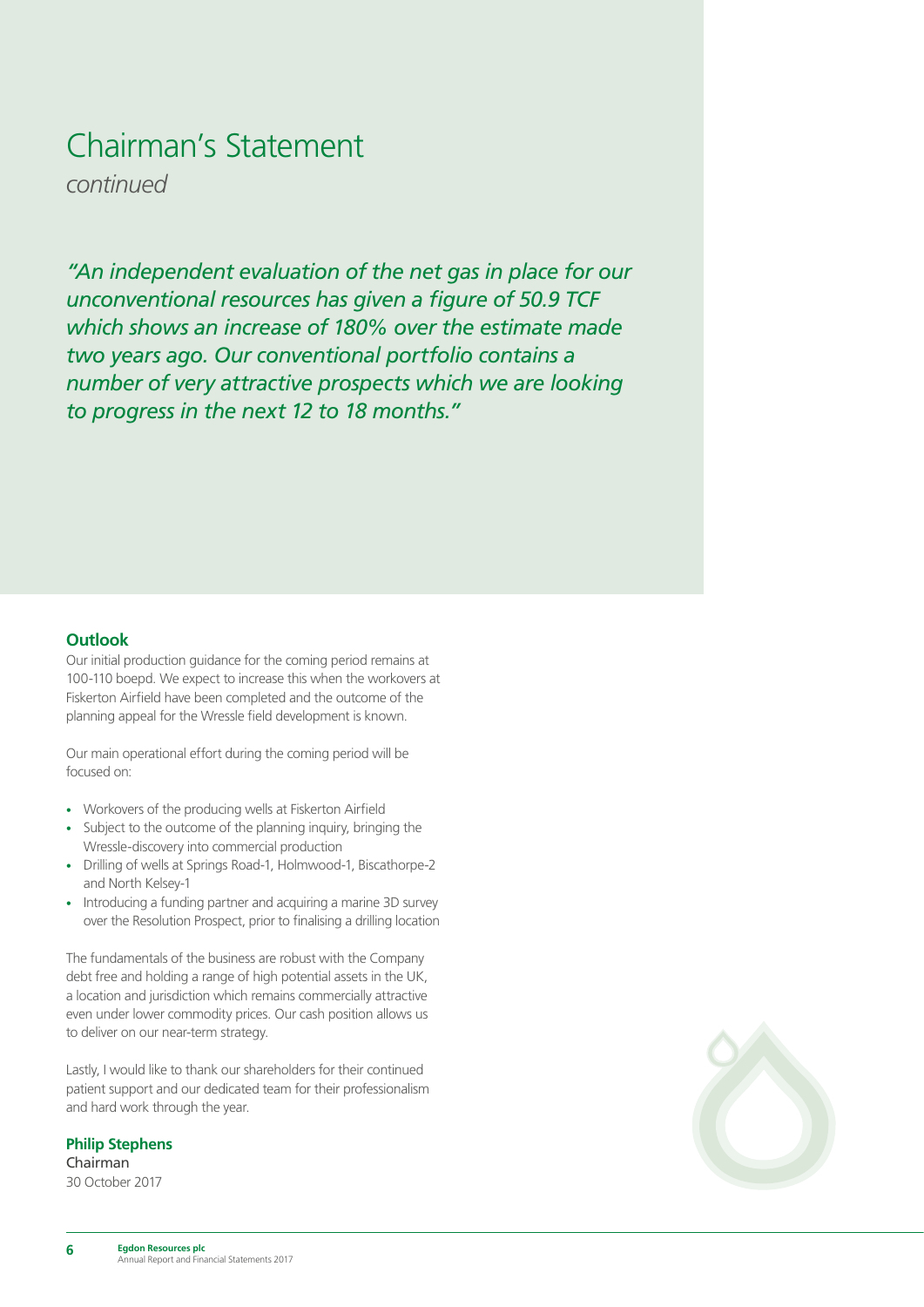### Operating Review

**Mark Abbott** Managing Director



I am pleased to update shareholders with a more detailed review of our assets, operations and plans with a focus on progress against our strategy, key priorities, risks and potential growth drivers.

Our website (www.egdon-resources.com) provides details of all of our assets and operations.



#### **UK Unconventional Resources**

Egdon has built a significant unconventional resources acreage position in Northern England (c. 205,800 acres net (833km² net)) through a series of targeted acquisitions, farm-ins and success in the 14th Round. Egdon now holds a material interest in a number of key prospective geological basins including the Gainsborough Trough, the Widmerpool Basin, the Cleveland Basin and the Humber Basin and has reported an independently assessed mean volume of undiscovered GIIP of 50.9 TCF.

In the Gainsborough Trough, the operator IGas has advised that it intends to drill the potentially play opening exploration well Springs Road-1 (PEDL140, Egdon 14.5% interest carried through the well) in early 2018. This is a key well for Egdon as it is located in our core area for unconventional resources, and will provide a full suite of modern data with which to evaluate the play.

In April 2017 we announced the acquisition of an additional 12% interest in PEDL209 located to the immediate east of PEDL140, and the signature of a new option agreement with Total which, if exercised, would provide for a carried work programme valued at up to £4.85 million to Egdon's 36% retained interest. Elsewhere in the same basin, we announced in June the acquisition of a non-operated 50% interest in PEDL278 containing the Kirk Smeaton tight gas discovery with additional unconventional resources potential.

We have made considerable progress on our operated and non-operated 14th Round licences since formal award in July 2016. Work to date has included extensive cuttings sampling and analysis and integration with petrophysical models, reprocessing and interpretation of existing seismic data, and interpretation of new gravity data.

In Humber Basin licence PEDL334 Egdon has reprocessed and interpreted 207km of existing vintage 2D seismic data which will inform the planning and design of a new 100km 2D seismic programme over the licence. In the Widmerpool Basin Egdon has reprocessed 450km of vintage 2D seismic data over adjoining licences PEDL306 and PEDL201 to aid in the planning of a new 50km 2D seismic programme.

In our non-operated licences in the Cleveland Basin, PEDL343 and PEDL259, operator Third Energy has carried out extensive mineralogical studies on drill cuttings from key regional wells to compare them with Kirby Misperton-8 which is expected to be tested soon. These studies have provided encouragement that the geology on these licences is similar to that penetrated by Kirby Misperton-8.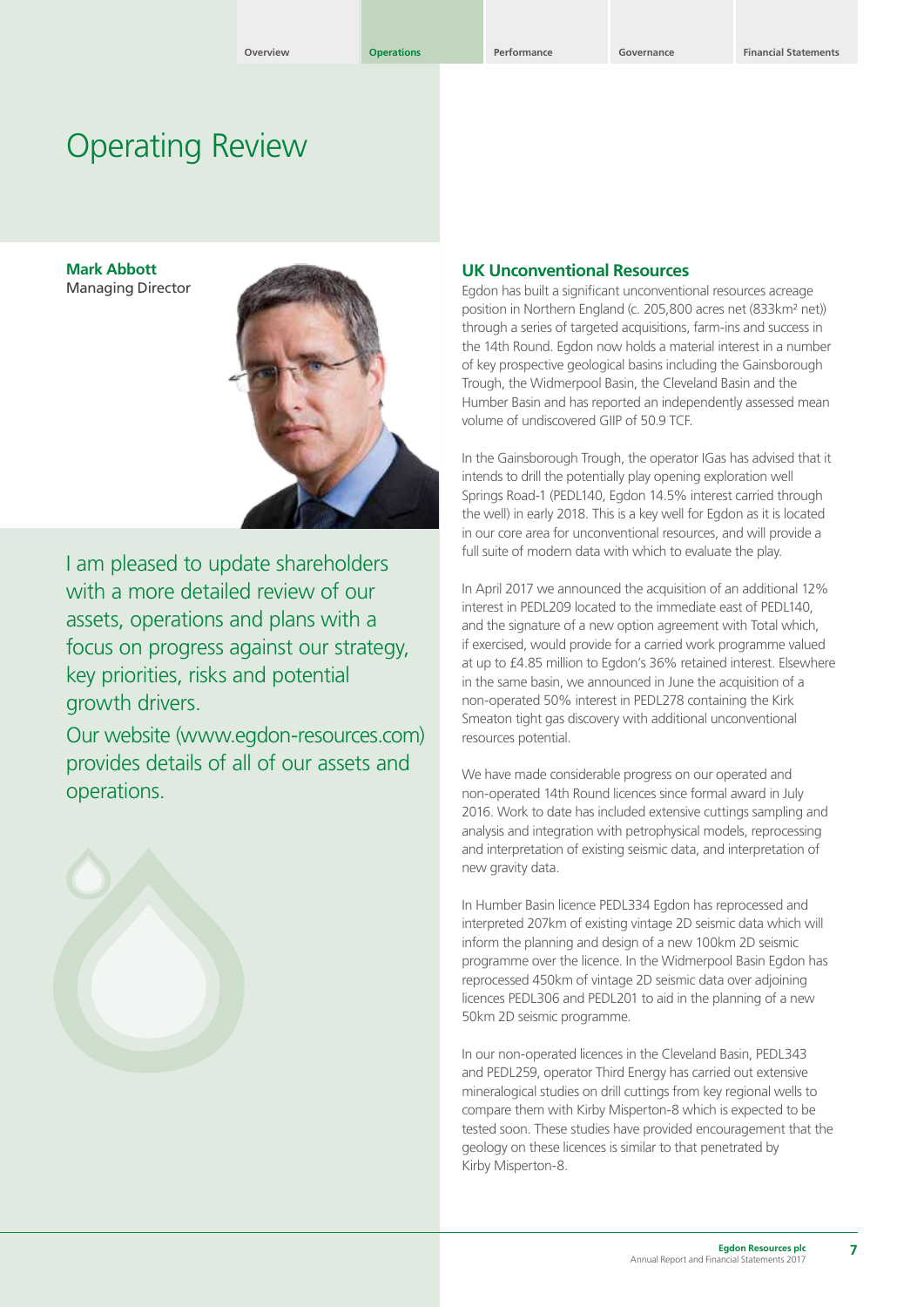## Operating Review *continued*

We have begun to explore the potential for farming-out interests in certain of our licences where Egdon currently holds high equity positions as part of our strategy to advance proof of concept exploration at minimum cost to our investors.

#### **Conventional Resources Exploration and Appraisal**

#### France

The Company completed its exit from France during the year by withdrawing from the renewal process for both the Pontenx and Mairy permits. The Company's attention and resources are now focused solely on the UK.

#### UK

We have made some progress during the period with our strategy to add additional reserves through an active UK conventional resources drilling programme, whilst managing technical risk and financial exposure through farm-out and deal-making.

Egdon's next drilling activity is likely to be the Holmwood-1 conventional exploration well in Weald Basin licence PEDL143 (Egdon 18.4%) where the operator, Europa Oil and Gas ("Europa"), has advised that they expect to commence operations in H1 2018 once all final approvals are in place. In addition to targets in the Portland and Corallian sandstones, where Europa has Estimated Mean Prospective Resources of 5.6 million barrels ("mmbbls") of oil (net Egdon 1.03 mmbbls), Holmwood-1 will also test the highly prospective Kimmeridge limestone play. The Horse Hill-1 well (UK Oil and Gas Investments plc ("UKOG")) is located some 8km to the east of Holmwood in a similar structural position and tested 323 barrels of oil per day ("bopd") from Portland sandstones and 1,365 bopd in total from two limestone intervals in the Kimmeridge Clay Formation. Egdon's costs are carried on the Holmwood-1 well by UKOG up to a cap of £0.59 million. Over the next few months extended well tests at Horse Hill-1 ("UKOG"), production at Brockham (Angus Energy plc) and testing at Broadford Bridge-1 ("UKOG") will provide further insights into the commerciality of the Kimmeridge limestone play and its potential at Holmwood.

The Oil and Gas Authority ("OGA") has granted Egdon licence extensions for both PEDL253 (Biscathorpe) and PEDL241 (North Kelsey) to 30 June 2018. In July, Egdon announced the issue of the Environmental Permit required for the operated Biscathorpe-2 exploration well in Lincolnshire licence PEDL253. The Biscathorpe Prospect is estimated by Egdon to hold Mean Prospective Resources of 14 mmbbls of oil (Egdon 7.3 mmbbls). Operations at Biscathorpe-2 are expected to commence early in 2018.

We also continue to pursue partnership opportunities for the North Kelsey Prospect in Lincolnshire licence PEDL241 where we estimate Mean Prospective Resources of 6.5 mmbbls of oil (Egdon 5.2 mmbbls) in stacked reservoir targets, and hope to drill the well by mid-2018.

Egdon has made continued progress with the Resolution Prospect (337 billion cubic feet ("bcf") of gas, Egdon 100%) in UK offshore licence P.1929. Following the interpretation and mapping of reprocessed seismic data, we now plan to acquire a new 3D seismic survey during 2018 to confirm the potential resource volumes and enable optimisation of the planning for an offshore appraisal well. Egdon has completed the design, feasibility and tendering for this survey and is actively seeking an industry partner and/or investor for this next stage of the project. The 3D survey will also assist in quantifying the Carboniferous potential within and around the Resolution Prospect where prospectivity in tight gas sands, a play currently being tested by BP offshore and Third Energy onshore, may be significant on this large regional structural high.

#### **Production**

Production during the period was 105 boepd (2016: 177 boepd) from Ceres, Keddington, Avington and Fiskerton Airfield, in line with the revised guidance of 100-110 boepd. Production was lower than originally expected at the start of the period due to the timing of Ceres maintenance and the delay to the expected start-up of the Wressle oilfield development.

The Ceres gas field has been shut-in since October 2016 with attributable production derived from "back-out" gas produced from the Mercury and Neptune gas fields. Installation of a new flow meter at Ceres, expected in 2018 will facilitate simultaneous production from Ceres with the other fields in the system. The timing of the 2016 (September-October) and 2017 (July) maintenance shut-downs has resulted in only nine months of production contribution from Ceres during the reported financial year which has resulted in a reduction in revenue in the year.

The Keddington oil field continues to produce in line with forecasts from the K-3Z well at c. 24 bopd (net to Egdon 11 bopd) and we now expect to take a decision on further drilling on the field in early 2018. Avington also continues to produce broadly in line with expectations.

In July 2017 Egdon announced the acquisition of 100% of the producing Fiskerton Airfield oil field in Lincolnshire licence EXL294 for \$0.75 million. The field has suffered from a lack of investment over recent years and we plan to undertake simple, low-cost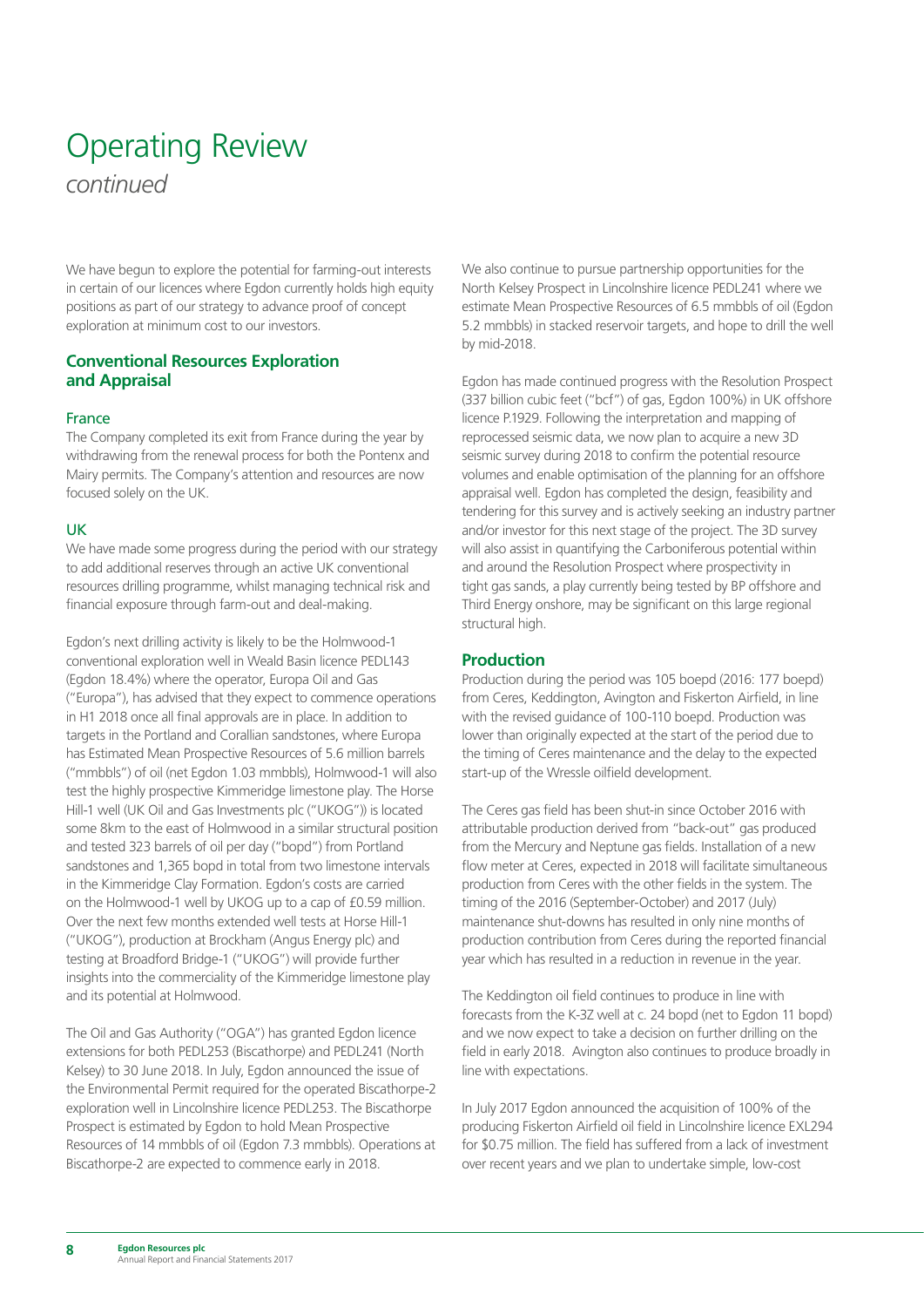

workover operations to enhance production and profitability in the short-term, adding valuable near-term cash-flow to Egdon's portfolio. In the longer term, we will investigate the potential to enhance productivity through in-fill drilling. The acquisition has an effective date of 1 January 2017.

A significant focus during the period has been to progress our Wressle oilfield development, where planning consent was refused by the North Lincolnshire District Council Planning Committee at meetings in January and July 2017 despite recommendations to approve from the council's planning officers on each occasion. We have co-joined appeals against both of these decisions and a planning inquiry is to be held in early November 2017.

The inquiry will be heard by an independent planning inspector who will consider the applications in the context of their planning merits. A successful outcome to this process would lead to the commencement of operations to establish long-term production which would be expected to add 125 bopd to Egdon's production. The Environmental Permits for the development were granted in April 2017.

Egdon has interests in a number of currently shut-in fields where we continue to seek innovative ways of bringing them back into profitable production. For example, we have initiated discussions with third parties on potential further investment in, and the restarting of production from, the shut-in Dukes Wood (PEDL118) and Kirklington (PEDL203) oil fields. If an agreement were to be reached we would expect operations to commence in 2018.

We also continue to evaluate the shut-in Waddock Cross oil field (PL090) where we have nearly completed reprocessing 3D seismic data, and the Kirkleatham gas field (PEDL068) where we have completed specialist processing of key seismic lines to confirm the remaining unproduced gas resources and have identified additional gas potential within the underlying Carboniferous sandstones.

#### **Outlook**

Production guidance for the coming financial year is stable at 100-110 boepd from Ceres, Keddington, Avington and Fiskerton Airfield. This will be revisited once the results of the workovers at Fiskerton Airfield and the outcome of the Wressle planning inquiry are known. For example, a successful outcome to the planning appeals for Wressle could add 125 bopd to Egdon's production later in the 2017-2018 financial year.

In addition to pursuing the Wressle planning inquiry, our main operational focus during the coming period will be:

- Completing the workover operations at Fiskerton Airfield
- Drilling the exploration wells at Springs Road-1 and Holmwood-1 where we have significant carried positions
- Introducing a partner and acquiring the marine 3D seismic survey over the Resolution Prospect and progressing with plans for drilling
- Drilling exploration wells at Biscathorpe-2 and potentially North Kelsey-1 in 2018
- Progressing farm-out discussions in certain of our unconventional resources assets

We are at an important juncture in terms of UK Onshore sector activity with the coming period seeing the drilling and testing of several unconventional resources wells and the long-term testing of the Kimmeridge limestones play, potentially leading to an increased valuation for the UK onshore sector as a whole and especially those companies with a broad range of acreage exposure such as Egdon. Springs Road-1 will be especially important to us in this respect. Positive news from these activities will help drive our planned farm-out activity in these narrowly held opportunities. With this background, the quality of our assets, our planned operations, and current financial position, we remain confident and optimistic in our ability to deliver value for our shareholders.

I would like to record my thanks for the continued efforts of the small but professional and committed team at Egdon who continue to work hard on behalf of shareholders.

#### **Mark Abbott**

Managing Director 30 October 2017

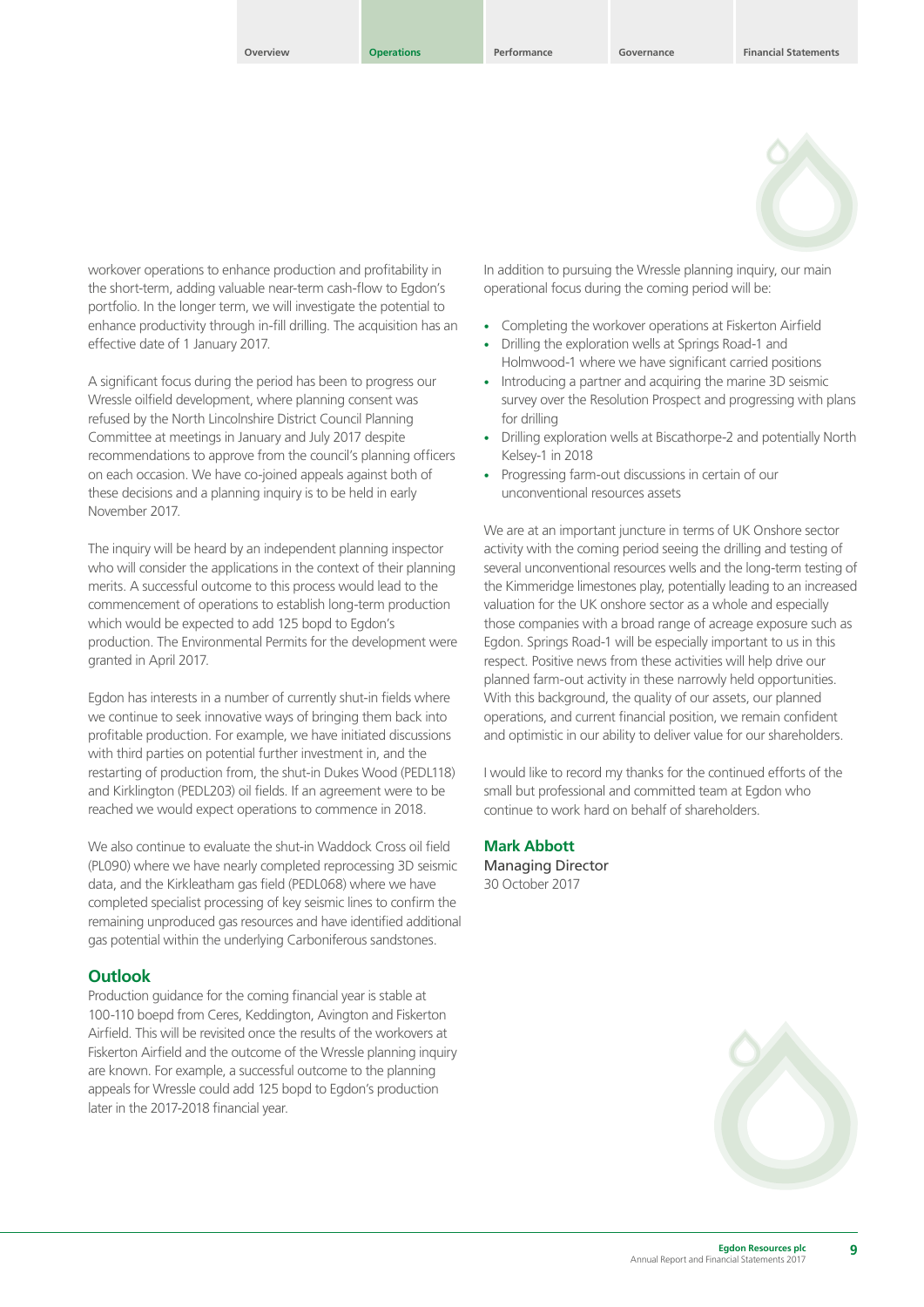

## Committed to the highest standards

Egdon Resources plc wishes to build value through developing sustainable long-term relationships with partners and the community and is committed to the highest standards of health, safety and environmental protection; these aspects command equal prominence with other business considerations.



The UK onshore oil and gas industry has an excellent record in relation to health and safety and environment protection.

Onshore oil and gas regulation in the UK has been recognised as an exemplar by the rest of the world. The industry is regulated by a number of statutory bodies including the Environment Agency ("EA"), Health and Safety Executive ("HSE"), the Oil and Gas Authority ("OGA") and the local minerals planning authority. In addition, the industry is governed by 14 separate pieces of European legislation.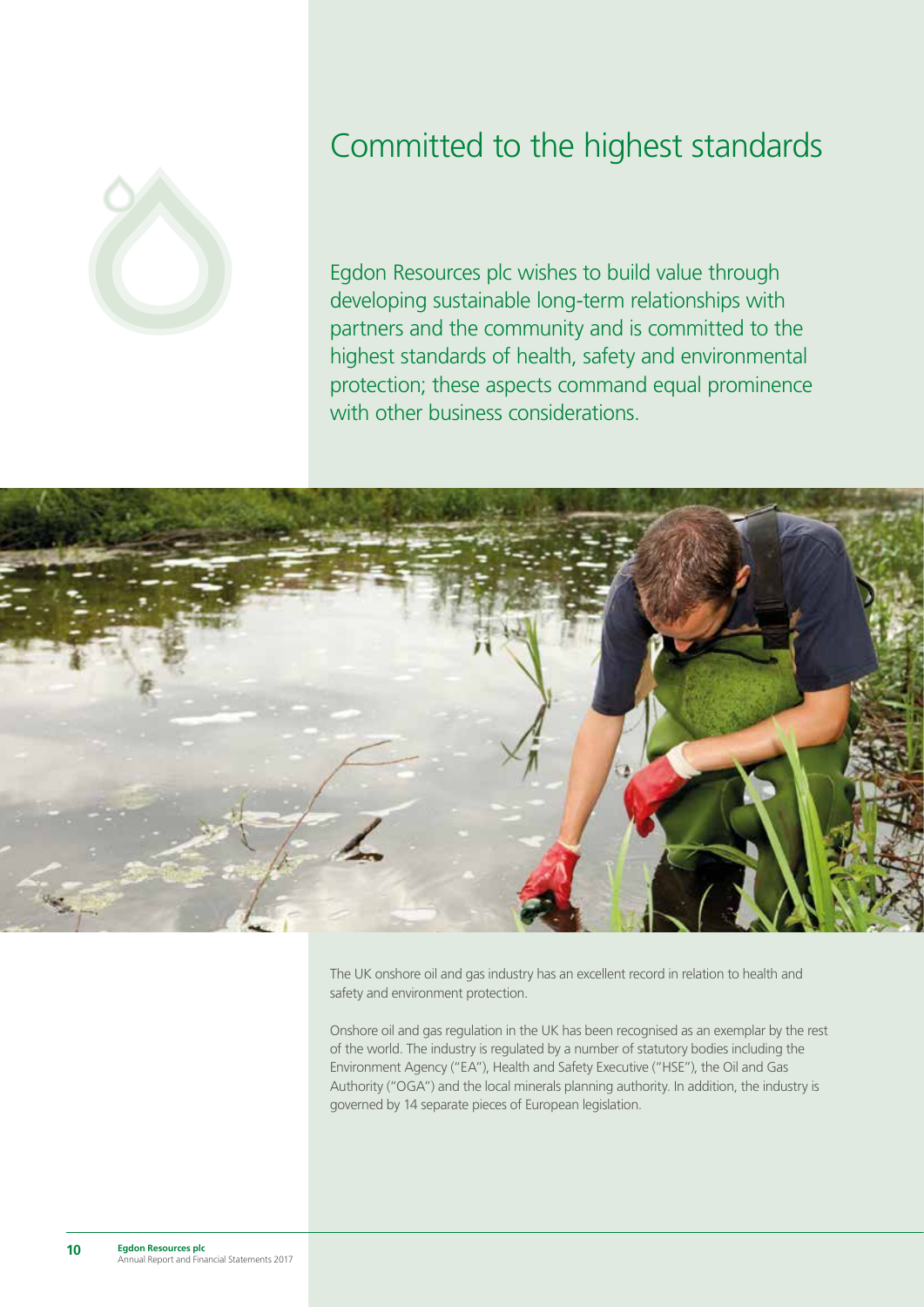## Oil and Gas Reserves and Resource Estimates

| <b>Class of reserve/resource</b>                  | <b>Proven</b>          | <b>Proven</b><br>+ probable    | <b>Proven</b><br>+ probable<br>+ possible | <b>Units</b> | <b>Field/Prospect Name</b>                                                                              |
|---------------------------------------------------|------------------------|--------------------------------|-------------------------------------------|--------------|---------------------------------------------------------------------------------------------------------|
| Net Oil Reserves                                  | 0.28                   | 0.56                           | 0.96                                      | mmbbls       | Keddington, Avington, Dukes Wood/<br>Kirklington, Wressle, Waddock Cross phase<br>1, Fiskerton Airfield |
|                                                   | Low<br><b>Estimate</b> | <b>Best</b><br><b>Estimate</b> | <b>High</b><br><b>Estimate</b>            |              |                                                                                                         |
| Net Oil Contingent Resources                      | 0.35                   | 0.97                           | 2.11                                      | mmbbls       | Wressle (Penistone), Waddock Cross<br>phase 2                                                           |
| Net Oil Prospective Resources<br>(conventional)   | 11.53                  | 22.71                          | 50.36                                     | mmbbls       | Louth, North Kelsey, Biscathorpe,<br>Casterbridge/Broadmayne and others                                 |
| Total Net Oil Prospective Resources               | 11.53                  | 22.71                          | 50.36                                     | mmbbls       |                                                                                                         |
| <b>Class of reserve/resource</b>                  | <b>Proven</b>          | <b>Proven</b><br>+ probable    | <b>Proven</b><br>+ probable<br>+ possible | <b>Units</b> | <b>Field/Prospect Name</b>                                                                              |
| Net Gas Reserves                                  | 0.81                   | 1.18                           | 1.94                                      | bcf          | Ceres, Nooks Farm, Wressle                                                                              |
|                                                   | Low<br><b>Estimate</b> | <b>Best</b><br><b>Estimate</b> | <b>High</b><br><b>Estimate</b>            |              |                                                                                                         |
| Net Gas Contingent Resources                      | 4.29                   | 6.73                           | 10.05                                     | bcf          | Kirkleatham, Keddington Namurian,<br>Westerdale, Wressle (Penistone)                                    |
| Net Gas Prospective Resources<br>(conventional)   | 230.22                 | 378.25                         | 585.54                                    | bcf          | Resolution Prospect, Kirk Smeaton, North<br>Somercotes and others                                       |
| Net Gas Prospective Resources<br>(unconventional) | 1,190.82               | 3,656.51                       | 11,042.88                                 | bcf          | UK Northern England shale-gas assets                                                                    |
| Total Net Prospective Gas Resources               | 1,421.04               | 4,034.76                       | 11,628.42                                 | bcf          |                                                                                                         |
| Total Contingent and<br>Prospective Resources     | 249.43                 | 697.26                         | 1,992.21                                  | mmboe        |                                                                                                         |

Note: all numbers are Company estimates (2017) except Wressle which is ERC Equipoise (2016).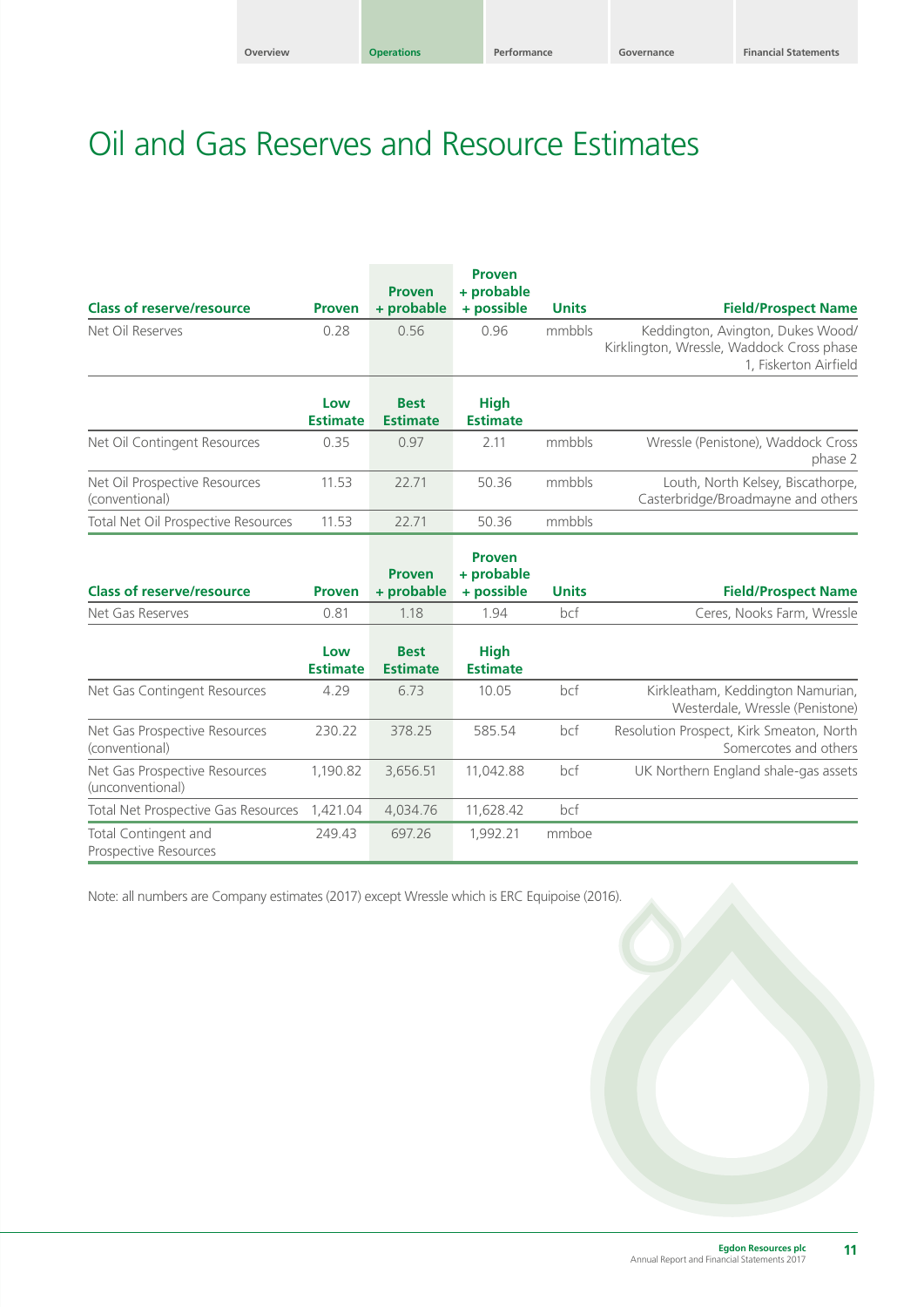### United Kingdom Licences Summary

#### **KEY**

| <b>Producing Asset Oil</b>           |
|--------------------------------------|
| <b>Producing Asset Gas</b>           |
| <b>Discovery Oil</b>                 |
| Discovery Gas                        |
| <b>Conventional Oil/Gas Prospect</b> |
| <b>Unconventional Gas Prospect</b>   |

**Egdon Licences**



# **Kirkleatham** PEDL068

- Kirkleatham Gas Field remains shut-in
- Planning consents extended to enable a side-track well to an identified up-dip area of the accumulation
- 
- 2C remaining reserves of 0.33 bcf (net Egdon) Deeper tight sand potential identified in PEDL068 and surrounding PEDL259 (14th Round)
	-

| Cloughton | <b>PFDI 343</b> |
|-----------|-----------------|
|           | 175%            |

68%

• Contains Cloughton tight gas discovery (Bow Valley,1986). Appraisal planned

| <b>Resolution</b> |       |
|-------------------|-------|
|                   | 10004 |

• Upper Permian Zechstein carbonate gas discovery, 1966 Total well

- 41/18-1 flowed at 2.5 mmcfg/d (following acidisation) Marine 3D survey planned for 2018 Net Egdon Mean Prospective Resources of 337 bcf
- 

#### **Dukes Wood / Kirklington** PEDL118/203 55.56% • Dukes Wood/Kirklington oil field remains shut-in

Field options being reviewed

| <b>Northern England</b> | Various |
|-------------------------|---------|
| <b>Shale-Gas</b>        |         |

• Total area of c. 200,000 net acres assessed as having shale-gas

potential • Updated Mean GIIP of 50.9 TCF

| Holmwood | PFDI143 |  |
|----------|---------|--|
|          | 18.4%   |  |
|          |         |  |

• Early 2018 well, Egdon largely carried • Kimmeridge Limestone potential identified as proved at Horse Hill, Broadford Bridge and Brockham

| Avington | PEDI 070 |
|----------|----------|
|          | 26.67%   |

• Great Oolite (Jurassic) oil field with two producing wells

• Potential for additional development wells remains under review

| <b>Waddock Cross</b>                                                                                                                                                                                                          | PI 090 |
|-------------------------------------------------------------------------------------------------------------------------------------------------------------------------------------------------------------------------------|--------|
|                                                                                                                                                                                                                               | 55%    |
| Waddock Cross oil field remains shut in<br>• Bridport Sandstone (Jurassic) oil discovery with in excess of<br>30 mmbls in place, 2P reserves of 0.17 mmbls (net Egdon)<br>Options to restore/increase production under review |        |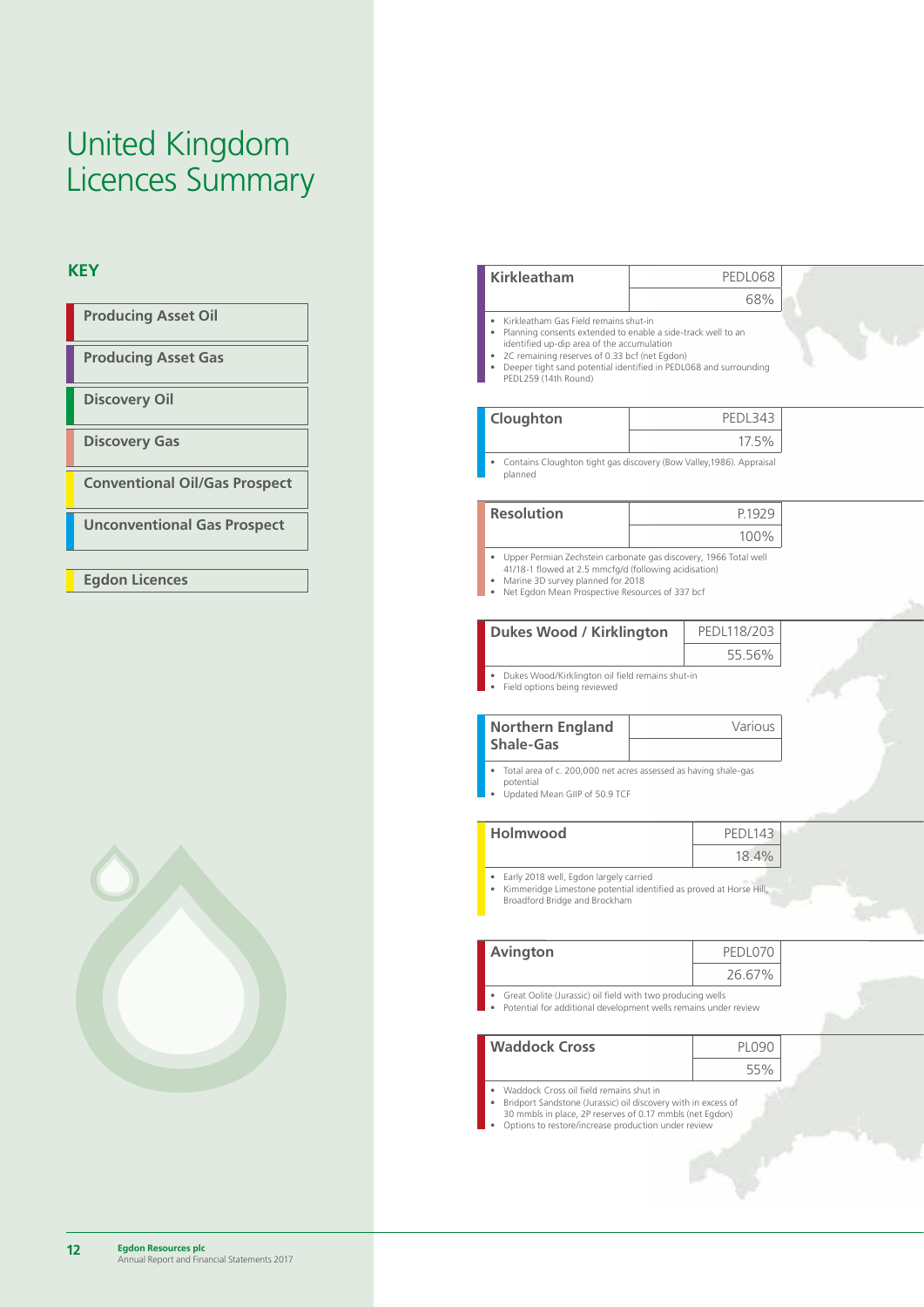![](_page_14_Figure_5.jpeg)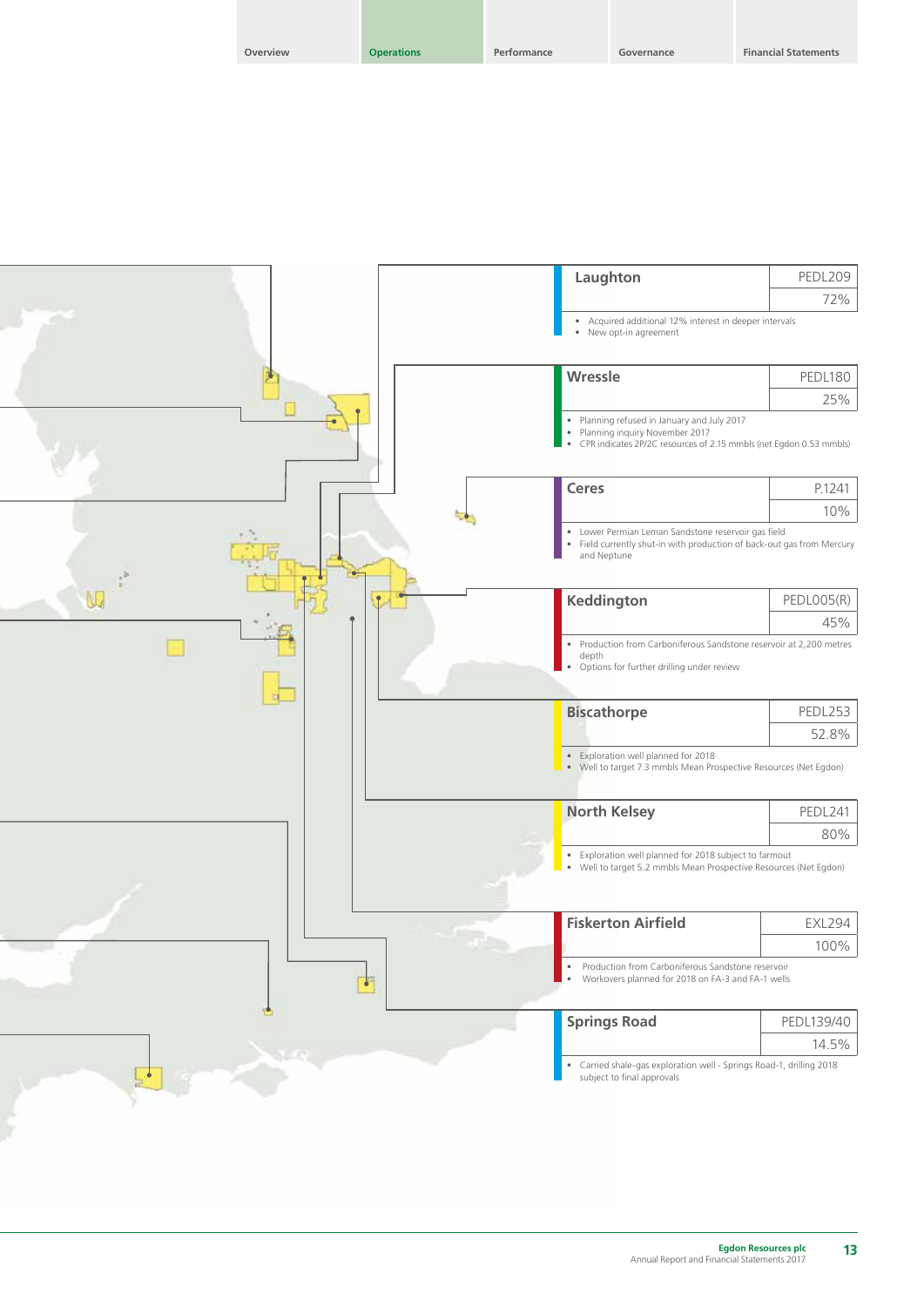## Financial Review

**Ken Ratcliff** Chairman of Audit Committee

![](_page_15_Picture_2.jpeg)

The Board considers both financial and non-financial Key Performance Indicators ("KPIs") in measuring the performance of the business as summarised in the table opposite.

![](_page_15_Picture_4.jpeg)

#### **Results**

The Group recorded a loss after tax of £1.70 million for the period (2016: £2.69 million) after impairments and pre-licence costs amounting in total to £0.19 million (2016: £0.72 million).

Revenue from oil and gas production during the year was down 34.5% to £1.04 million (2016: £1.59 million) reflecting a decrease in production levels whilst Ceres has been shut-in, partially offset by improved commodity prices. The Company continues to take comfort in the fact that the majority of its production can remain profitable at the point of extraction even at the prevailing prices.

Cost of sales have decreased since 2016, due to write downs in the prior year in respect of Keddington and Waddock Cross. The current year financial statements reflect write-offs in relation to the French site Pontenx, following the decision not to proceed with the permit renewal process and to cease operations in France. Additionally, production costs and depreciation have decreased significantly over the period that Ceres has been shut in.

Administrative expenses have remained at a similar level to 2016.

Loss per share for the period was 0.68p (2016: 1.21p). Exploration costs written off and pre-licence costs amounted to £191,252 (2016: £74,523) inclusive of write-offs in respect of one relinquished licence (2016: one). Additionally, following on from the normal periodic impairment review of asset values, no net impairment has been made in the financial statements (2016: £643,000).

No taxation charge arises on the result for the year. As at 31 July 2017, the Group had carry forward tax losses of £40,576,143 (2016: £42,154,178). The reduction in available losses primarily reflects the decision to exit France and assumes that the Company will no longer be able to access the losses that arose in relation to its French assets.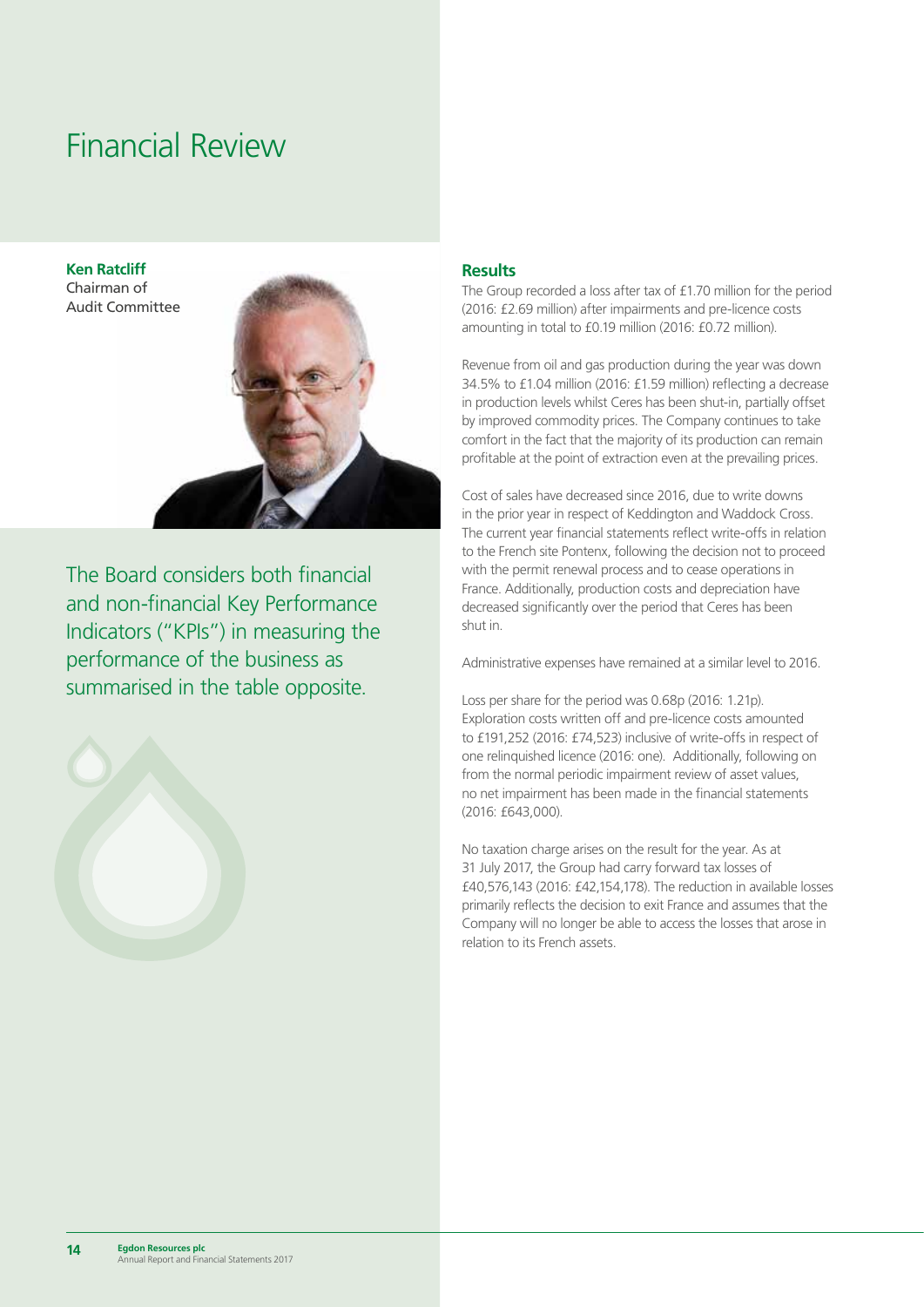| <b>KPIs</b>                            | For the<br>vear ended<br>31 July 2017 | For the<br>vear ended<br>31 July 2016 | <b>Change</b><br>$\%$ |
|----------------------------------------|---------------------------------------|---------------------------------------|-----------------------|
| Revenues                               | $£1.04$ million                       | $£1.59$ million                       | $-34.47\%$            |
| Total Comprehensive Income (Loss)      | $f(1.70)$ million                     | $f(2.69)$ million                     | 36.74%                |
| Net Current Assets (including cash)    | £6.40 million                         | £4.18 million                         | 52.87%                |
| Equity                                 | £32.70 million                        | $£29.43$ million                      | 11.11%                |
| <b>Production Volumes</b>              | 38,346 boe                            | 64.604 boe                            | $-40.64%$             |
| Number of Licences                     | 43                                    | $43*$                                 | $0\%$                 |
| Best Estimate Resources                | 697 mmboe                             | 631 mmboe                             | 10.46%                |
| Reportable Health and Safety Incidents |                                       | $\Omega$                              | $0\%$                 |

\* Includes 14th Round Licences offered during the period and awarded post year end.

#### **Statement of Financial Position**

The Group is debt free and has maintained a focus on managing its cash resources and at year end had net current assets of £6.40 million (2016: £4.18 million) of which £6.06 million was cash and cash equivalents (2016: £2.68 million).

The movement in receivables reflects the normal working capital movements commensurate with a business of this nature. Trade and other payables include net consideration of £500,630 due in respect of the acquisition of the Fiskerton Airfield producing field which was completed post year end.

In line with last year the Directors do not currently recommend the payment of a dividend.

#### **Key Performance Indicators**

As is evident from the table above it has been a challenging year for the Group in line with the Industry in general. The ongoing suppression of commodity prices has taken its toll but in general terms the Group is satisfied with its performance overall.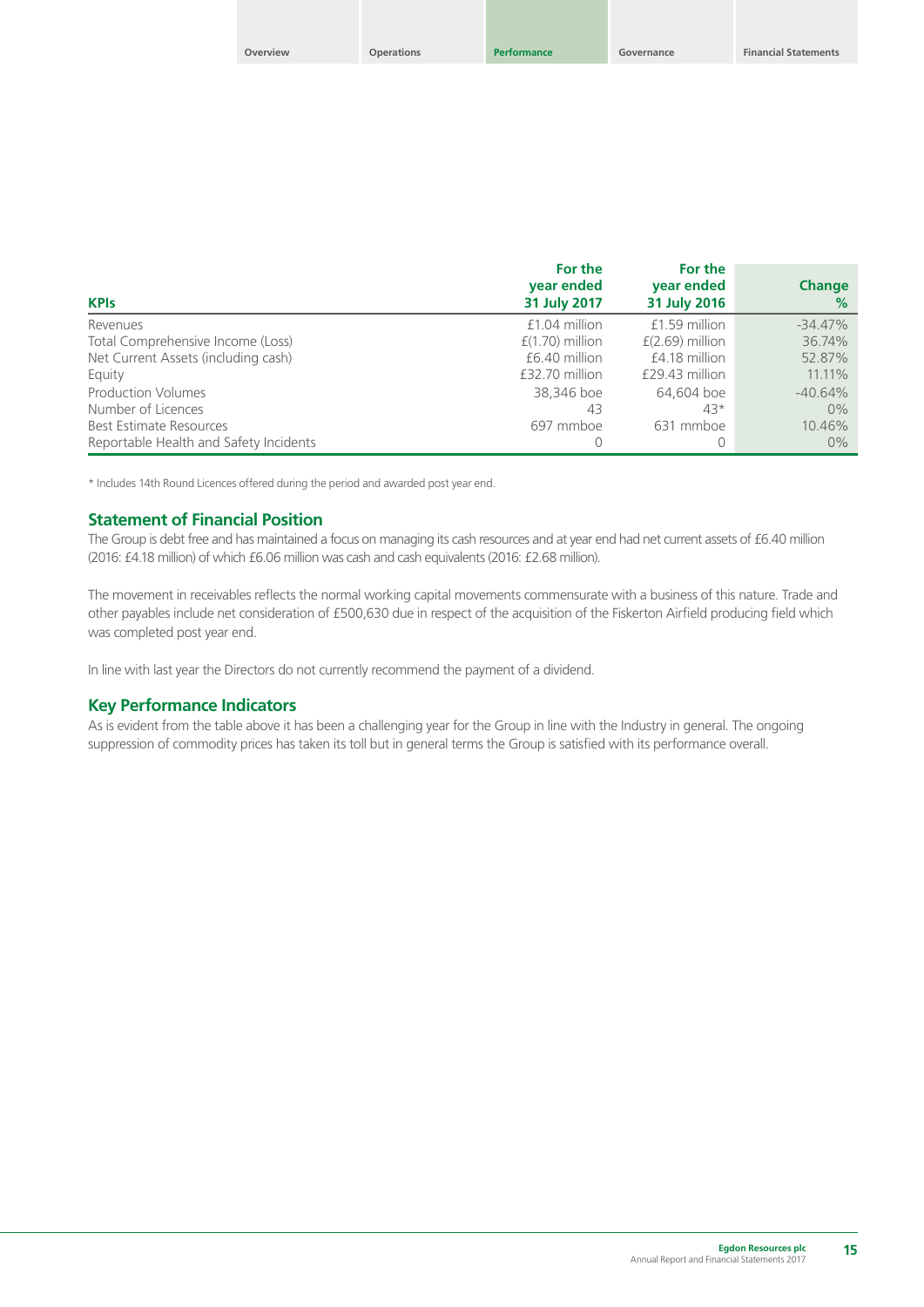# Financial Review

*continued*

#### **Risk Management**

The Board takes into consideration a broad and comprehensive analysis of potential risk factors that may affect the business of the Group. The table below identifies the key risks faced by the Group at this time, their potential effect on the Group's business and our strategies to mitigate the impact. The risks listed are not exhaustive and additional risks and uncertainties, not presently identified or considered material by the Company, may arise or become material in the future.

Like all exploration and production businesses the Group is exposed to a range of external risks which are, by definition, beyond the Group's control but are regarded as having a potentially high impact upon the business. In addition there are other risks arising through the conduct of the Group's operations that are also identified as having the potential to impact upon the Group's trading.

The Group seeks to manage and mitigate these risks through maintaining a spread of exploration and production interests, through compliance with the terms of its licences, through adopting policies appropriate to the Group's size and by the use of skilled personnel.

A key risk at all times is related to the operational, financial and reputational risk associated with a health, safety or environmental incident in any of the Group's operations. Egdon employs a full-time HSE manager and operates using best practice in all of its operations. The Group also maintains appropriate levels of insurance for all of its operations to ensure adequate cover in the case of any incident.

Regulatory uncertainties in both the UK and in France in relation to unconventional plays continued to have an impact on the business during the year.

### **External risks & mitigation**

| • Oil and gas price volatility presenting a high risk both<br>financially and operationally                                           | Use range of commodity prices in forecasting. Adopt a conservative<br>approach to funding without recourse to debt if possible. Look to<br>hedging as production volumes and number of fields increase.<br>Maintain low cost of production at existing and future sites.                                                                       |
|---------------------------------------------------------------------------------------------------------------------------------------|------------------------------------------------------------------------------------------------------------------------------------------------------------------------------------------------------------------------------------------------------------------------------------------------------------------------------------------------|
| • Political risk, detrimental regulatory, planning and fiscal<br>changes presenting a high risk both financially and<br>operationally | Develop sustainable relationships with government ministries<br>and collaborate with industry bodies to communicate interests to<br>government authorities. Actively engage with and lobby<br>regulatory bodies. Consult with independent advisors and law<br>enforcement agencies on matters of security and engage with all<br>stakeholders. |

#### **Inherent risks & mitigation**

|           | • Loss of key staff resulting in operational risks to the business                                                   | Maintain competitive remuneration policies to attract and retain<br>staff. Regular review of staff incentive packages by<br>Remuneration Committee. |
|-----------|----------------------------------------------------------------------------------------------------------------------|-----------------------------------------------------------------------------------------------------------------------------------------------------|
|           | • HSE incident or major well-site hydrocarbon leakage<br>resulting in operational, environmental and financial risks | HSE management systems and standards set and monitored<br>across the Group, comprehensive insurance policies.                                       |
| $\bullet$ | Under-performing assets or failure in producing assets<br>representing a financial and operational risk              | Increase number and breadth of producing assets to reduce<br>reliance on single-site performance.                                                   |

#### **Ken Ratcliff,**

Chairman of Audit Committee 30 October 2017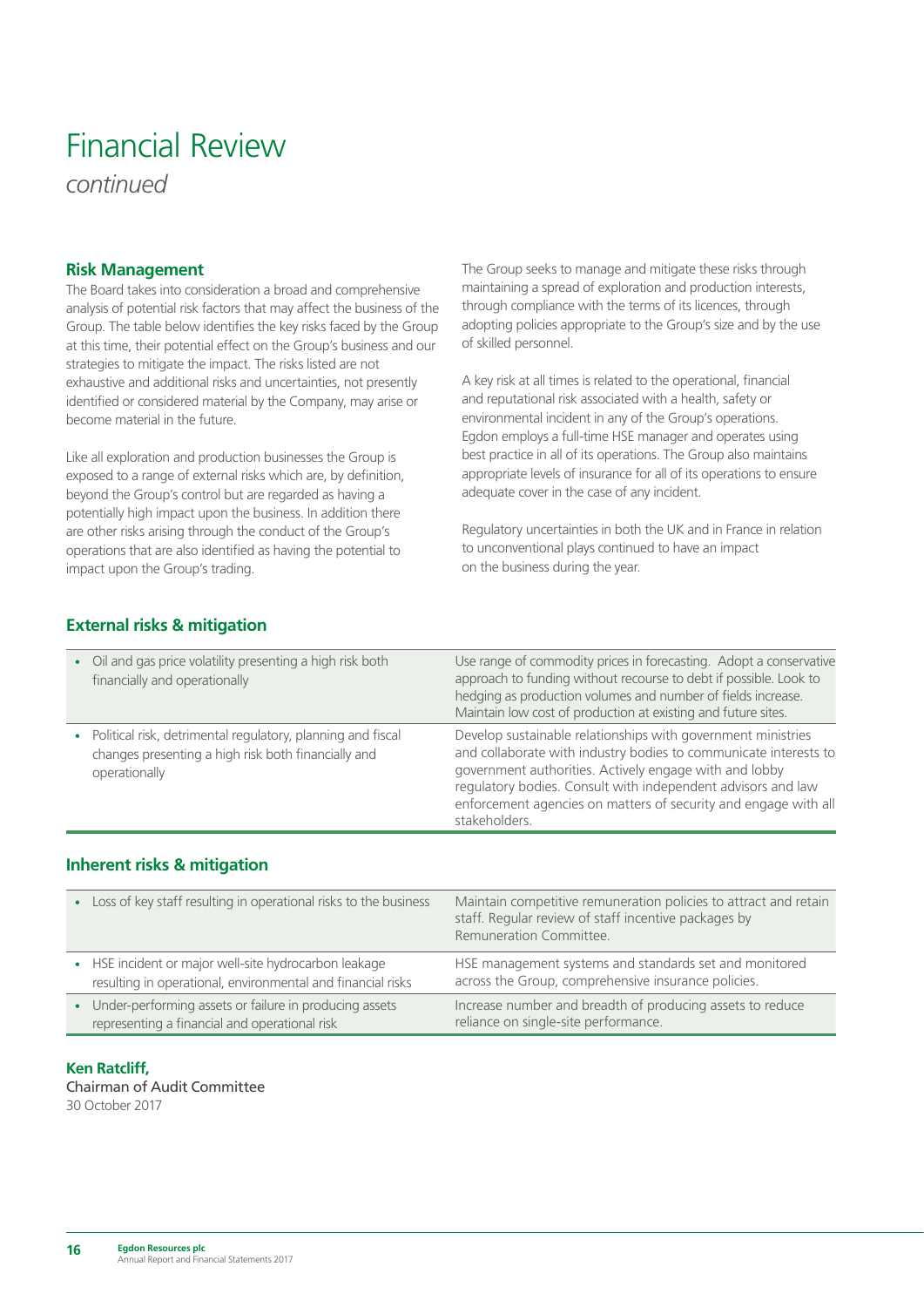### Corporate Governance Statement

The Egdon Resources plc Board is committed to running its business with integrity and high ethical standards across all of the Group's activities. The Directors recognise the value of the UK Corporate Governance Code and whilst under the AIM Rules compliance is not required, the Directors have regard to the recommendations in so far as is practicable and appropriate for a public company of its size.

#### **The Board**

The Board comprises two Executive Directors and five Nonexecutive Directors.

The background and experience of the Directors are relevant to the Group activities and are summarised on page 18 of this report. As such, the Directors are of the opinion that the Board comprises a suitable balance as recommended by the UK Corporate Governance Code.

The Board is responsible for formulating, reviewing and approving the Group's strategy, financial activities and operating performance. Day-to-day management of the Company is devolved to the Managing Director who is charged with consulting the Board on all significant financial and operational matters. Consequently, decisions are made promptly and following consultation amongst the Directors concerned where necessary and appropriate.

The Board meets regularly throughout the year and met seven times in the year to 31 July 2017. All meetings were attended by all Directors, except two from which one Director was absent. In addition, six meetings were held which were only partly attended as they were merely to record formal approval of matters already approved in principle.

A statement of the Directors' responsibilities in respect of the financial statements is set out on page 21.

The Company has established Audit and Remuneration Committees which are discussed further below.

#### **Audit Committee**

An Audit Committee has been established and currently comprises Ken Ratcliff (Chairman) and Philip Stephens. The Audit Committee is responsible for ensuring that the financial performance of the Group is properly reported on and monitored. This includes reviewing significant financial reporting issues and accounting policies and disclosures in financial reports. The Audit Committee reviews the scope and results of the external audit and monitors the integrity of the financial statements of the Company. If required, meetings are attended by appropriate members of senior management. The external auditor has unrestricted access to the Chairman of the committee. The Audit Committee is also responsible for reviewing the requirement for an internal audit function. The Audit Committee plans to meet at least twice a year and did so in the year to 31 July 2017.

#### **Remuneration Committee**

A Remuneration Committee has been established and its current members comprise Walter Roberts (Chairman), Philip Stephens and Ken Ratcliff. The principal objective of the Remuneration Committee is to ensure that members of the Executive management of the Company are provided with appropriate incentives to encourage enhanced performance and are, in a fair and responsible manner, rewarded for their individual contributions to the success of the Group.

The Company's policy is to remunerate senior Executives fairly in such a manner as to facilitate the recruitment, retention and motivation of staff. The Remuneration Committee agrees with the Board a framework for the remuneration of the Chairman, the Executive Directors and the senior management of the Company. Non-executive fees are considered and agreed by the Board as a whole.

The Remuneration committee plans to meet at least twice in each year to consider salary increases for Executive and Non-executive Directors. Although it only met formally once in the year to 31 July 2017, there were various ad hoc discussions between members during the year, usually as part of main Board meetings.

#### **Relations with Shareholders**

Communication with shareholders is given a high priority and the Managing Director has regular dialogue with institutional investors, as well as making general presentations to analysts at the time of the annual and interim results.

The Group maintains a website (www.egdon-resources.com) for the purpose of providing information to shareholders and potential investors. The website contains all News Releases, Reports, Financial Statements and Public Presentations. In addition, further detailed information about the Group's activities is available on the website.

Enquiries from individual shareholders in relation to their shareholding and the business as a whole are welcomed and the website has an enquiry facility and contact details to assist in facilitating this. Shareholders are encouraged to attend the Annual General Meeting at which they are able to put questions to the Chairman and other Board members.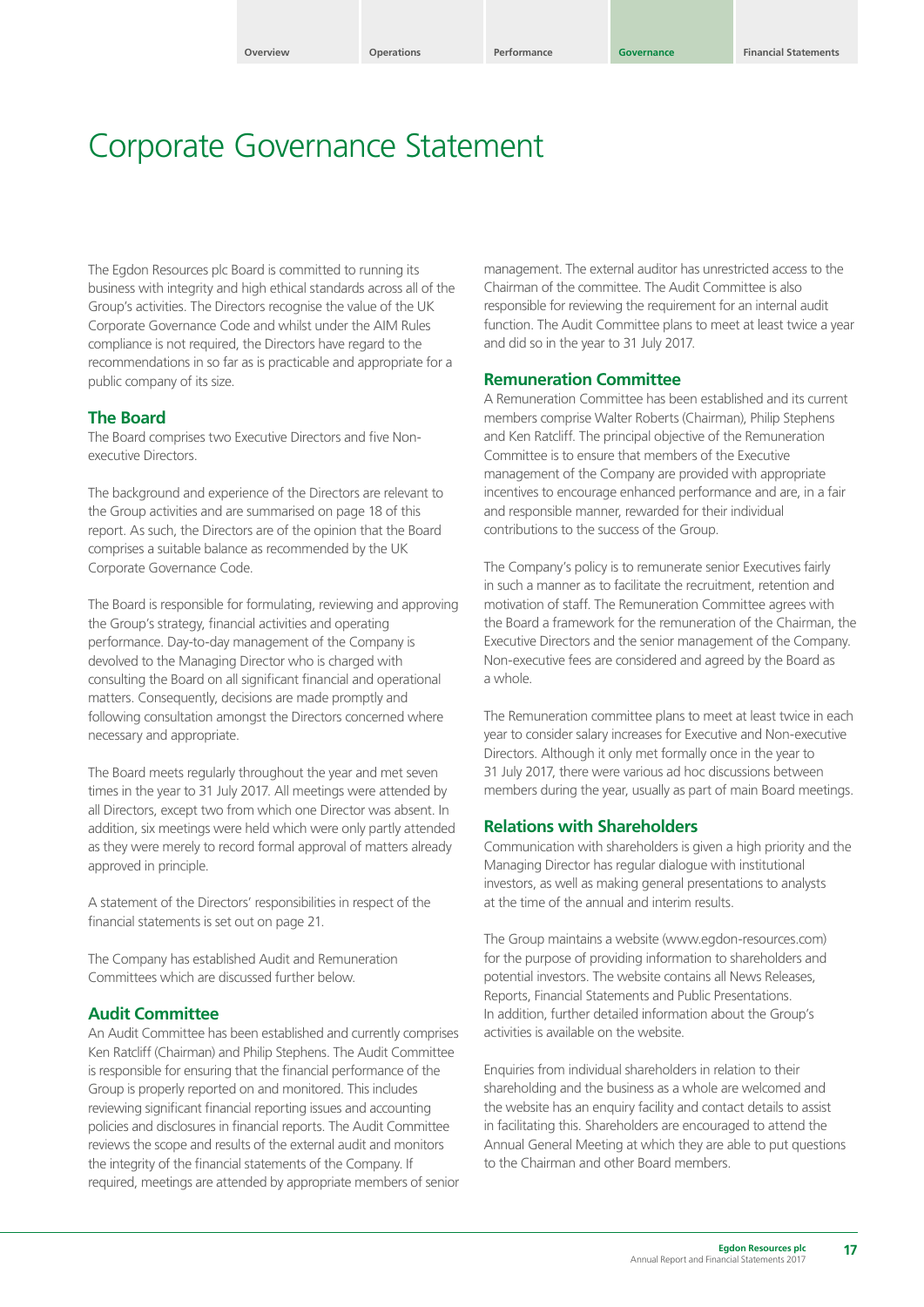### Board of Directors

![](_page_19_Picture_1.jpeg)

#### **Philip Stephens** Chairman

Philip retired from the City in 2002 after nearly 40 years working in UK Corporate Finance for various financial institutions including Lazards, Chase Manhattan and UBS where he was head of UK Corporate Finance. Since 2002 Philip has served on the boards of many companies as a Non-executive Director mostly as Chairman.

![](_page_19_Picture_4.jpeg)

**Mark Abbott** Managing Director

Mark is an experienced geophysicist and founding Director of Egdon Resources plc. Mark graduated from the University of Nottingham in 1985 with a degree in Exploration Sciences (Geology/ Geophysics/Mining Engineering). He worked for the British Geological Survey from 1985 to 1992, British Gas Exploration and Production Limited from 1992 to 1996 and Anadarko Algeria Corporation from 1996 to 1997. He is a council member of UKOOG and a trustee of the UK Onshore Geophysical library. He is also a Director of MA Exploration Services Limited and Bishopswood Pavilion Limited.

![](_page_19_Picture_7.jpeg)

**Jerry Field** Technical Director

Jerry has over 37 years' oil industry experience in small-tomedium sized E&P companies (including Weeks Petroleum, Triton, Ranger, Canadian Natural Resources, Toreador and Northern Petroleum). Jerry has a breadth of experience of exploration in Europe, Africa, the Middle East and the Indian subcontinent and has spent much of his career working in Egdon's core areas of the UK Onshore.

![](_page_19_Picture_10.jpeg)

**Walter Roberts** Non-executive Director and Company Secretary

Walter is an oil and gas lawyer with an engineering background. Walter qualified as a solicitor with Simmons & Simmons before joining Phillips Petroleum in 1980. In 1986 he set up the legal department for Lasmo in Australia and later became the principal UK joint venture negotiator for Talisman. He is an Executive Director of Pinnacle Energy Limited.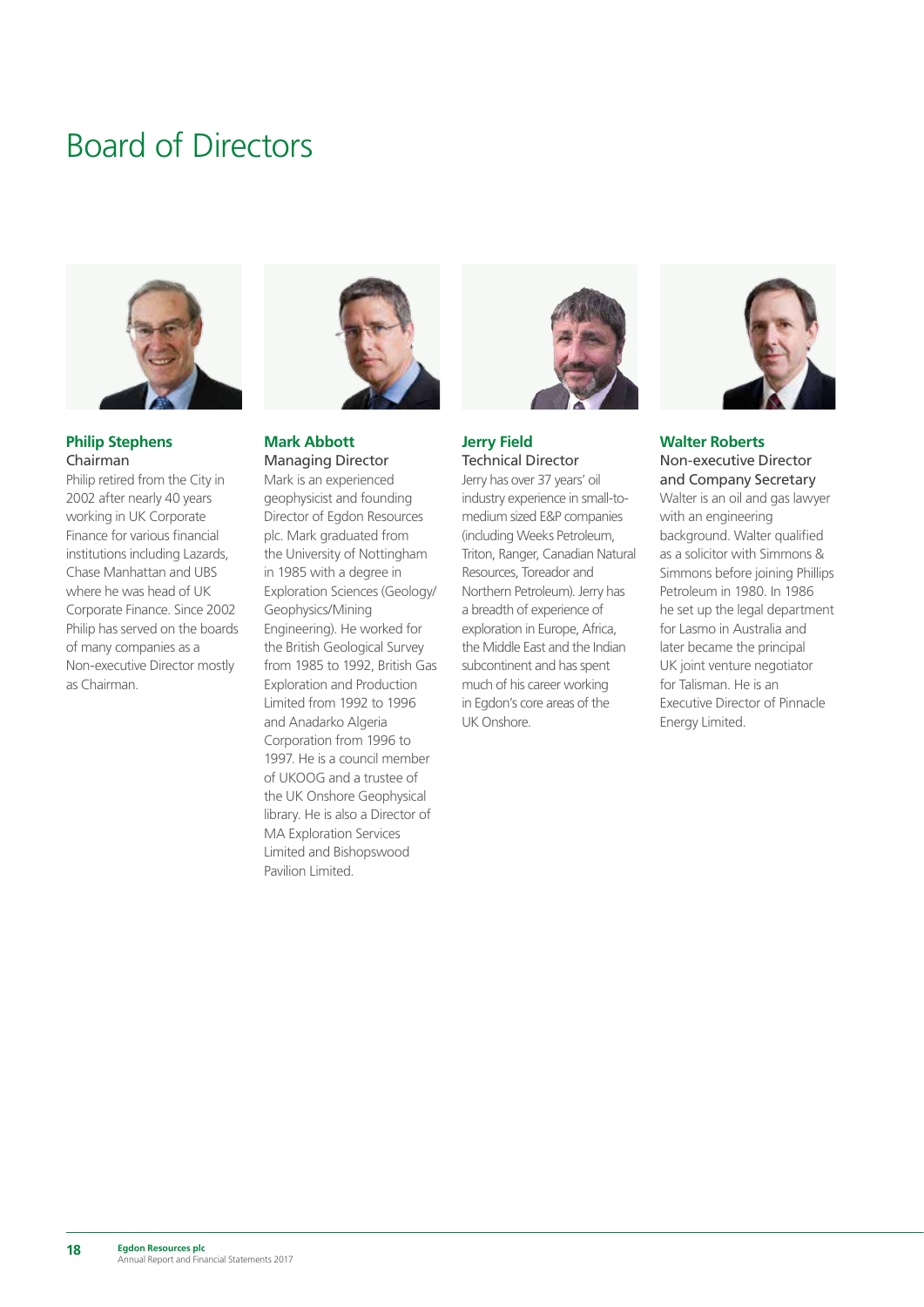![](_page_20_Picture_5.jpeg)

#### **Ken Ratcliff**

Non-executive Director Ken is a chartered accountant with extensive finance and business experience. He is the co-founder and former Accountant at Geokinetics Processing UK Limited. Ken was Non-executive Chairman of InfraStrata plc and has previously held senior management positions with GDC UK Limited, Ensign Geophysics Limited, Seismic Geocode Limited, Tenneco Corporation and Merlin Geophysical Limited. Ken is a long-serving Justice of the Peace and Tier 1 judge in the Family Court as well as currently serving as a Director and Trustee of the Phyllis Tuckwell Hospice.

![](_page_20_Picture_8.jpeg)

**Andrew Lodge** Non-executive Director

A highly experienced geoscientist and manager, Andrew recently retired as Exploration Director of Premier Oil plc. Prior to joining Premier in 2009, Andrew was Vice-President – Exploration, at Hess, where he was responsible for Europe, North Africa, Asia and Australia. Previously, he was Vice President – Exploration, Asset Manager and Group Exploration Advisor for BHP Petroleum. Prior to joining BHP Petroleum, he worked for BP as a geophysicist.

![](_page_20_Picture_11.jpeg)

#### **Paul Jenkinson** Non-executive Director

Paul has over 30 years experience in the energy sector having worked for companies such as BP, Dynegy and International Power. He is currently Chief Executive Officer of Alkane Energy Limited. Paul has a background in commercial management and business development both in the UK and internationally.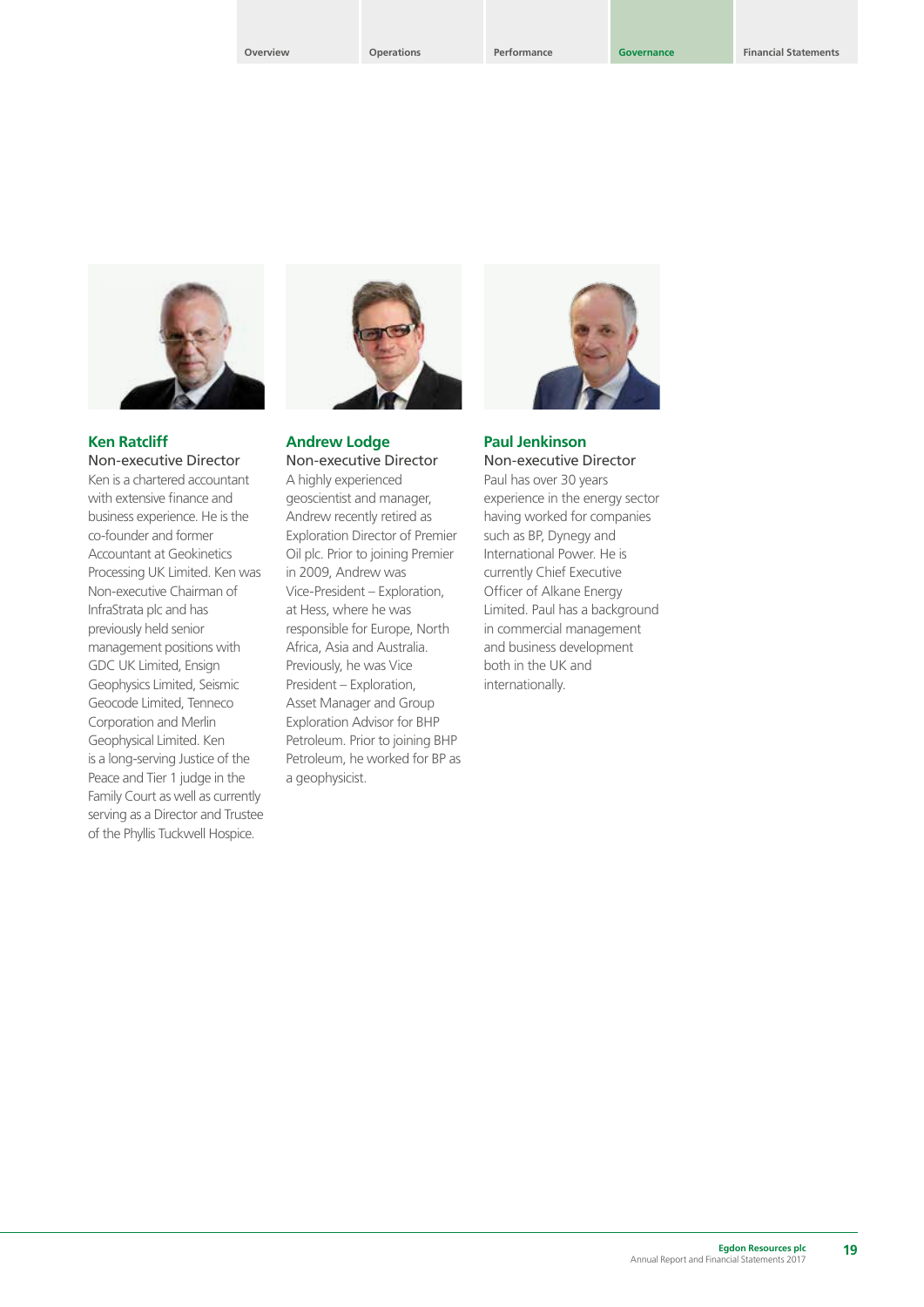### Directors' Report

The Directors submit their report together with the audited consolidated financial statements of Egdon Resources plc for the year ended 31 July 2017.

#### **Business Review**

The principal activity of the Group during the year continued to be exploration and production of hydrocarbons in the UK and, for part of the year, France.

#### **Health, Safety and Environmental**

The Company wishes to build value through developing sustainable long-term relationships with partners and the community and is committed to the highest standards of health, safety and environmental protection; these aspects command equal prominence with other business considerations.

There were no reportable health and safety incidents during the year (2016: none).

#### **Results and Dividends**

The Group recorded a loss after tax of £1.70 million for the year (2016: loss £2.69 million). The loss for the year is after charging impairments, exploration write-downs and pre-licence costs of £0.19 million (2016: £0.72 million).

In line with last year the Directors do not currently recommend the payment of a dividend.

#### **Share Capital**

At the date of this report 259,984,822 Ordinary shares are issued and fully paid. Details of movements in share capital during the year are given in Note 23 to the financial statements.

#### **Substantial Shareholders**

As of the date of this report the Company had been notified of the following interests of 3% or more in the Company's Ordinary share capital:

|                                    | %             |
|------------------------------------|---------------|
|                                    | <b>Shares</b> |
| Petrichor Holdings Coperatif, U.A. | 16.20%        |
| Alkane Energy UK                   | 15.39%        |
| Premier Oil PLC                    | 15.08%        |
| Canaccord Genuity Group Inc.       | 10.70%        |
| Hargreaves Lansdown Asset Mgt      | 5 2 9%        |

No Directors hold 3% or more in the Company's share capital.

#### **Directors**

The Directors of the Company at the date of this report, and their biographical summaries, are given on pages 18-19. The Directors' remuneration is detailed in Note 7 to the financial statements. All Directors benefit from the provision of Directors' and Officers' indemnity insurance policies. Premiums payable to third parties are described in Note 7.

#### **Financial Instruments**

The financial risk management objectives and policies of the Company in relation to the use of financial instruments and the exposure of the Company and its subsidiary undertakings to its main risks, credit risk and liquidity risk, are set out in Note 21 to the financial statements.

#### **Employees**

The Group had 12 employees as at 31 July 2017 (2016: 12). Employees are encouraged to directly participate in the business through a share option scheme. Details of the share option scheme are given in Note 8 to the financial statements.

#### **Auditor**

A resolution to reappoint the auditor, Nexia Smith & Williamson, will be proposed at the forthcoming Annual General Meeting.

#### **Going Concern**

Note 2 to the financial statements refers to the assumptions made by the Directors when concluding that it remains appropriate to prepare the financial statements on the going concern basis.

#### **Disclosure of Information to the Auditor**

In the case of each person who was a Director at the time this report was approved: so far as the Director was aware there was no relevant available audit information of which the Company's auditor was unaware and that Director had taken all steps that the Director ought to have taken as a Director to make himself aware of any relevant audit information and to establish that the Company's auditor was aware of that information.

#### **Mark Abbott**

Managing Director 30 October 2017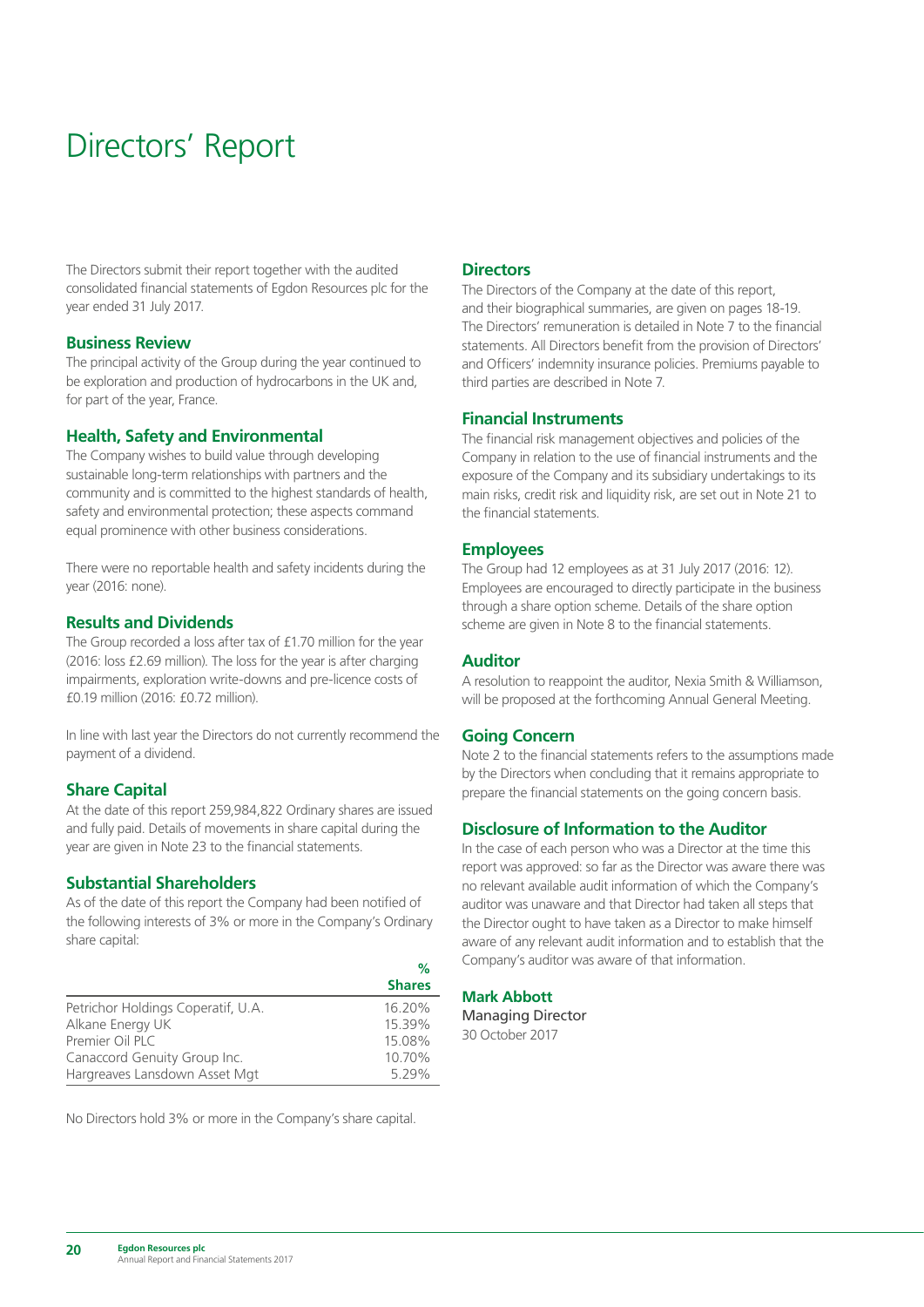### Statement of Directors' Responsibilities

#### **Directors' Responsibilities Statement**

The Directors are responsible for preparing the Strategic Report, the Directors' Report and the financial statements in accordance with applicable law and regulations.

Company law requires the Directors to prepare financial statements for each financial year. Under that law the Directors have elected to prepare the Group and parent financial statements in accordance with applicable law and International Financial Reporting Standards (IFRSs) as adopted by the European Union and as regards the parent company financial statements, as applied in accordance with the provisions of the Companies Act 2006. Under company law the Directors must not approve the financial statements unless they are satisfied that they give a true and fair view of the state of affairs of the Company and of the Group and of the profit or loss of the Group for that period.

In preparing these financial statements, the Directors are required to:

- select suitable accounting policies and then apply them consistently;
- make judgements and accounting estimates that are reasonable and prudent;
- state whether applicable IFRSs as adopted by the European Union have been followed subject to any material departures disclosed and explained in the financial statements; and
- prepare the financial statements on the going concern basis unless it is inappropriate to presume that the Group will continue in business.

The Directors are responsible for keeping adequate accounting records that are sufficient to show and explain the Company's transactions and disclose with reasonable accuracy at any time the financial position of the Company and enable them to ensure that the financial statements comply with the Companies Act 2006. They are also responsible for safeguarding the assets of the Company and the Group and hence for taking reasonable steps for the prevention and detection of fraud and other irregularities.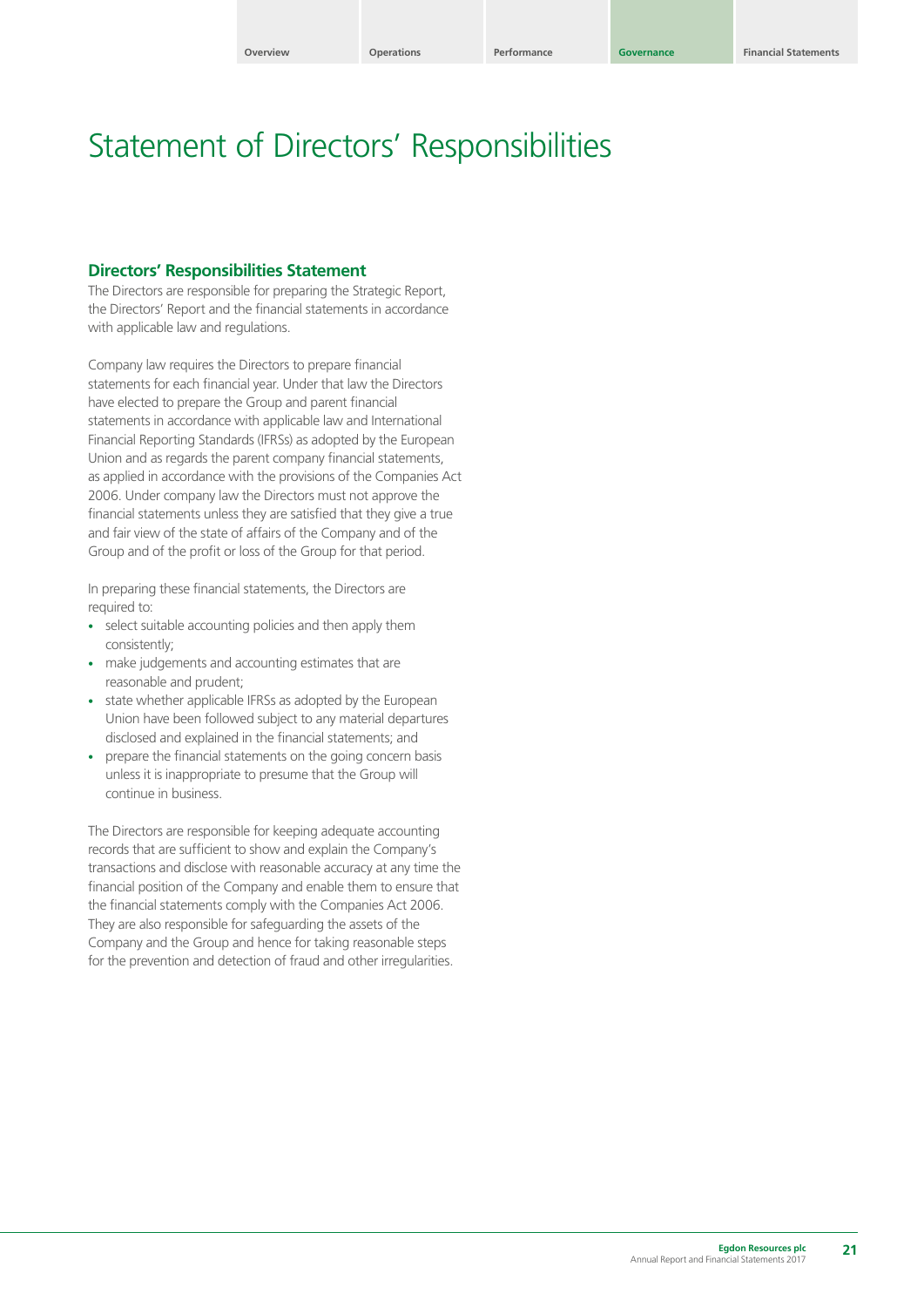### Independent Auditor's Report **to the members of Egdon Resources plc**

#### **Opinion**

We have audited the financial statements of Egdon Resources plc (the "Parent Company") and its subsidiaries (the "Group") for the year ended 31 July 2017 which comprise the Consolidated Statement of Comprehensive Income, the Consolidated and Parent Company Statements of Financial Position, the Consolidated and Parent Company Statements of Cash Flows, the Consolidated and Parent Company Statements of Changes in Equity and the notes to the financial statements, including a summary of significant accounting policies. The financial reporting framework that has been applied in their preparation is applicable law and International Financial Reporting Standards ("IFRSs") as adopted by the European Union and, as regards the Parent Company financial statements, as applied in accordance with the provisions of the Companies Act 2006.

This report is made solely to the Parent Company's members, as a body, in accordance with Chapter 3 of Part 16 of the Companies Act 2006. Our audit work has been undertaken so that we might state to the Parent Company's members those matters we are required to state to them in an auditor's report and for no other purpose. To the fullest extent permitted by law, we do not accept or assume responsibility to anyone other than the Parent Company and the Parent Company's members as a body, for our audit work, for this report, or for the opinions we have formed.

In our opinion:

- the financial statements give a true and fair view of the state of the Group's and of the Parent Company's affairs as at 31 July 2017 and of the Group's loss for the year then ended;
- the Group financial statements have been properly prepared in accordance with IFRSs as adopted by the European Union;
- l the Parent Company financial statements have been properly prepared in accordance with IFRSs as adopted by the European Union and as applied in accordance with the provisions of the Companies Act 2006; and
- the financial statements have been prepared in accordance with the requirements of the Companies Act 2006.

#### **Basis for opinion**

We conducted our audit in accordance with International Standards on Auditing (UK) (ISAs (UK)) and applicable law. Our responsibilities under those standards are further described in the Auditor's responsibilities for the audit of the financial statements section of our report. We are independent of the Group and Parent Company in accordance with the ethical requirements that are relevant to our audit of the financial statements in the UK, including the FRC's Ethical Standard, and we have fulfilled our other ethical responsibilities in accordance with these requirements. We believe that the audit evidence we have obtained is sufficient and appropriate to provide a basis for our opinion.

#### **Conclusions relating to going concern**

We have nothing to report in respect of the following matters in relation to which the ISAs (UK) require us to report to you where:

- the Directors' use of the going concern basis of accounting in the preparation of the financial statements is not appropriate; or
- the Directors have not disclosed in the financial statements any identified material uncertainties that may cast significant doubt about the Group's or the Parent Company's ability to continue to adopt the going concern basis of accounting for a period of at least 12 months from the date when the financial statements are authorised for issue.

#### **Key audit matters**

We identified the key audit matters described below as those that were of most significance in the audit of the financial statements of the current year. Key audit matters include the most significant assessed risks of material misstatement, including those risks that had the greatest effect on our overall audit strategy, the allocation of resources in the audit and the direction of the efforts of the audit team. These matters were addressed in the context of our audit of the financial statements as a whole, and in forming our opinion thereon, and we do not provide a separate opinion on these matters.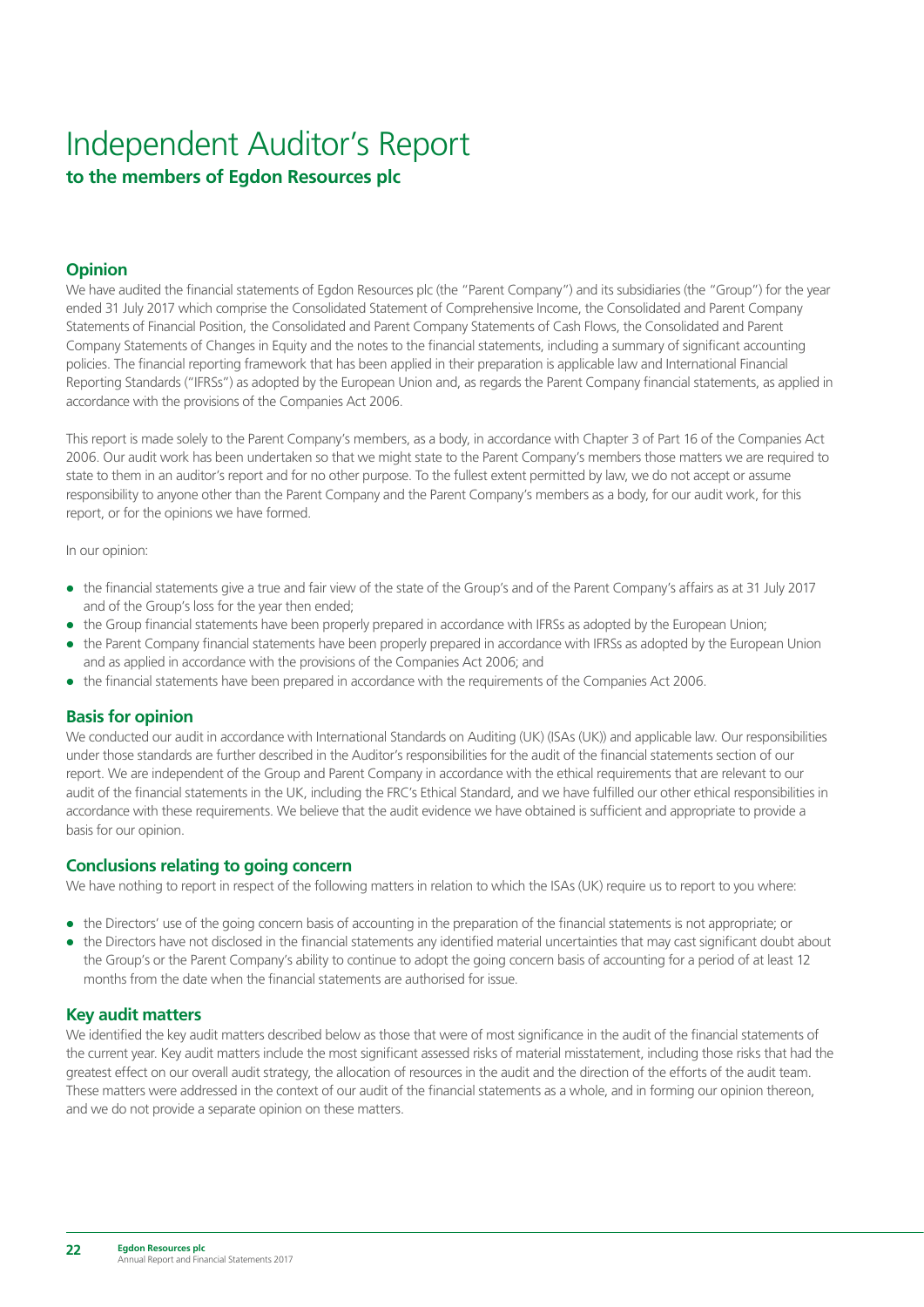#### Carrying values and impairment of exploration and evaluation costs and development and production assets Description of the risk

The Group has a significant asset base and commodity prices continue to be low in comparison to prices in the recent past and previous forecasts of future prices.

The Group's impairment assessments require significant judgement, in particular regarding recoverable reserves, production profiles, commodity prices, costs of production, discount rates and sensitivity assumptions.

#### Our response to the risk

We challenged the assumptions used in the impairment models described in notes 14 (exploration and evaluation costs) and 15 (development and production assets).

As part of our procedures we:

- assessed if the Director's impairment model is consistent with the requirements of IFRSs and whether all relevant assets had been subject to review;
- for development and production assets, compared forecast future production with historical trading performance and in particular considering production volumes and costs of production;
- assessed the appropriateness of the key assumptions, the most significant of these being future commodity prices, discount rates and reserves;
- assessed if the outcome of the impairment reviews had been properly reflected within the financial statements.

#### Revenue recognition

#### Description of the risk

The Group's revenue is self-billed by the Group's customers. There is a risk that the revenue may be incomplete or that the revenue received may be inconsistent with the actual production.

#### Our response to the risk

The Group's revenue recognition policy is stated in Note 2 to the financial statements under the heading "Revenue and other operating income".

For recorded revenues from gas sales we reviewed the client's reconciliation of production records to sales records and confirmed that the reconciliation agreed to relevant supporting information.

For each field on production in the year, we agreed recorded revenue to the customers' self bills and confirmed that the self bills covered the entire reporting year.

For income previously accrued in prior years and received in the current year, we confirmed that the movement in accrued income agreed with the reduction in the volume of gas accrued and that the value ascribed to that volume, and to the volume of accrued gas carried forward, was consistent with future gas prices.

#### Estimation of decommissioning and reinstatement provisions

#### Description of the risk

As described in note 22, the estimation of decommissioning and reinstatement provisions are inherently subjective, requiring the forecasting of the future cost of undertaking the required work and the timing of that future work, both of which are uncertain at the current time; the estimates also require that a suitable discount rate be applied.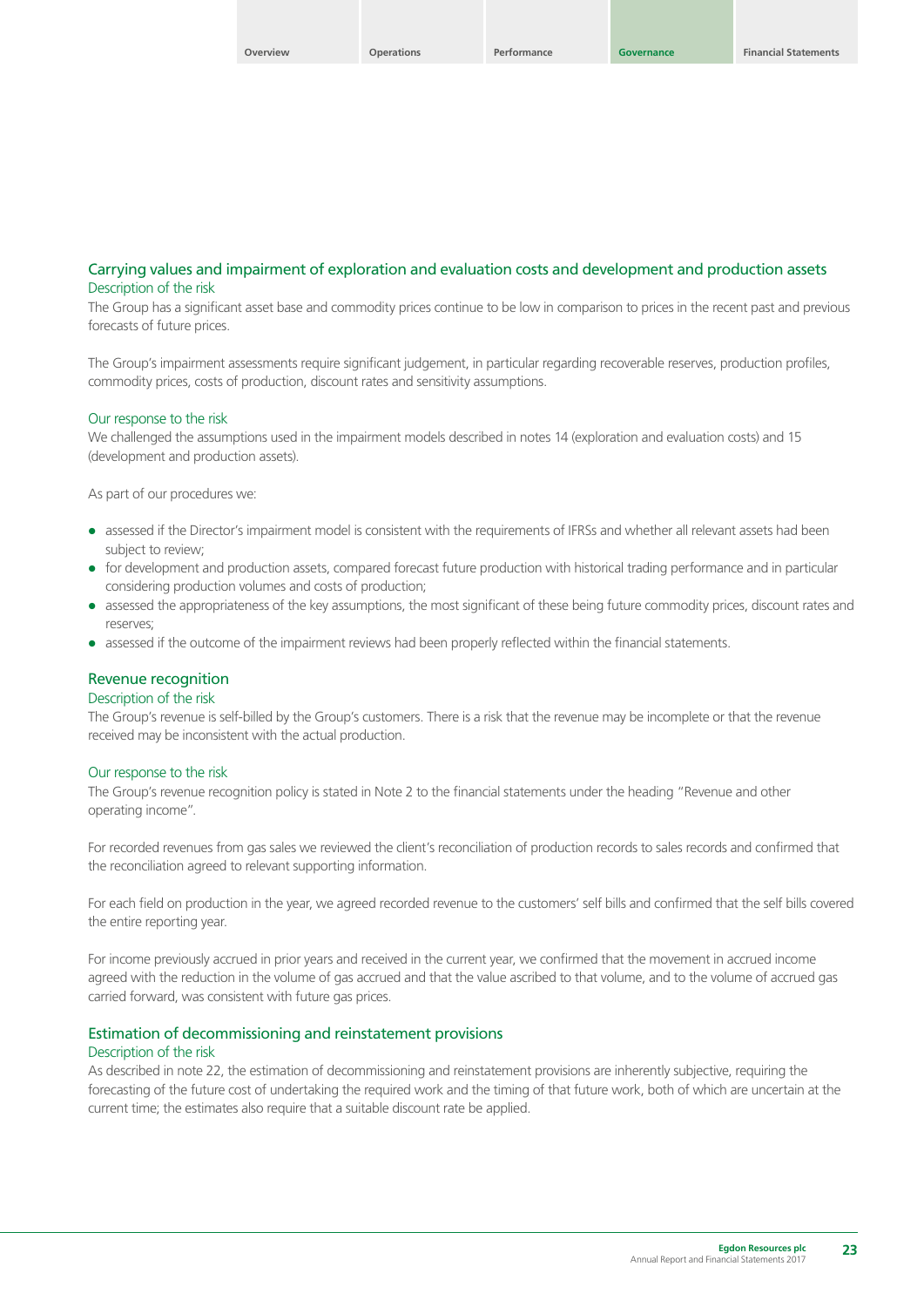### Independent Auditor's Report *continued* **to the members of Egdon Resources plc**

#### Our response to the risk

We reviewed the estimate of the decommissioning and reinstatement provisions and considered:

- if the provisions had been adjusted for any change in licence interests;
- l if the provisions reflected any additional obligations arising in the year, for example as a result of additional drilling activities;
- the bases on which future costs are estimated and the consistency of those estimates with actual reinstatement and decommissioning costs incurred by the Group in prior years and other relevant information;
- whether the movements in the decommissioning and reinstatement provisions in the year have been expensed through profit and loss, or reflected in the capitalised costs of the related assets.

### Carrying values and impairment of the Parent Company's investment in its subsidiaries and balances due to the Parent Company from its subsidiaries

#### Description of the risk

Due to accumulated losses incurred by the subsidiaries of the Parent Company, the value of investments held by the Parent Company in those subsidiaries and the value of receivables due to the Parent Company from those subsidiaries may not be recoverable. This could lead to impairment in these asset values on the Parent Company's Statement of Financial Position.

As described in Note 2 under the heading "Inter-company balances and investment" the Parent Company has compared the underlying values of the subsidiaries to the Parent Company's net investment in the subsidiaries; the underlying asset values are derived from the output from the impairment tests carried out in respect of exploration and evaluation costs and development and production assets; the risks relating to these tests are described above.

#### Our response to the risk

We compared the Parent Company's total investment in each subsidiary (comprising the cost of the investment in, and balance due from, that subsidiary) to the subsidiary's gross assets less third party liabilities.

Where there was a material shortfall, we also included the relevant headroom identified in management's impairment forecasts, which were subject to audit as described above.

#### **Our application of materiality**

The materiality for the Group financial statements as a whole was set at £1,562,500. This has been determined with reference to the benchmark of the Group's net assets, which we consider to be one of the principal considerations for members of the Parent Company in assessing the performance of the Group. Materiality represents 5% of the Group's net assets as presented on the face of the Group's Statement of Financial Position.

The materiality for the Parent Company financial statements as a whole was set at £1,250,000. This has been determined with reference to the benchmark of the Parent Company's net assets as the Parent Company exists only as a holding company for the Group and carries on no trade in its own right. Materiality represents 5% of net assets as presented on the face of the Parent Company's Statement of Financial Position, capped at 80% of group materiality.

#### **An overview of the scope of our audit**

The Group has eight reporting components, all of which are UK limited companies. We are appointed auditor and have performed audits of the financial statements of each company. The majority of the Group's assets and liabilities are located in the UK. All group entities have common management and centralised process and controls. Therefore our audit work was all conducted in solely the UK.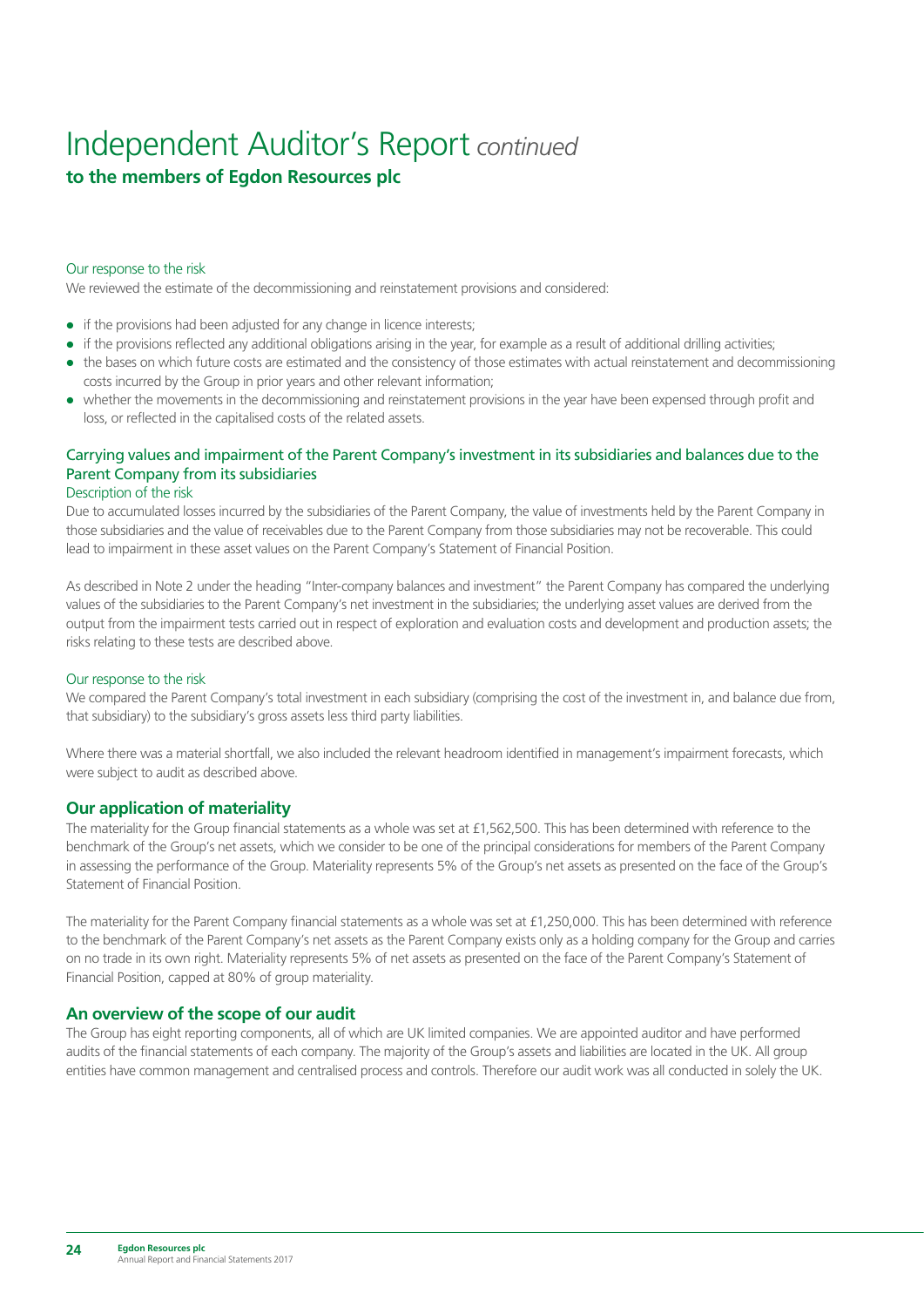#### **Other information**

The other information comprises the information included in the Annual Report and Financial Statements other than the financial statements and our Auditor's report thereon. The Directors are responsible for the other information. Our opinion on the financial statements does not cover the other information and, except to the extent otherwise explicitly stated in our report, we do not express any form of assurance conclusion thereon.

In connection with our audit of the financial statements, our responsibility is to read the other information and, in doing so, consider whether the other information is materially inconsistent with the financial statements or our knowledge obtained in the audit or otherwise appears to be materially misstated. If we identify such material inconsistencies or apparent material misstatements, we are required to determine whether there is a material misstatement in the financial statements or a material misstatement of the other information. If, based on the work we have performed, we conclude that there is a material misstatement of this other information, we are required to report that fact.

We have nothing to report in this regard.

#### **Opinion on other matters prescribed by the Companies Act 2006**

In our opinion, based on the work undertaken in the course of the audit:

- the information given in the Strategic Report and the Directors' Report for the financial year for which the financial statements are prepared is consistent with the financial statements; and
- the Strategic Report and the Directors' Report have been prepared in accordance with applicable legal requirements.

#### **Matters on which we are required to report by exception**

In the light of the knowledge and understanding of the Group and the Parent Company and their environment obtained in the course of the audit, we have not identified material misstatements in the Strategic Report or the Directors' Report.

We have nothing to report in respect of the following matters where the Companies Act 2006 requires us to report to you if, in our opinion:

- adequate accounting records have not been kept by the Parent Company, or returns adequate for our audit have not been received from branches not visited by us; or
- the Parent Company financial statements are not in agreement with the accounting records and returns; or
- certain disclosures of Directors' remuneration specified by law are not made; or
- we have not received all the information and explanations we require for our audit.

#### **Responsibilities of Directors**

As explained more fully in the Directors' responsibilities statement set out on page 21, the Directors are responsible for the preparation of the financial statements and for being satisfied that they give a true and fair view, and for such internal control as the Directors determine is necessary to enable the preparation of financial statements that are free from material misstatement, whether due to fraud or error.

In preparing the financial statements, the Directors are responsible for assessing the Group's and the Parent Company's ability to continue as a going concern, disclosing, as applicable, matters related to going concern and using the going concern basis of accounting unless the Directors either intend to liquidate the Group or the Parent Company or to cease operations, or have no realistic alternative but to do so.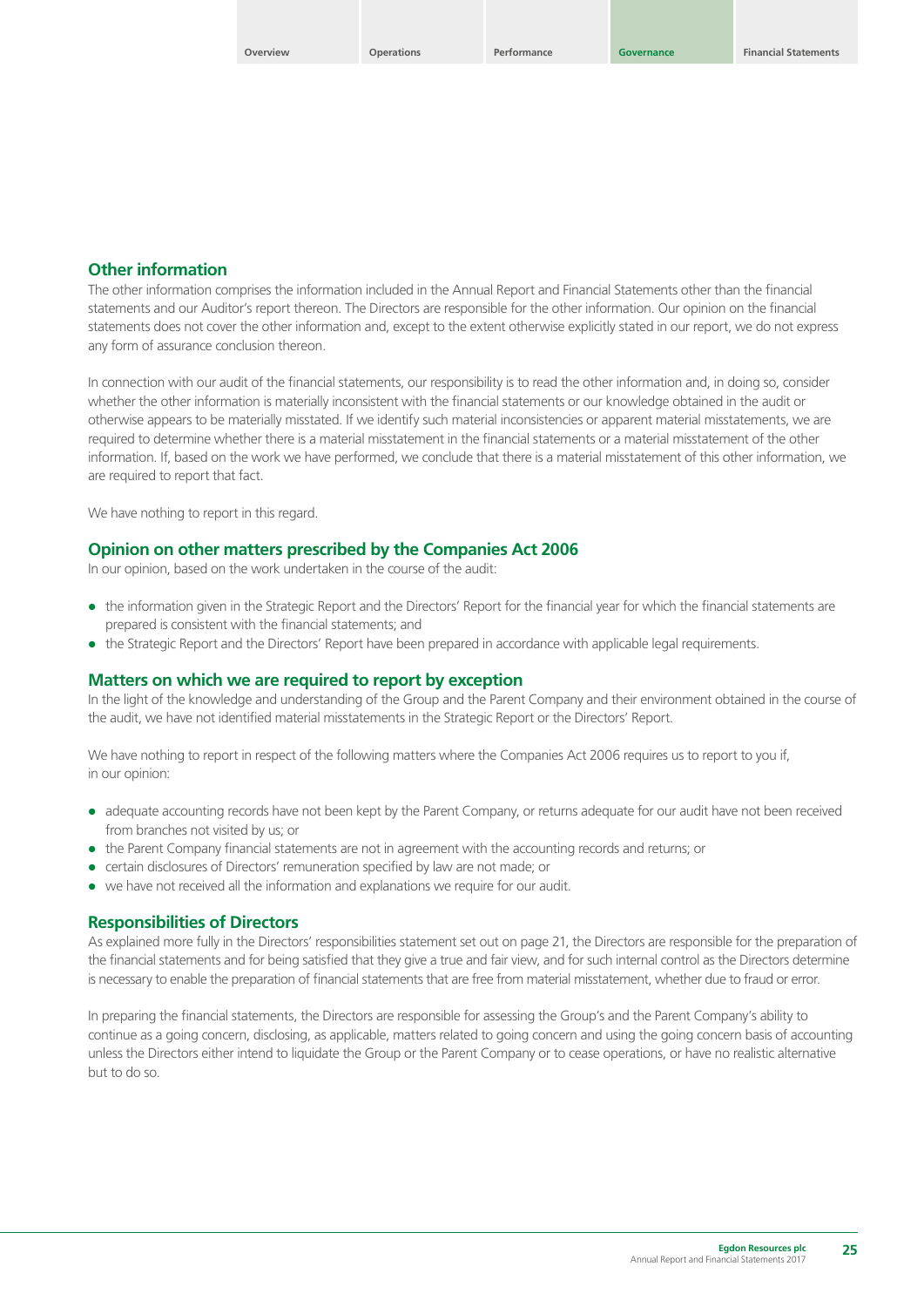### Independent Auditor's Report *continued* **to the members of Egdon Resources plc**

#### **Auditor's responsibilities for the audit of the financial statements**

Our objectives are to obtain reasonable assurance about whether the financial statements as a whole are free from material misstatement, whether due to fraud or error, and to issue an Auditor's Report that includes our opinion. Reasonable assurance is a high level of assurance, but is not a guarantee that an audit conducted in accordance with ISAs (UK) will always detect a material misstatement when it exists. Misstatements can arise from fraud or error and are considered material if, individually or in the aggregate, they could reasonably be expected to influence the economic decisions of users taken on the basis of these financial statements.

A further description of our responsibilities for the audit of the financial statements is located on the Financial Reporting Council's website at: www.frc.org.uk/auditorsresponsibilities. This description forms part of our Auditor's Report.

#### **Andrew Bond**

Senior Statutory Auditor, for and on behalf of Nexia Smith & Williamson Statutory Auditor Chartered Accountants

25 Moorgate London EC2R 6AY

30 October 2017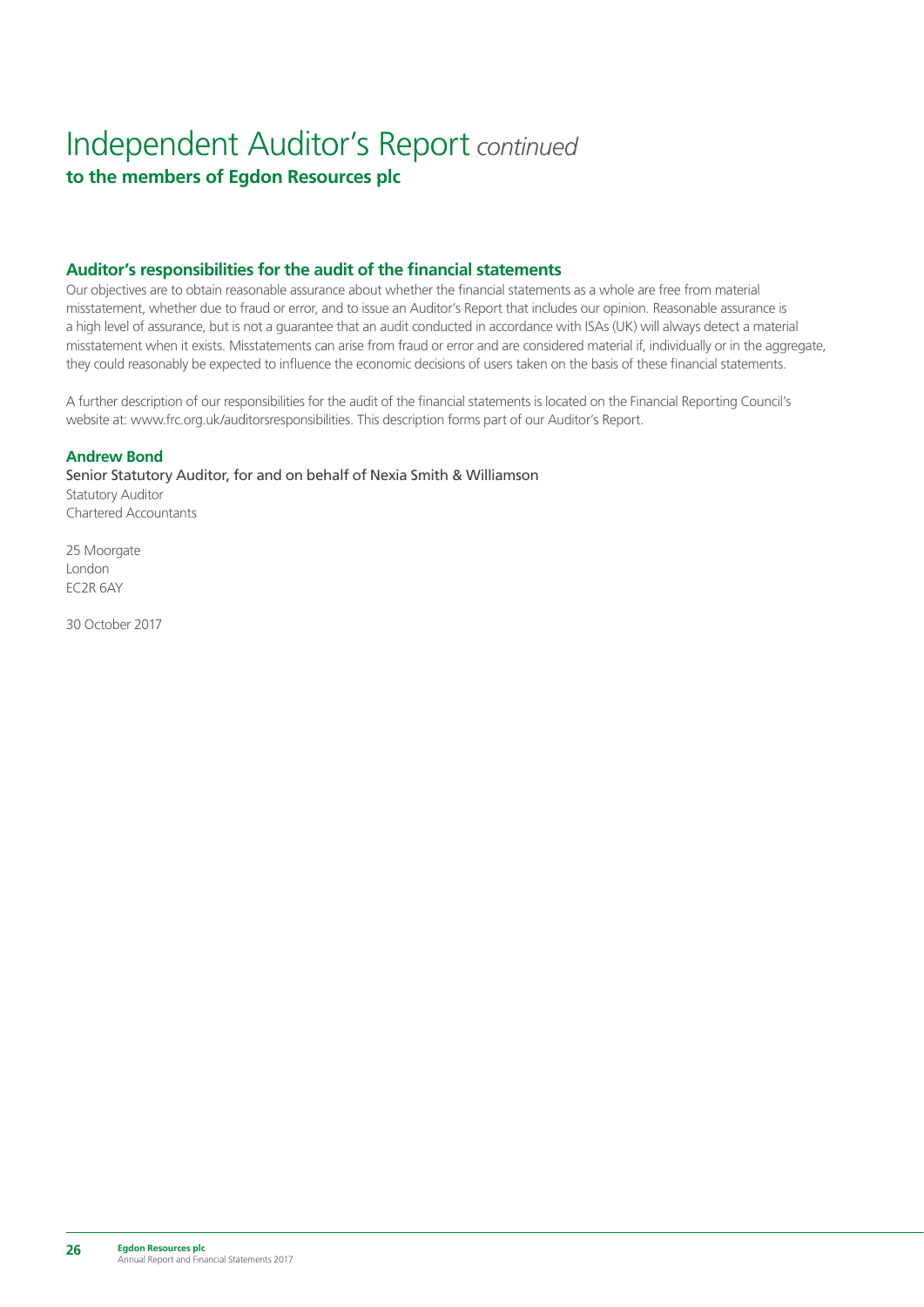### Consolidated Statement of Comprehensive Income **for the year ended 31 July 2017**

|                                                                           | 2017          | 2016          |
|---------------------------------------------------------------------------|---------------|---------------|
| <b>Notes</b>                                                              | £             | £             |
| Continuing operations                                                     |               |               |
| 3<br>Revenue                                                              | 1,039,348     | 1,586,120     |
| Cost of sales – exploration costs written off and pre-licence costs       | (32, 961)     | (74, 523)     |
| Cost of sales – write off of French assets                                | (158, 291)    |               |
| Cost of sales – impairments and impairment reversals                      |               | (643,000)     |
| Cost of sales - depreciation                                              | (462, 500)    | (1,269,155)   |
| Cost of sales $-$ other                                                   | (922, 510)    | (1, 219, 218) |
| Total cost of sales                                                       | (1, 576, 262) | (3,205,896)   |
| Gross loss                                                                | (536, 914)    | (1,619,776)   |
|                                                                           |               |               |
| Administrative expenses                                                   | (1, 178, 249) | (1,144,720)   |
| Other operating income                                                    | 58,145        | 112,456       |
|                                                                           | (1,657,018)   | (2,652,040)   |
| Finance income<br>10                                                      | 4,947         | 8,314         |
| Finance costs<br>11                                                       | (46, 775)     | (41, 845)     |
| Loss before taxation<br>4                                                 | (1,698,846)   | (2,685,571)   |
| Taxation<br>12                                                            |               |               |
| Loss for the year                                                         | (1,698,846)   | (2,685,571)   |
| Other comprehensive income for the year                                   |               |               |
|                                                                           |               |               |
| Total comprehensive income for the year attributable to equity holders of |               |               |
| the Parent                                                                | (1,698,846)   | (2,685,571)   |
|                                                                           |               |               |
| Loss for the year per share                                               |               |               |
| Basic loss per share<br>13                                                | $(0.68)$ p    | (1.21)p       |
| Diluted loss per share<br>13                                              | (0.68)p       | (1.21)p       |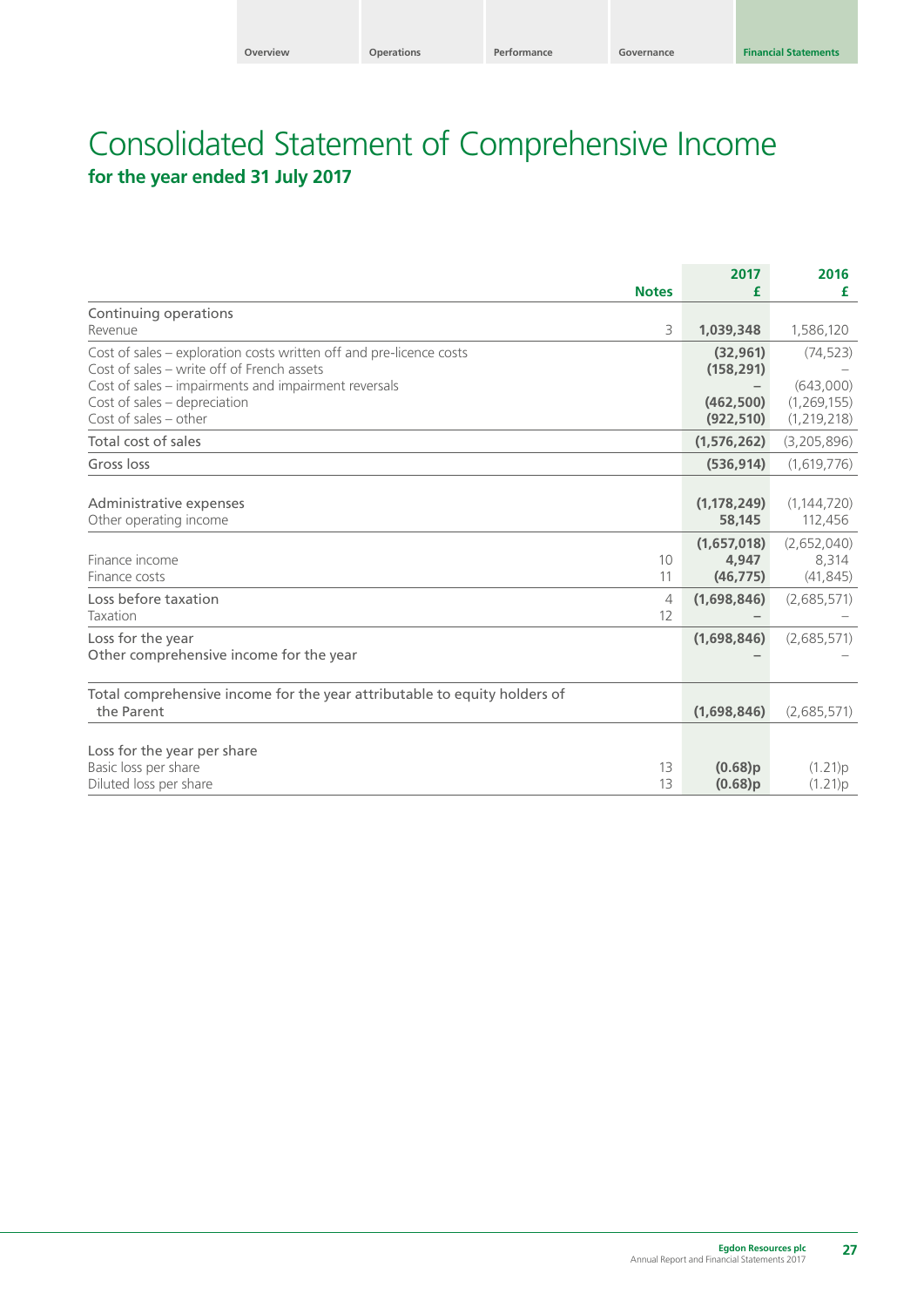### Consolidated Statement of Financial Position **As at 31 July 2017**

|                                         | <b>Notes</b> | 2017<br>£     | 2016<br>£     |
|-----------------------------------------|--------------|---------------|---------------|
|                                         |              |               |               |
| Non-current assets<br>Intangible assets | 14           | 19,230,801    | 18,370,375    |
| Property, plant and equipment           | 15           | 9,263,814     | 8,682,892     |
| Total non-current assets                |              | 28,494,615    | 27,053,267    |
| Current assets                          |              |               |               |
| Trade and other receivables             | 17           | 1,506,610     | 2,540,987     |
| Available for sale financial assets     | 18           | 50,000        | 50,000        |
| Cash and cash equivalents               | 19           | 6,056,824     | 2,678,780     |
| Total current assets                    |              | 7,613,434     | 5,269,767     |
| <b>Current liabilities</b>              |              |               |               |
| Trade and other payables                | 20           | (1, 216, 166) | (1,085,005)   |
| Net current assets                      |              | 6,397,268     | 4,184,762     |
| Total assets less current liabilities   |              | 34,891,883    | 31,238,029    |
| Non-current liabilities                 |              |               |               |
| Provisions                              | 22           | (2, 187, 056) | (1,803,324)   |
| Net assets                              |              | 32,704,827    | 29,434,705    |
|                                         |              |               |               |
| Equity                                  |              |               |               |
| Share capital                           | 23           | 14,550,727    | 14,164,337    |
| Share premium                           | 24           | 25,202,194    | 20,619,616    |
| Share-based payment reserve             |              | 225,033       | 226,401       |
| Retained earnings                       |              | (7, 273, 127) | (5, 575, 649) |
|                                         |              | 32,704,827    | 29,434,705    |

These financial statements were approved by the Board of Directors and authorised for issue on 30 October 2017.

They were signed on its behalf by:

#### **Mark Abbott**

Managing Director

Company registration number 06409716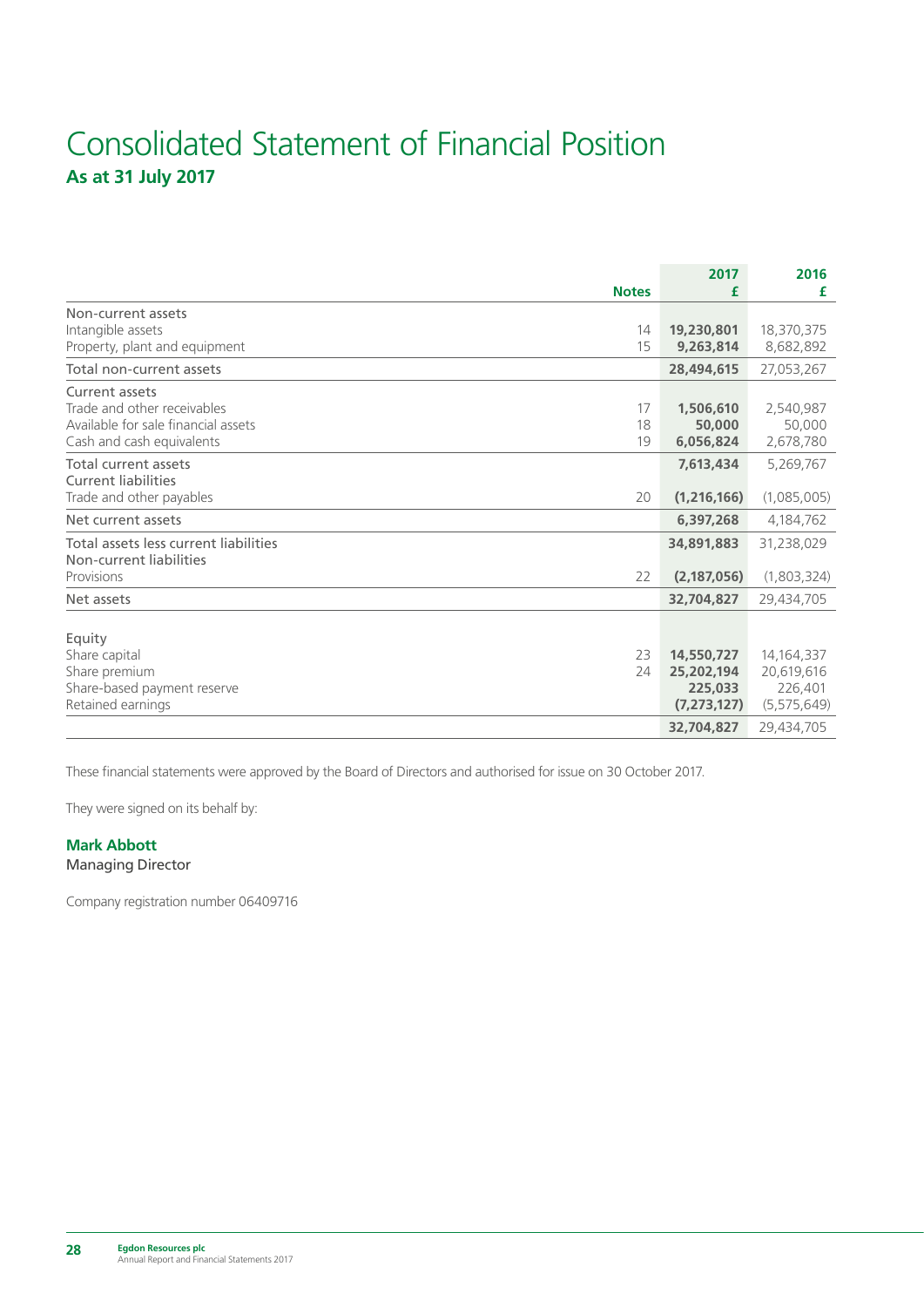### Company Statement of Financial Position **As at 31 July 2017**

|                                       | 2017        | 2016        |
|---------------------------------------|-------------|-------------|
| <b>Notes</b>                          | £           | £           |
| Non-current assets                    |             |             |
| 15<br>Property, plant and equipment   |             | 1,338       |
| 16<br>Investments                     | 15,196,930  | 15,196,930  |
| Total non-current assets              | 15,196,930  | 15,198,268  |
| Current assets                        |             |             |
| Trade and other receivables<br>17     | 18,782,410  | 17,376,550  |
| Cash and cash equivalents<br>19       | 5,175,421   | 2,020,197   |
| Total current assets                  | 23,957,831  | 19,396,747  |
| Current liabilities                   |             |             |
| Trade and other payables<br>20        | (144, 722)  | (120, 599)  |
| Net current assets                    | 23,813,109  | 19,276,148  |
| Total assets less current liabilities | 39,010,039  | 34,474,416  |
| Non-current liabilities               |             |             |
| 22<br>Provisions                      | (20, 525)   | (20, 525)   |
| Net assets                            | 38,989,514  | 34,453,891  |
|                                       |             |             |
| Equity                                |             |             |
| Share capital<br>23                   | 14,550,727  | 14,164,337  |
| Share premium<br>24                   | 25,202,194  | 20,619,616  |
| Merger reserve<br>25                  | 2,357,816   | 2,357,816   |
| Share-based payment reserve           | 225,033     | 226,401     |
| Retained earnings                     | (3,346,256) | (2,914,279) |
|                                       | 38,989,514  | 34,453,891  |

The Company has elected to take the exemption under section 408 of the Companies Act 2006 from presenting the Parent Company profit and loss account. The Company loss for the financial year is £433,345 (2016: loss £423,381).

These financial statements were approved by the Board of Directors and authorised for issue on 30 October 2017.

They were signed on its behalf by:

#### **Mark Abbott**

Managing Director

Company registration number 06409716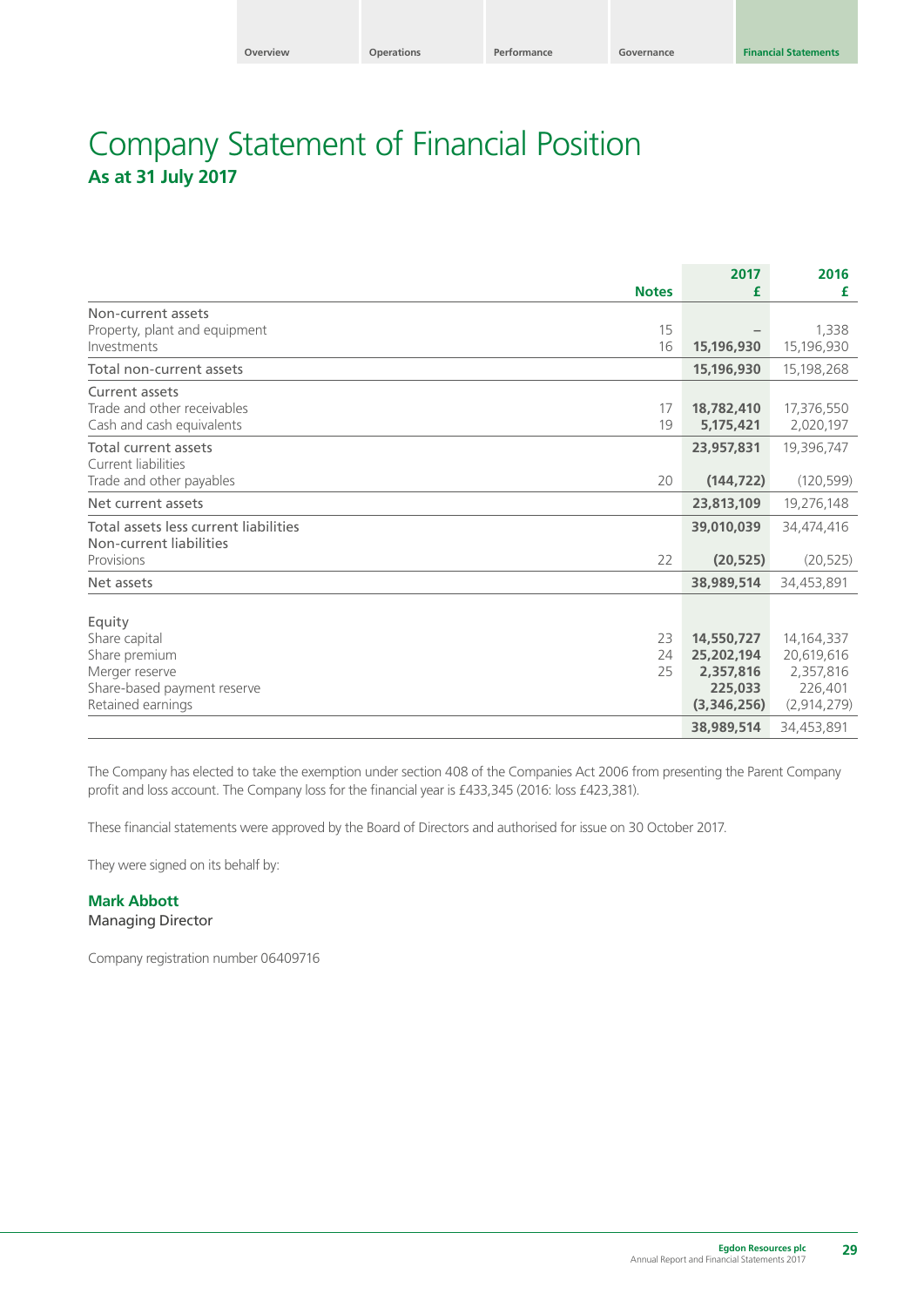### Consolidated Statement of Cash Flows **For the year ended 31 July 2017**

|                                                                                                                                                                                                                                                                                                                             | 2017<br>£                                                                     | 2016<br>£                                                                                         |
|-----------------------------------------------------------------------------------------------------------------------------------------------------------------------------------------------------------------------------------------------------------------------------------------------------------------------------|-------------------------------------------------------------------------------|---------------------------------------------------------------------------------------------------|
| Cash flows from operating activities<br>Loss before tax<br>Adiustments for:                                                                                                                                                                                                                                                 | (1,698,846)                                                                   | (2,685,571)                                                                                       |
| Depreciation and impairment of fixed assets<br>Exploration costs written off<br>Foreign exchange loss/(gains)<br>Revaluation of accrued income<br>Decrease in trade and other receivables<br>(Decrease)/increase in trade payables and other payables<br>Finance costs<br>Finance income<br>Share-based remuneration charge | 463,838<br>176,840<br>16,208<br>1,034,480<br>(456, 255)<br>46,775<br>(4, 947) | 1,918,685<br>44,564<br>(27, 546)<br>103,258<br>215,698<br>172,818<br>41,845<br>(8, 314)<br>65,971 |
| Cash used in operations                                                                                                                                                                                                                                                                                                     | (421, 907)                                                                    | (158, 592)                                                                                        |
| Interest paid<br>Taxation paid                                                                                                                                                                                                                                                                                              |                                                                               |                                                                                                   |
| Net cash flow used in operating activities                                                                                                                                                                                                                                                                                  | (421, 907)                                                                    | (158, 592)                                                                                        |
| Investing activities<br>Finance income<br>Payments for exploration and evaluation assets<br>Purchase of property, plant and equipment                                                                                                                                                                                       | 4,947<br>(908, 323)<br>(145, 433)                                             | 8,314<br>(2, 141, 571)<br>(237, 250)                                                              |
| Net cash used in capital expenditure and investing activities                                                                                                                                                                                                                                                               | (1,048,809)                                                                   | (2,370,507)                                                                                       |
| Financing activities<br>Issue of shares<br>Costs associated with issue of shares                                                                                                                                                                                                                                            | 5,075,023<br>(210, 055)                                                       |                                                                                                   |
| Net cash flow generated from financing                                                                                                                                                                                                                                                                                      | 4,864,968                                                                     |                                                                                                   |
| Net Increase/(decrease) in cash and cash equivalents<br>Cash and cash equivalents as at 31 July 2016<br>Effects of exchange rate changes on the balance of cash held in foreign currencies                                                                                                                                  | 3,394,252<br>2,678,780<br>(16, 208)                                           | (2,529,099)<br>5,180,333<br>27,546                                                                |
| Cash and cash equivalents as at 31 July 2017                                                                                                                                                                                                                                                                                | 6,056,824                                                                     | 2,678,780                                                                                         |

In 2017 significant non-cash transactions comprised the issue of equity share capital with a market value of £104,000 as consideration for the acquisition of additional interests in licences PEDL201 and PEDL209.

In 2016 there were no significant non-cash transactions.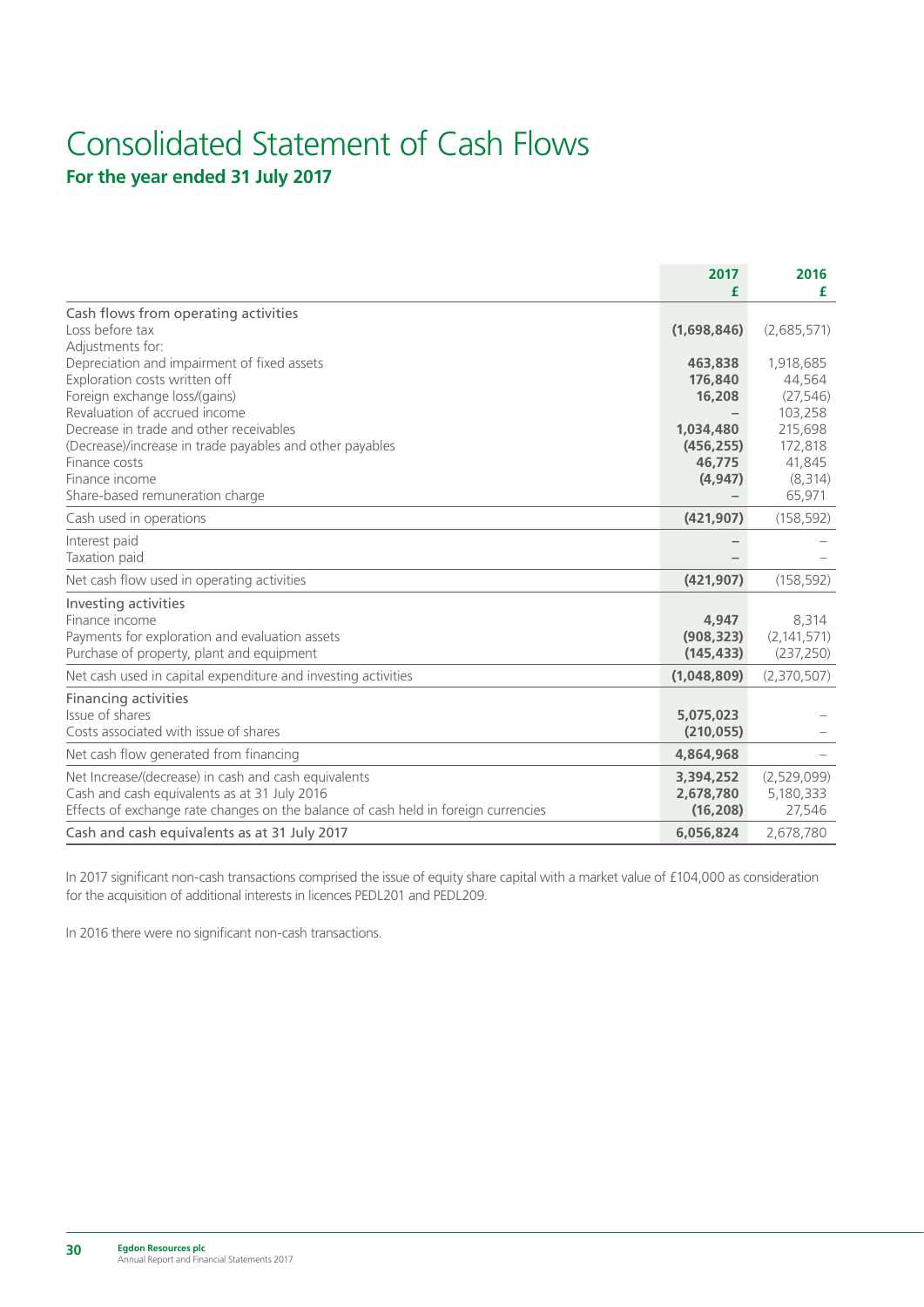### Company Statement of Cash Flows **For the year ended 31 July 2017**

|                                                                                                                                                                             | 2017<br>f                      | 2016<br>£                                     |
|-----------------------------------------------------------------------------------------------------------------------------------------------------------------------------|--------------------------------|-----------------------------------------------|
| Cash flows from operating activities<br>Loss before tax<br>Adjustments for:                                                                                                 | (433, 345)                     | (423, 381)                                    |
| Depreciation of plant and equipment<br>Increase in trade and other receivables<br>Increase/(decrease) in trade payables<br>Share-based remuneration charge<br>Finance costs | 1,338<br>(1,301,760)<br>24,023 | 1.888<br>(1, 126, 096)<br>(15, 592)<br>65,971 |
| Finance income                                                                                                                                                              | (4, 852)                       | (7, 875)                                      |
| Cash used in operations<br>Interest paid                                                                                                                                    | (1,714,596)                    | (1,505,085)                                   |
| Net cash flow used in operating activities                                                                                                                                  | (1,714,596)                    | (1,505,085)                                   |
| Investing activities<br>Finance income                                                                                                                                      | 4,852                          | 7.875                                         |
| Net cash generated from capital expenditure and financial investment                                                                                                        | 4,852                          | 7,875                                         |
| Financing activities<br>Issue of shares<br>Costs associated with issue of shares                                                                                            | 5,075,023<br>(210, 055)        |                                               |
| Net cash flow generated from financing                                                                                                                                      | 4,864,968                      |                                               |
| Net Increase/(decrease) in cash and cash equivalents<br>Cash and cash equivalents as at 31 July 2016                                                                        | 3, 155, 224<br>2,020,197       | (1,497,210)<br>3,517,407                      |
| Cash and cash equivalents as at 31 July 2017                                                                                                                                | 5,175,421                      | 2,020,197                                     |

In 2017 significant non-cash transactions comprised the issue of equity share capital with a market value of £104,000 as consideration for the acquisition of additional interests in licences PEDL201 and PEDL209.

In 2016 there were no significant non-cash transactions.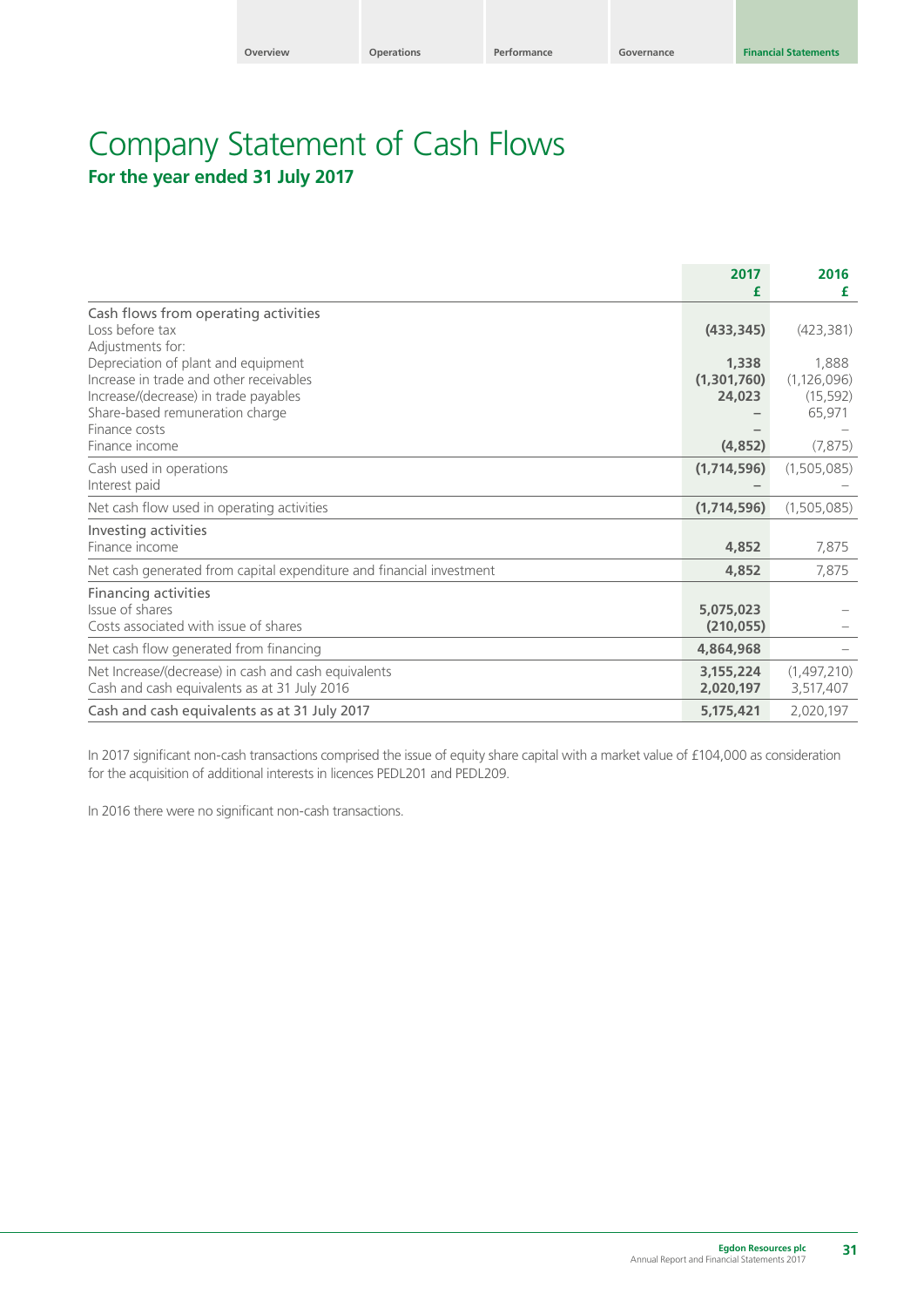### Consolidated Statement of Changes in Equity **For the year ended 31 July 2017**

|                                                                                                            | <b>Share</b><br>capital<br>£ | <b>Share</b><br>premium           | <b>Share</b><br>based<br>payment<br>reserve<br>£ | <b>Retained</b><br>earnings | <b>Total</b><br>equity                           |
|------------------------------------------------------------------------------------------------------------|------------------------------|-----------------------------------|--------------------------------------------------|-----------------------------|--------------------------------------------------|
| Balance at 31 July 2015                                                                                    | 14,164,337                   | 20,619,616                        | 160,430                                          | (2,890,078)                 | 32,054,305                                       |
| Loss for the year                                                                                          |                              |                                   | $\overline{\phantom{m}}$                         | (2,685,571)                 | (2,685,571)                                      |
| Total comprehensive income for the year<br>Share option charge                                             |                              |                                   | $\overline{\phantom{m}}$<br>65,971               | (2,685,571)                 | (2,685,571)<br>65,971                            |
| Balance at 31 July 2016                                                                                    | 14,164,337                   | 20,619,616                        | 226,401                                          | (5,575,649)                 | 29,434,705                                       |
| Loss for the year                                                                                          |                              |                                   | $\overline{\phantom{m}}$                         | (1,698,846)                 | (1,698,846)                                      |
| Total comprehensive income for the year<br>Issue of shares<br>Share issue costs<br>Share options exercised | 384,615<br>1,775             | 4,775,988<br>(210, 055)<br>16,645 | $\overline{\phantom{m}}$<br>(1, 368)             | (1,698,846)<br>1,368        | (1,698,846)<br>5,160,603<br>(210, 055)<br>18,420 |
| Balance at 31 July 2017                                                                                    | 14,550,727                   | 25,202,194                        | 225,033                                          | (7, 273, 127)               | 32,704,827                                       |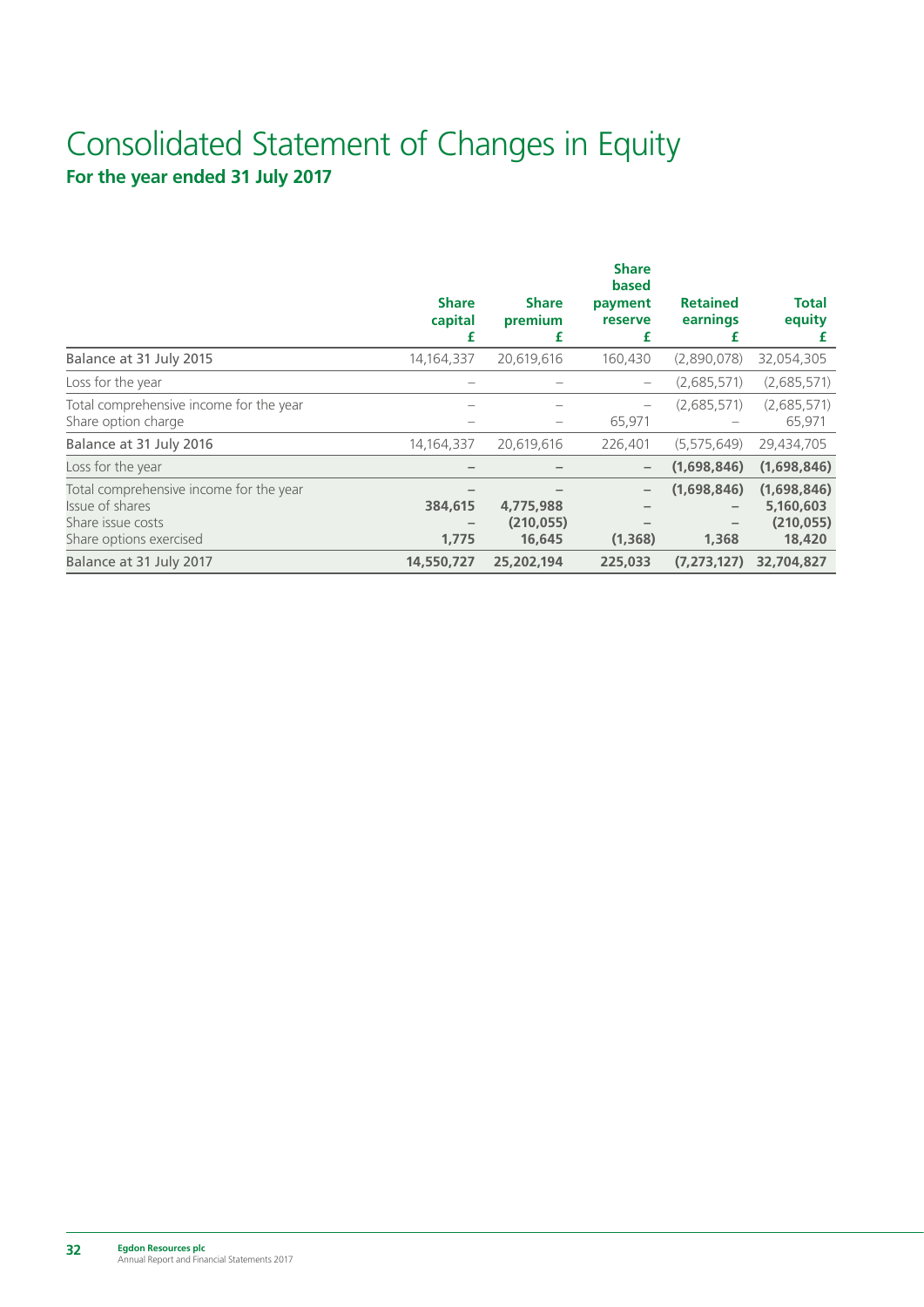### Company Statement of Changes in Equity **For the year ended 31 July 2017**

|                                                                                                            | <b>Share</b><br>capital<br>£ | <b>Merger</b><br>reserve<br>£ | <b>Share</b><br>premium<br>£      | Share-<br>based<br>payment<br>reserve<br>£ | <b>Retained</b><br>earnings | <b>Total</b><br>equity                          |
|------------------------------------------------------------------------------------------------------------|------------------------------|-------------------------------|-----------------------------------|--------------------------------------------|-----------------------------|-------------------------------------------------|
| Balance at 31 July 2015                                                                                    | 14,164,337                   | 2,357,816                     | 20,619,616                        | 160,430                                    | (2,490,898)                 | 34,811,301                                      |
| Loss for the year                                                                                          |                              |                               |                                   | $\overline{\phantom{m}}$                   | (423, 381)                  | (423, 381)                                      |
| Total comprehensive income for the year<br>Share option charge                                             |                              |                               |                                   | 65,971                                     | (423, 381)                  | (423, 381)<br>65,971                            |
| Balance at 31 July 2016                                                                                    | 14,164,337                   | 2,357,816                     | 20,619,616                        | 226,401                                    | (2, 914, 279)               | 34,453,891                                      |
| Loss for the year                                                                                          |                              |                               |                                   | $\overline{\phantom{m}}$                   | (433, 345)                  | (433, 345)                                      |
| Total comprehensive income for the year<br>Issue of shares<br>Share issue costs<br>Share options exercised | 384,615<br>1,775             | $\qquad \qquad -$             | 4,775,988<br>(210, 055)<br>16,645 | (1, 368)                                   | (433, 345)<br>1,368         | (433, 345)<br>5,160,603<br>(210, 055)<br>18,420 |
| Balance at 31 July 2017                                                                                    | 14,550,727                   | 2,357,816                     | 25,202,194                        | 225,033                                    | (3,346,256)                 | 38,989,514                                      |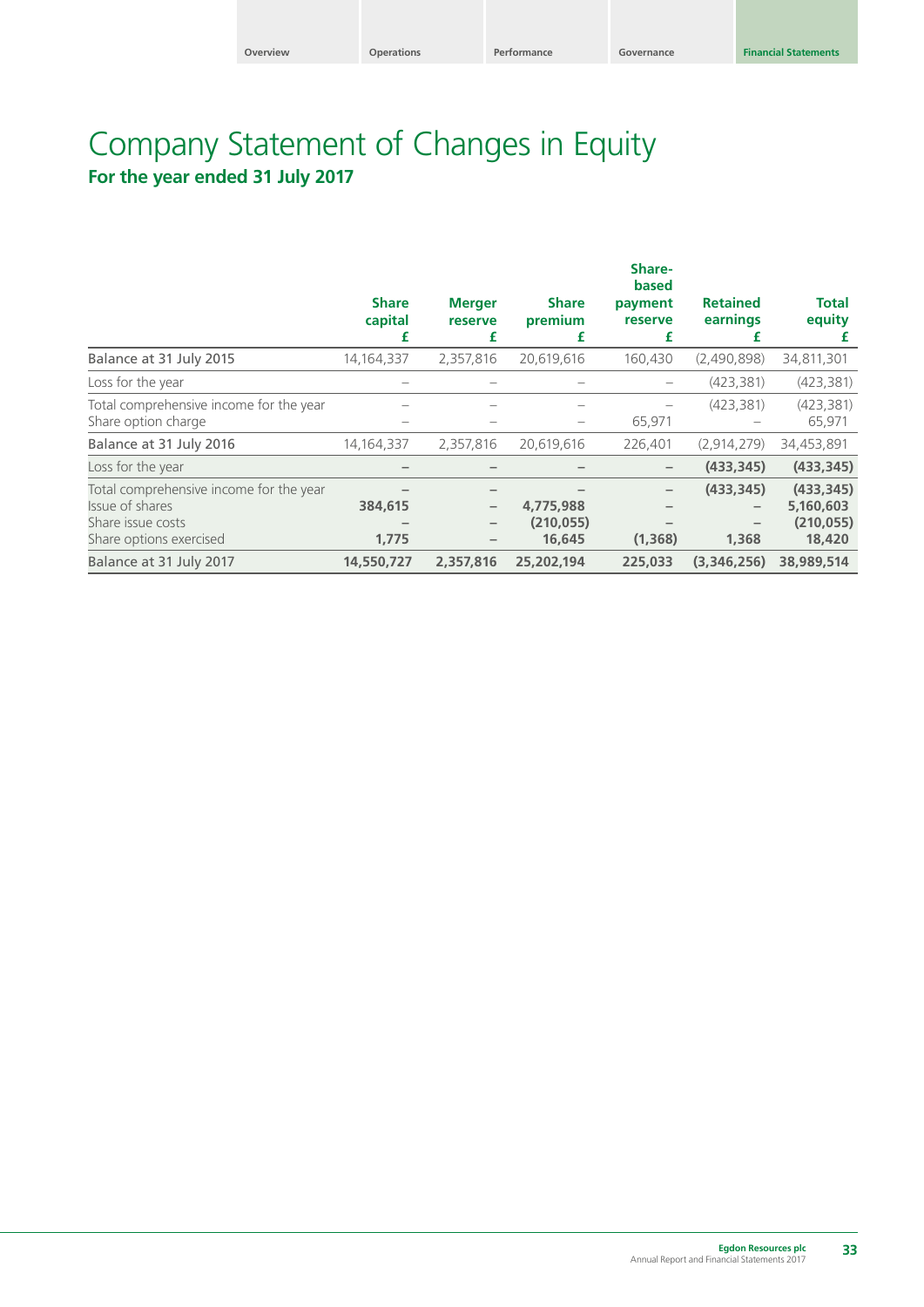### Notes Forming Part of the Financial Statements **For the year ended 31 July 2017**

#### **1. General information**

Egdon Resources plc is a public company limited by shares incorporated and domiciled in England & Wales with registered number 06409716. The address of the registered office is: The Wheat House, 98 High Street, Odiham, Hampshire, RG29 1LP. The Company's administrative office is at the same address.

Egdon Resources plc (the "Company") and its subsidiaries (together, the "Group") explore for and develop oil and gas reserves in England and France.

The Company's shares are quoted on the AIM Market ("AIM") of the London Stock Exchange.

#### **2. Accounting policies**

The financial statements are based on the following accounting policies of the Group and the Company.

#### Basis of preparation and statement of compliance with IFRS

The Group's and Company's financial statements have been prepared in accordance with International Financial Reporting Standards (IFRS) and with those parts of the Companies Act 2006 applicable to companies reporting under IFRS. IFRS comprises the Standards issued by the International Accounting Standards Board (IASB) and Interpretations issued by the International Financial Reporting Interpretations Committee (IFRIC) that have been endorsed by the European Union (EU). The principal accounting policies adopted by the Group and by the Company where applicable are set out below.

As permitted by Section 408 of the Companies Act 2006, no Statement of Comprehensive Income or associated notes are presented for the Company as an entity.

#### Going concern

The Directors have prepared the financial statements on the going concern basis which assumes that the Group will continue in operational existence without significant curtailment of its activities for the foreseeable future.

After making enquiries and considering relevant uncertainties, the Directors have a reasonable expectation that the Group has adequate resources to continue in operational existence for the foreseeable future. For these reasons, they continue to adopt the going concern basis of accounting in preparing the annual financial statements.

#### Adoption of new and revised standards

Other than minor changes to standards arising from annual improvements, there have been no new or revised standards adopted in the preparation of the financial statements for the current financial year that have had any material impact on the financial statements of the Group.

The following EU adopted revised or new standards have yet to be adopted. These standards will be adopted for the years ended 31 July 2019 and 31 July 2020 as shown below:

- IFRS 9 Financial Instruments (effective 31 July 2019)
- IFRS 15 Revenue from contracts with customers (effective 31 July 2019)
- IFRS 16 Leases (effective 31 July 2020, subject to EU endorsement)

The potential impact on the Group's financial statements is under review.

#### Basis of consolidation

The Group financial statements incorporate the financial statements of Egdon Resources plc (the "Company") and entities controlled by the Company prepared to 31 July each year. Control is achieved where the Company has the power to govern the financial and operating policies of an investee entity so as to obtain benefits from its activities.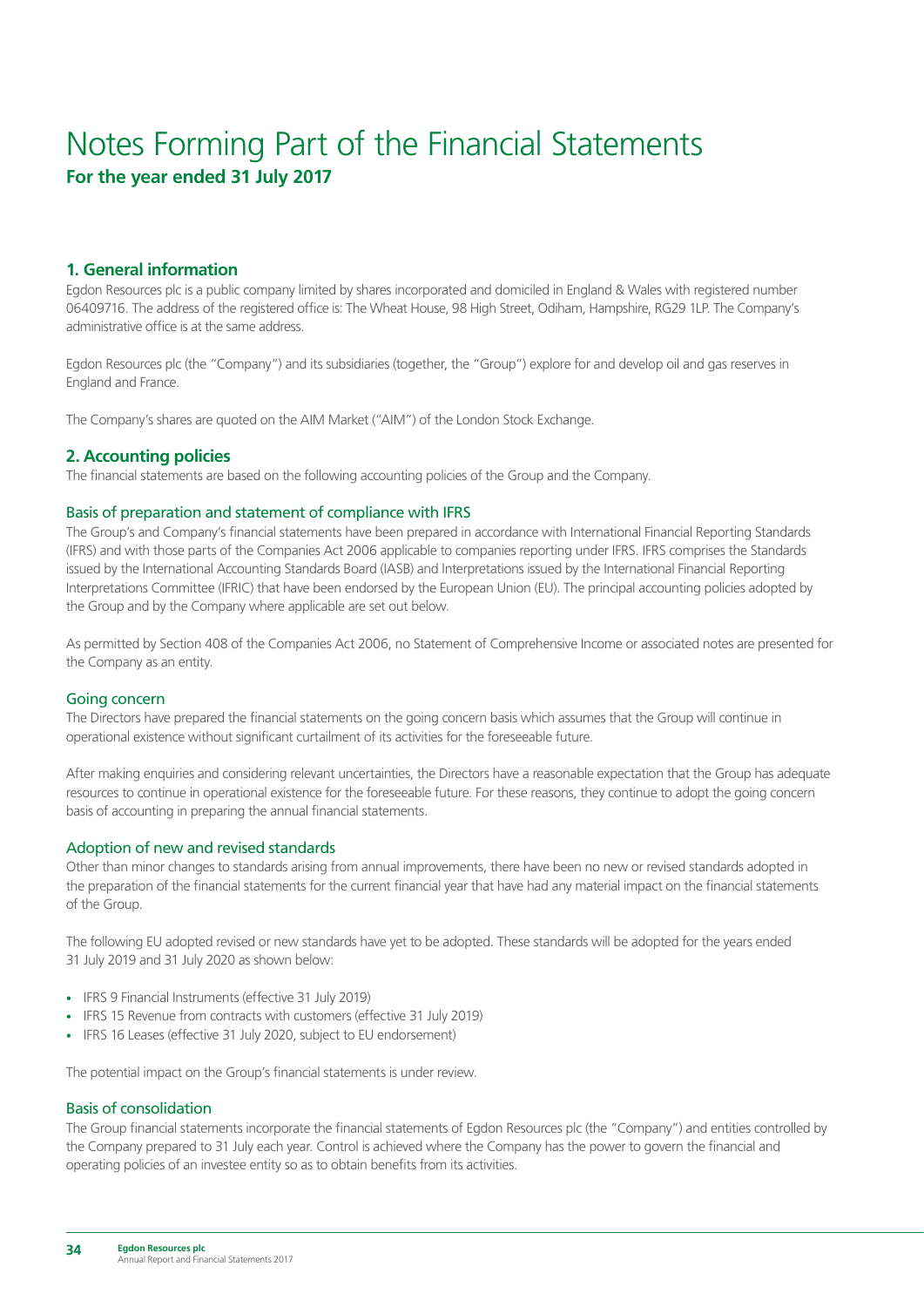The results of subsidiaries acquired or disposed of during the year are included in the Consolidated Statement of Comprehensive Income from the effective date of acquisition or up to the effective date of disposal, as appropriate.

The financial statements of subsidiaries are prepared for the same reporting year as the Parent Company, using consistent accounting policies. All inter-company balances and transactions, including unrealised profits arising from them, are eliminated in preparing the consolidated financial statements.

#### Business combinations and goodwill

The Group uses the acquisition method of accounting to account for business combinations. The consideration transferred for the acquisition of a subsidiary is the fair value of the assets transferred, the liabilities incurred and the equity interests issued by the Group. The consideration transferred includes the fair value of any asset or liability resulting from a contingent consideration arrangement. Acquisition-related costs are expensed as incurred. Identifiable assets and liabilities and contingent liabilities assumed in a business combination are measured initially at their fair values at the acquisition date.

The excess of the consideration transferred, the amount of any non-controlling interest in the acquiree, and the acquisition date fair value of any previous equity interest in the acquiree over the fair value of the Group's share of the identifiable net assets acquired is recorded as goodwill. If this is less than the fair value of the net assets of the subsidiary acquired in the case of a bargain purchase, the difference is recognised directly in the Statement of Comprehensive Income in profit or loss as negative goodwill.

Where the Group incurs obligations to pay a net profit interest as part of an acquisition, the estimated fair value of the net profit interest is recognised at the date of acquisition. Any subsequent variations in the net profit interest arising from events occurring after acquisition are recognised through the Statement of Comprehensive Income in profit or loss. Where the fair value of a net profit interest cannot be established (for example, because the relevant licence has yet to be fully appraised) no provision is recognised.

The value of options and any net profit interests arising on disposal are recognised at their fair value as at the date of disposal, except in circumstances where the fair value cannot be determined.

An acquisition is not classified as a business combination when an acquired entity does not have business processes or outputs as defined by IFRS 3 (Revised). Such transactions are accounted for as asset acquisitions and the assets acquired are measured at cost.

#### Investments in subsidiaries

Investments in subsidiaries are stated at cost less any provision for impairment.

#### Revenue and other operating income

Revenue represents amounts receivable for oil and gas sales, net of VAT and trade discounts, and is recognised on delivery to third party facilities. Accrued revenue is recorded at the best estimate of the price that is expected to be achieved when the back-out gas is recovered with any necessary price adjustments also reflected in revenue.

Income charged to other companies net of VAT in respect of fees for acting as operator and consultancy fees is disclosed within other operating income and is recognised on an accruals basis when the services are provided.

#### Jointly controlled operations and assets

The Group's exploration and development activities are generally conducted as co-licensees in joint operation with other companies. The financial statements reflect the relevant proportions of capital expenditure and operating revenues and costs applicable to the Group's interest.

The Group's exploration and development activities in respect of the licence interests are accounted for as jointly controlled operations, except for those where 100% of the licence is held within the Group.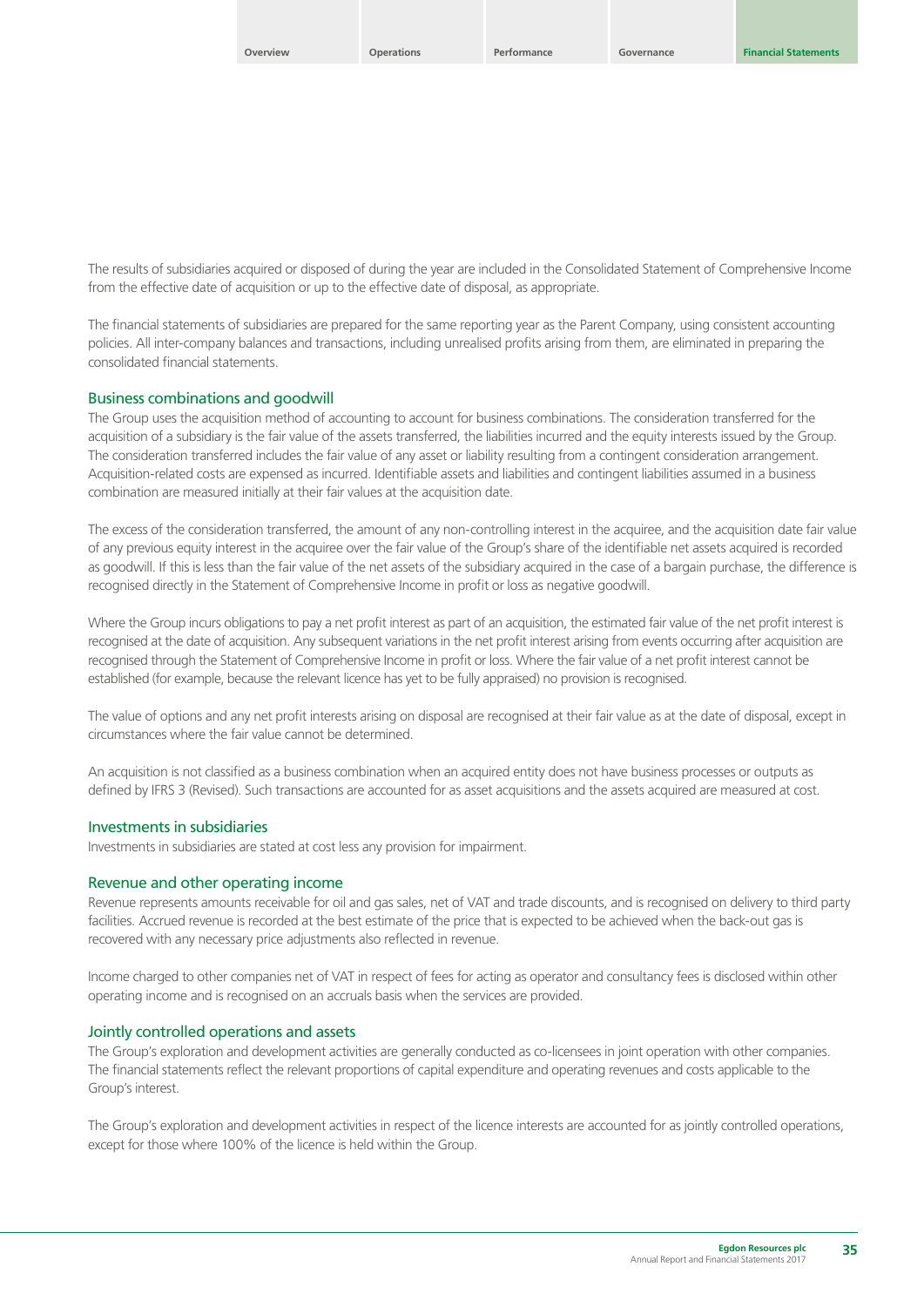### Notes Forming Part of the Financial Statements *continued* **For the year ended 31 July 2017**

#### **2. Accounting policies** continued Intangible assets – exploration and evaluation assets

The Group accounts for oil and gas expenditure under the full cost method of accounting.

Costs (other than payments to acquire the legal right to explore) incurred prior to acquiring the rights to explore are charged directly to cost of sales in the Statement of Comprehensive Income. All costs incurred after the rights to explore an area have been obtained, such as geological, geophysical, data costs and other direct costs of exploration and appraisal, are accumulated and capitalised as intangible exploration and evaluation ("E&E") assets.

E&E costs are not amortised prior to the conclusion of appraisal activities. At completion of appraisal activities if technical feasibility is demonstrated and commercial reserves are discovered, then following development sanction, the carrying value of the relevant E&E asset will be reclassified as a development and production asset, but only after the carrying value of the E&E asset has been assessed for impairment and, where appropriate, its carrying value adjusted.

If after completion of appraisal activities in an area, it is not possible to determine technical feasibility or commercial viability, then the costs of such unsuccessful exploration and evaluation are written off to the Statement of Comprehensive Income as a component of cost of sales in the period the relevant events occur. The costs associated with any wells which are plugged and restored are fully amortised when the decision not to proceed is taken.

As permitted by IFRS 6, on adoption of IFRS, the Group continued to apply the accounting guidance of the Statement of Recommended Practice issued by the UK Oil Industry Accounting Committee as applied under UK GAAP in respect of revenue generated from the sale of oil during the appraisal process and the treatment on disposal of any part of an E&E asset. Revenue is recorded in the Statement of Comprehensive Income. In order that no profit is recognised on the sale, an entry of the equivalent value is recorded in cost of sales with a corresponding credit to exploration and evaluation assets.

On disposal of any part of an E&E asset, proceeds are credited against the cost of the asset. No profit is recognised on the disposal, unless the proceeds exceed the total capitalised cost of the asset.

#### Intangible assets – other

Costs of purchased data used to assist with formulating strategy for licence applications and asset purchases are accumulated and capitalised as other intangibles.

Such assets are considered to have an indefinite useful life and are not subject to amortisation but are tested annually for impairment and elements that have no ongoing commercial value are written off to cost of sales in the Statement of Comprehensive Income.

#### Impairment of intangible assets

E&E assets are reviewed annually for impairment and these are grouped with the development and production assets belonging to the same exploration area to form the Cash Generating Unit ("CGU") for impairment testing. The equivalent combined carrying value of the CGU is compared against the CGU's recoverable amount and any resulting impairment is written off to cost of sales in the Statement of Comprehensive Income. The recoverable amount of the CGU is determined as the higher of its fair value less costs to sell and its value in use. E&E assets which are relinquished are written down immediately in the accounting period of the relinquishment date.

#### Property, plant and equipment – development and production assets

Development and production ("D&P") assets are accumulated into cost centres and represent the cost of developing the commercial reserves and bringing them into production together with the E&E expenditures previously transferred from E&E assets as outlined in the policy above.

On acquisition of a D&P asset from a third party, the asset will be recognised in the financial statements on signature of the sale and purchase agreement, subject to satisfaction of any substantive conditions within the agreement.

Costs relating to each cost centre are depleted on a unit of production method based on the commercial proven reserves for that cost centre. Development assets are not depreciated until production commences. The depreciation calculation takes account of the residual value of site equipment and the estimated future costs of development of recognised Proven and Probable Reserves, based on current price levels. Changes in reserve quantities and cost estimates are recognised prospectively.

On disposal of any part of a D&P asset, proceeds are credited to the Statement of Comprehensive Income, less the percentage cost relating to the disposal.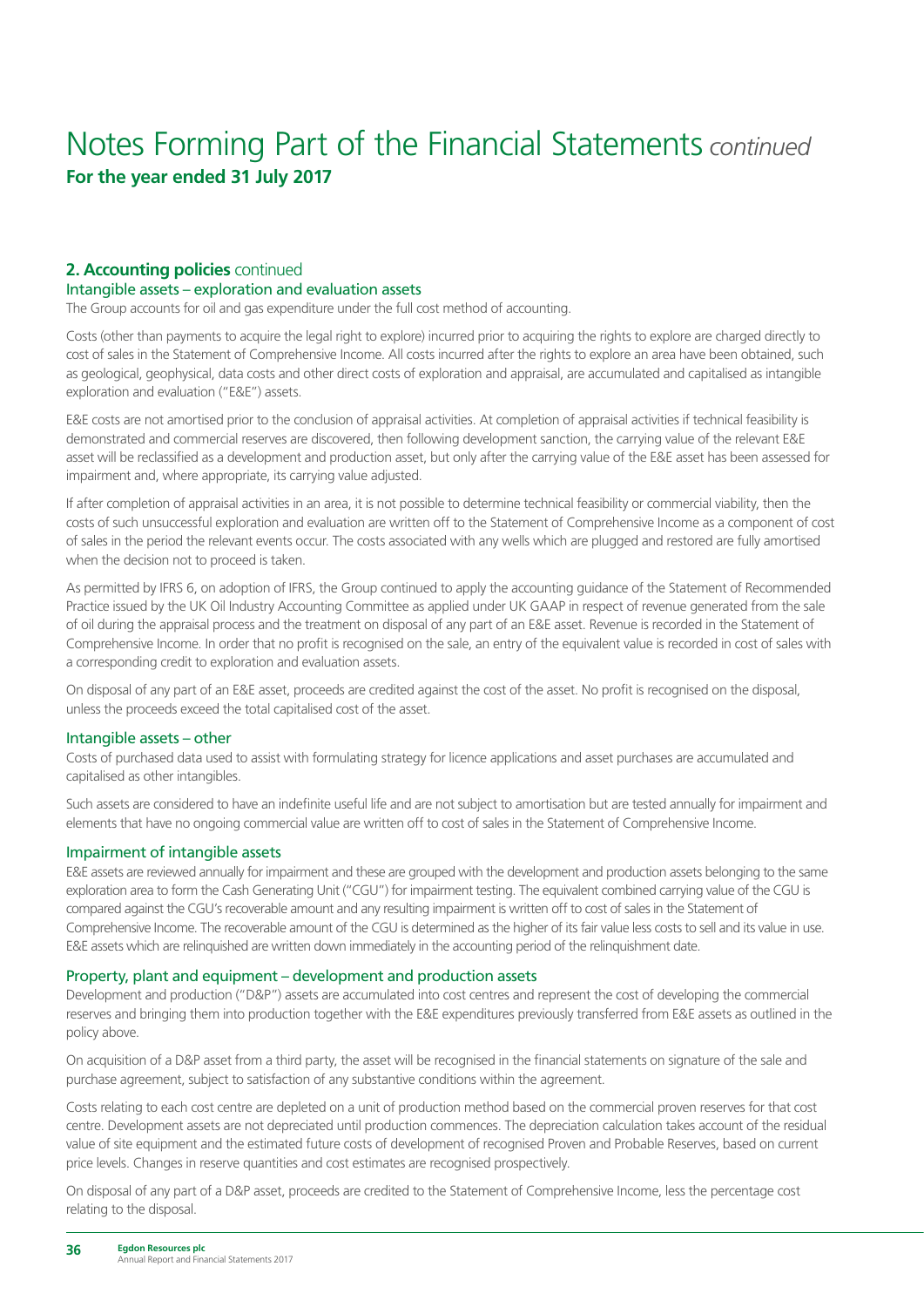#### Impairment of development and production assets

A review is performed for any indication that the value of the D&P assets may be impaired. For D&P assets when there are such indications, an impairment test is carried out on the CGU. Additional depletion is included within cost of sales within the Statement of Comprehensive Income if the capitalised costs of the CGU exceed the associated estimated future discounted cash flows of the related commercial oil and gas reserves.

#### Property, plant and equipment – other than D&P assets

Property, plant and equipment other than D&P assets are stated in the Statement of Financial Position at cost less accumulated depreciation. Depreciation is provided at rates calculated to write off the cost less estimated residual values of each asset over its expected useful life, as follows:

| Fixtures and fittings | 25% straight-line |
|-----------------------|-------------------|
| Equipment             | 33% straight-line |
| Computer equipment    | 33% straight-line |

#### **Provisions**

Provisions are recognised when the Group has a present obligation as a result of a past event which it is probable will result in an outflow of economic benefits that can be estimated with reasonable certainty. If the effect of the time value of money is material, provisions are discounted using a pre-tax rate that reflects, where appropriate, the risks specific to the liability. When discounting is used, the increase in the provision due to the passage of time is recognised as a finance cost.

#### Decommissioning and reinstatement provisions

Licensees have an obligation to restore fields to a condition acceptable to the relevant authorities at the end of their commercial lives. Provision for decommissioning and reinstatement is recognised in full as a liability and an asset when the obligation arises. The asset is included within exploration and evaluation assets or property, plant and equipment as is appropriate. The liability is included within provisions. The amount recognised is the estimated cost of decommissioning and reinstatement, discounted where appropriate to its net present value, and is reassessed each year in accordance with local conditions and requirements. Revisions to the estimated costs of decommissioning and reinstatement which alter the level of the provisions required are also reflected in adjustments to the decommissioning and reinstatement asset. The increase in the net present value of the future cost arising from the unwinding of the discount is included within finance costs.

#### Foreign currencies

Transactions denominated in foreign currencies are translated into sterling at the rate of exchange ruling at the date of the transaction. Monetary assets and liabilities in foreign currencies are translated into sterling at the rate of exchange ruling at the end of the financial year. All exchange differences are dealt with in the Statement of Comprehensive Income in profit or loss.

#### Operating leases

Rentals under operating leases are charged on a straight-line basis over the lease term, even if the payments are not made on such a basis.

#### Inventory

Inventory is stated at the lower of cost and net realisable value. Cost is calculated annually based on the ratio of closing stock to total annual production and the cost of production (including depreciation) for the year.

#### Cash and cash equivalents

Cash and cash equivalents comprise cash held by the Group and short-term bank deposits with an original maturity of three months or less.

The cash and cash equivalent amount in the Statements of Cash Flows includes overdrafts where relevant.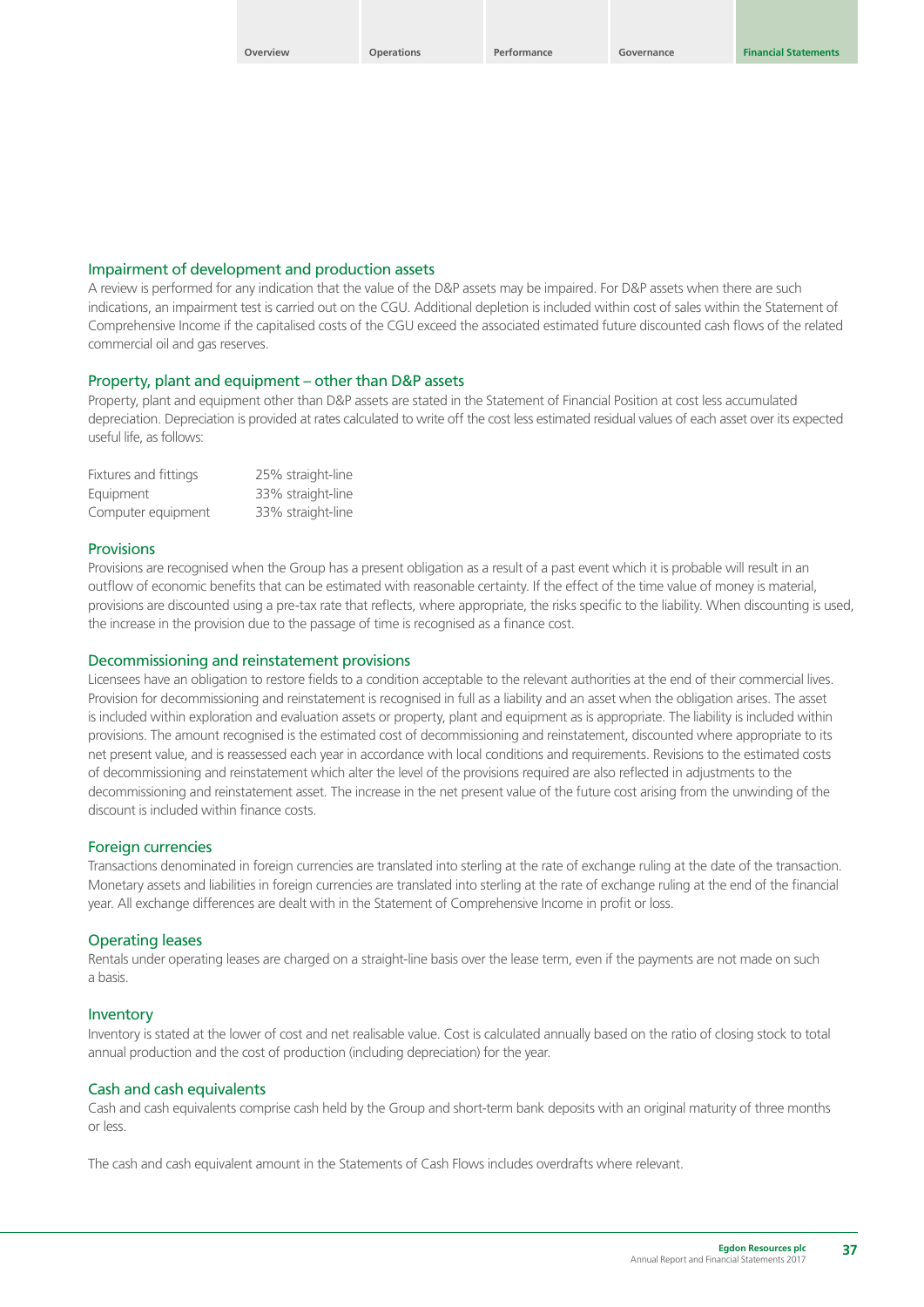### Notes Forming Part of the Financial Statements *continued* **For the year ended 31 July 2017**

#### **2. Accounting policies** continued Financial instruments

Financial assets and financial liabilities are recognised in the Statement of Financial Position when the Group becomes a party to the contractual provisions of the instrument.

Trade and other receivables are measured on initial recognition at fair value and are subsequently measured at amortised cost using the effective interest method. A provision is established when there is objective evidence that the Group will not be able to collect all amounts due. The provision amount is recognised in the Statement of Comprehensive Income.

Trade and other payables are initially measured at fair value, and are subsequently measured at amortised cost, using the effective interest rate method.

Financial liabilities and equity instruments issued by the Group are classified in accordance with the substance of the contractual arrangements entered into and the definitions of a financial liability and an equity instrument. An equity instrument is any contract that evidences a residual interest in the assets of the Group after deducting all of its liabilities. Equity instruments issued by the Company are recorded at the proceeds received, net of direct issue costs. Equity issued for non-monetary consideration is recorded at the fair value of the equity instruments issued or, if appropriate, and where these can be reliably measured, at the fair value of the goods and services received.

Interest bearing bank loans, overdrafts and other loans are recorded at fair value, net of direct issue costs, when the proceeds are received and subsequently at amortised cost. Finance costs are accounted for on an accruals basis using the effective interest method.

Available for sale financial assets are those non-derivative financial assets that are designated as available for sale or are not classified as financial assets at fair value through profit or loss, held to maturity investments or loans and receivables. After initial recognition, available for sale financial assets are measured at fair value with gains or losses being recognised as a separate component of equity until the investment is de-recognised or until the investment is determined to be impaired at which time the cumulative gain or loss previously reported in equity is included in the Statement of Comprehensive Income in profit or loss.

The fair value of investments that are actively traded in organised financial markets is determined by reference to quoted market bid prices at the close of business on the reporting date. For investments where there is no active market, fair value is determined using appropriate valuation techniques.

#### **Taxation**

The tax expense represents the sum of the tax currently payable and any deferred tax.

The tax currently payable is based on the taxable profit for the year. Taxable profit differs from net profit as reported in the Statement of Comprehensive Income because it excludes items of income or expense that are taxable or deductible in other years and it further excludes items that are never taxable or deductible. The Company's liability for current tax is calculated using tax rates that have been enacted or substantively enacted by the reporting date.

Deferred tax is the tax expected to be payable or recoverable on differences between the carrying amounts of assets and liabilities in the financial statements and the corresponding tax bases used in the computation of taxable profit. Deferred tax liabilities are generally recognised for all taxable temporary differences and deferred tax assets are recognised to the extent that it is probable that taxable profits will be available against which deductible temporary differences can be utilised. Such assets and liabilities are not recognised if the temporary difference arises from goodwill or from the initial recognition (other than in a business combination) of other assets and liabilities in a transaction that affects neither the taxable profit nor the accounting profit.

Deferred tax liabilities are recognised for taxable temporary differences arising on investments in subsidiaries, except where the Group is able to control the reversal of the temporary difference and it is probable that the temporary difference will not reverse in the foreseeable future.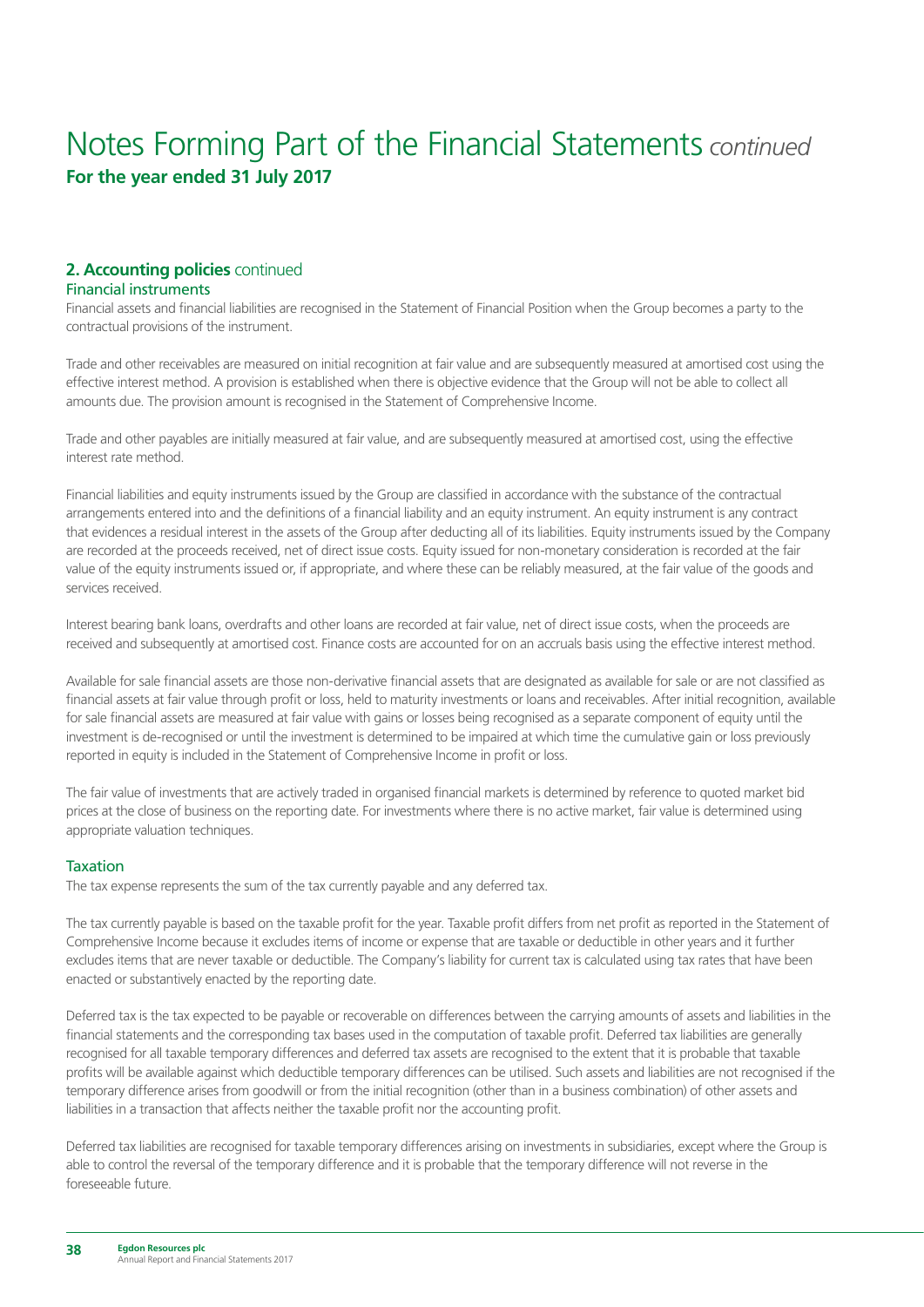The carrying amount of deferred tax assets is reviewed at each reporting date and reduced to the extent that it is no longer probable that sufficient taxable profits will be available to allow all or part of the asset to be recovered.

Deferred tax is calculated at the tax rates that are expected to apply in the period when the liability is settled or the asset realised. Deferred tax is charged or credited to profit or loss, except when it relates to items charged or credited directly to equity, in which case the deferred tax is also dealt with in equity.

#### Share-based payment transactions

Employees (including senior Executives) of the Group receive remuneration in the form of share-based payment transactions, whereby employees render services as consideration for equity instruments (equity settled transactions).

The cost of equity settled transactions is recognised, together with a corresponding increase in equity, over the period in which the performance and/or service conditions are fulfilled, ending on the date on which the relevant employees become fully entitled to the award (the vesting date).

The cumulative expense recognised for equity settled transactions at each reporting date until the vesting date reflects the extent to which the vesting period has expired and the Group's best estimate of the number of equity instruments that will ultimately vest. The Statement of Comprehensive Income charge or credit for a period represents the movement in cumulative expense recognised as at the beginning and end of that period.

Where equity instruments are granted other than to employees, the amount recognised in equity is the fair value of goods and services received. An equivalent charge is capitalised within non-current assets where the equity instruments have been issued as consideration for the acquisition of intangible exploration and evaluation assets.

No expense is recognised for awards that do not ultimately vest, except for awards where vesting is conditional upon a market condition, which are treated as vesting irrespective of whether or not the market condition is satisfied, provided that all other performance conditions are satisfied.

Where the terms of an equity settled award are modified, as a minimum an expense is recognised as if the terms had not been modified. In addition, an expense is recognised for any modification which increases the total fair value of the share-based payment arrangement or is otherwise beneficial to the employee as measured at the date of modification.

Where an equity settled award is cancelled, it is treated as if it had vested on the date of cancellation, and any expense not yet recognised for the award is recognised immediately. However, if a new award is substituted for the cancelled award, and designated as a replacement award on the date that it is granted, the cancelled and new awards are treated as if they were a modification of the original award, as described in the previous paragraph.

#### Retirement benefit costs

The Group has a defined contribution plan which requires contributions to be made into an administered fund. The amount charged to the Statement of Comprehensive Income in respect of pension costs reflects the contributions payable in respect of the year. Differences between contributions payable during the year and contributions actually paid are shown as either accrued liabilities or prepaid assets in the Statement of Financial Position.

#### Exceptional items

Exceptional items are defined as material items which derive from events or transactions that fall within the Group's ordinary activities but which, due to their size or incidence, are disclosed separately in order to present fairly the reported results.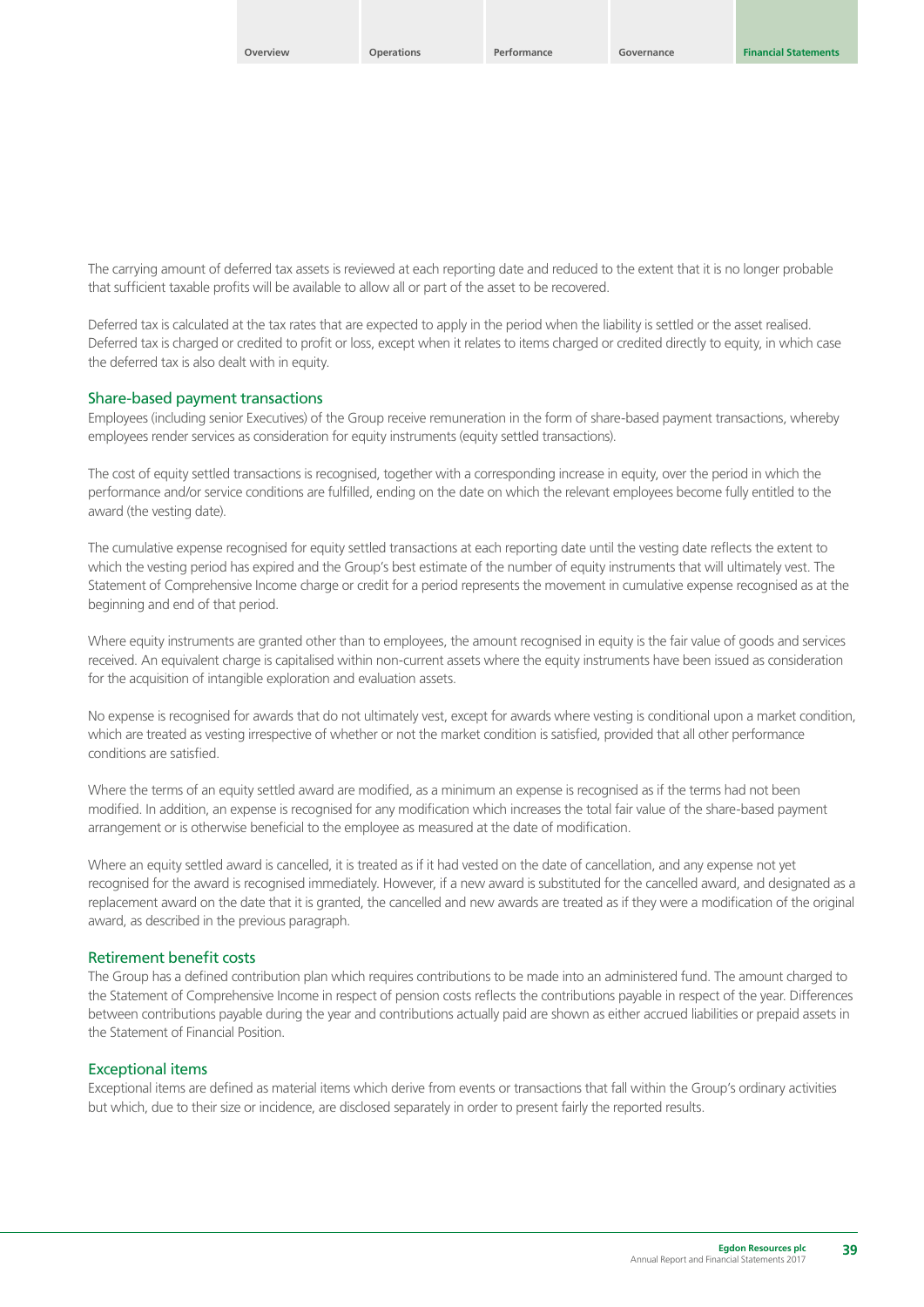### Notes Forming Part of the Financial Statements *continued* **For the year ended 31 July 2017**

### **2. Accounting policies** continued

#### Use of judgements and estimates when preparing the annual financial statements

Preparation of the consolidated financial statements in accordance with IFRS requires management to make estimates and assumptions affecting recognition and measurement in the Consolidated Statement of Financial Position and Statement of Comprehensive Income, as well as the disclosure of contingent assets and liabilities. Future events may lead to these estimates being changed. In particular, judgements and estimates are required when:

- Assessing the need for and measurement of impairment of exploration and evaluation costs and development and production assets
- Capitalising project costs
- Assessing contingent consideration on acquisition
- Estimating decommissioning and reinstatement liabilities
- Assessing the need for impairment of inter-company balances and investments
- Determining going concern

#### Exploration and evaluation costs and development and production assets

Management is required to assess the exploration and evalution costs and development and production assets for indicators of impairment. Notes 14 and 15 disclose the carrying values of these assets. As part of this assessment, management has carried out an impairment test on the assets. This test compares the carrying value of the assets at the reporting date with the expected discounted cash flow from the project. For the discounted cash flows to be calculated, management has used a production profile based on its Best Estimate of Proven and Probable Reserves of the asset and a range of assumptions, including oil/gas prices and discount rates.

#### Capitalisation of project costs

The assessment of whether costs incurred on project exploration and evaluation should be capitalised or expensed involves judgement. Management considers the nature of the costs incurred and the stage of project development and concludes whether it is appropriate to capitalise the costs.

#### Contingent consideration

Contingent consideration is measured at fair value at the date of the transaction. Changes to the amount of the contingent consideration arising as a result of a post-acquisition event are reflected in profit or loss where the additional consideration is cash or other assets. The amount is not remeasured where the additional consideration is equity.

#### Decommissioning and reinstatement

The Group determines decommissioning and reinstatement liabilities by making assumptions, based on the current economic environment, which management believes are a reasonable basis upon which to estimate the future liability. These estimates are reviewed regularly to take into account any material changes to assumptions. However, the actual decommissioning and reinstatement cost will ultimately depend upon future market prices for the necessary works required which will reflect market conditions at the relevant time. Furthermore, actual costs will also reflect the extent of decommissioning and reinstatement work required to be performed, whether the works can be performed as part of a multi-well programme or in isolation and progress in the relevant technologies.

#### Inter-company balances and investments

Management is required to assess the inter-company balances and investments held by the parent company for indicators of impairment at the reporting date. As part of this assessment management considers the output from the impairment tests carried out in respect of exploration and evaluation costs and development and production assets. The derived assets values at the reporting date are considered to be an indicator of the underlying value of the relevant company. These values are compared to the carrying values of the inter-company balances or investments at the reporting date and any consideration is given to whether any provision for impairment is required.

#### Going concern

The preparation of the financial statements requires an assessment of the validity of the going concern assumption, this being dependent on the availability of adequate financial resources to allow the Group to continue in operational existence for the foreseeable future. The incoming financial resources expected to be available depend on estimated production volumes, forecast oil and gas prices and operating costs. Expenditure is primarily dependent on the planned programme of exploration, its estimated cost and timing. The Directors also consider the effect and timing of potential corporate transactions.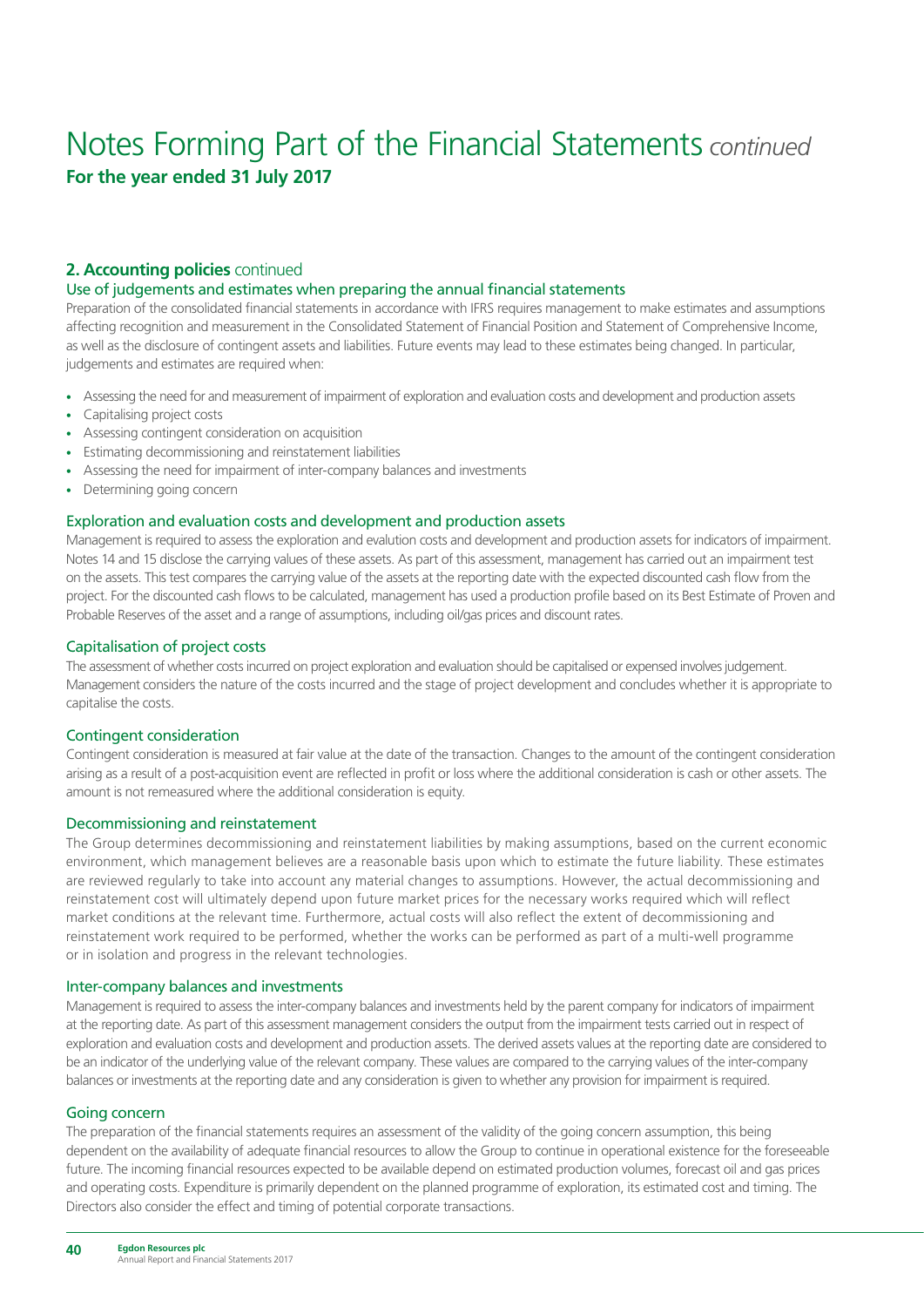#### **3. Segmental information**

For management purposes, the Group has operated in two geographical markets: UK and France. Unallocated operating expenses, assets and liabilities relate to the general management, financing and administration of the Group. With effect from the 31 July 2017 the Group has ceased all significant activity in France.

The following tables present the profit/(loss) and certain asset and liability information regarding the Group's operating segments for the year ended 31 July 2017 and for the year ended 31 July 2016.

Revenue of the Group for the period has been derived from the sale of oil and gas which has been extracted from wells in the UK during production and production testing operations. Oil is a commodity product and can be sold to a number of customers on industrystandard terms. For reasons of operational convenience, 87% (2016: 100%) of oil sales in the year were made to one organisation. Gas is a commodity product and can be sold to a number of customers on industry-standard terms. For contractual reasons in both 2017 and 2016, gas from the Group's producing field was sold to one customer.

|                                                                     | <b>UK</b>   |            | <b>France Unallocated</b> | <b>Total</b>  |
|---------------------------------------------------------------------|-------------|------------|---------------------------|---------------|
| 2017                                                                | £           | £          | £                         | £             |
| Revenue                                                             | 1,039,348   |            | $\qquad \qquad -$         | 1,039,348     |
| Cost of sales - exploration costs written off and pre-licence costs | (33, 189)   | (158, 063) | $\qquad \qquad -$         | (191, 252)    |
| Cost of sales - impairments and impairment reversals                |             |            |                           |               |
| Cost of sales - depreciation                                        | (462, 500)  |            |                           | (462, 500)    |
| Cost of sales - other                                               | (922, 510)  |            |                           | (922, 510)    |
| Total cost of sales                                                 | (1,418,199) | (158, 063) | $\qquad \qquad -$         | (1, 576, 262) |
| Gross loss                                                          | (378, 851)  | (158, 063) |                           | (536, 914)    |
| Other administrative expenses                                       | (43, 619)   | (290)      | (1, 133, 002)             | (1, 176, 911) |
| Depreciation                                                        | (1, 338)    |            |                           | (1, 338)      |
| Total administrative expenses                                       | (44, 957)   | (290)      | (1, 133, 002)             | (1, 178, 249) |
| Other operating income                                              | 57,382      | 763        |                           | 58,145        |
| Loss for the year before net finance costs and taxation             | (366, 426)  | (157, 590) | (1, 133, 002)             | (1,657,018)   |
| Finance income                                                      | 95          |            | 4,852                     | 4,947         |
| Finance costs                                                       | (46, 775)   |            |                           | (46, 775)     |
| Loss before taxation                                                | (413, 106)  | (157, 590) | (1, 128, 150)             | (1,698,846)   |
| Taxation                                                            |             |            |                           |               |
| Loss for the year                                                   | (413, 106)  | (157, 590) | (1, 128, 150)             | (1,698,846)   |
| Other segment information                                           |             |            |                           |               |
| Non-current assets                                                  | 28,494,615  |            |                           | 28,494,615    |
| Current assets                                                      | 2,367,363   | 4,392      | 5,241,679                 | 7,613,434     |
| Current liabilities                                                 | (1,030,905) | (40, 537)  | (144, 724)                | (1, 216, 166) |
| Non-current liabilities                                             | (2,069,669) | (96, 862)  | (20, 525)                 | (2, 187, 056) |
| Net assets/(liabilities)                                            | 27,761,404  | (133,007)  | 5,076,430                 | 32,704,827    |
| Capital expenditure                                                 |             |            |                           |               |
| Intangible exploration and evaluation assets                        | 1,024,286   |            |                           | 1,024,286     |
| Property, plant and equipment                                       |             |            |                           |               |
| - oil and gas assets                                                | 1,055,017   |            |                           | 1,055,017     |
| Total                                                               | 2,079,303   |            |                           | 2,079,303     |

Unallocated net current assets primarily represent balances arising from corporate transactions and cash at bank which has yet to be allocated to a business segment.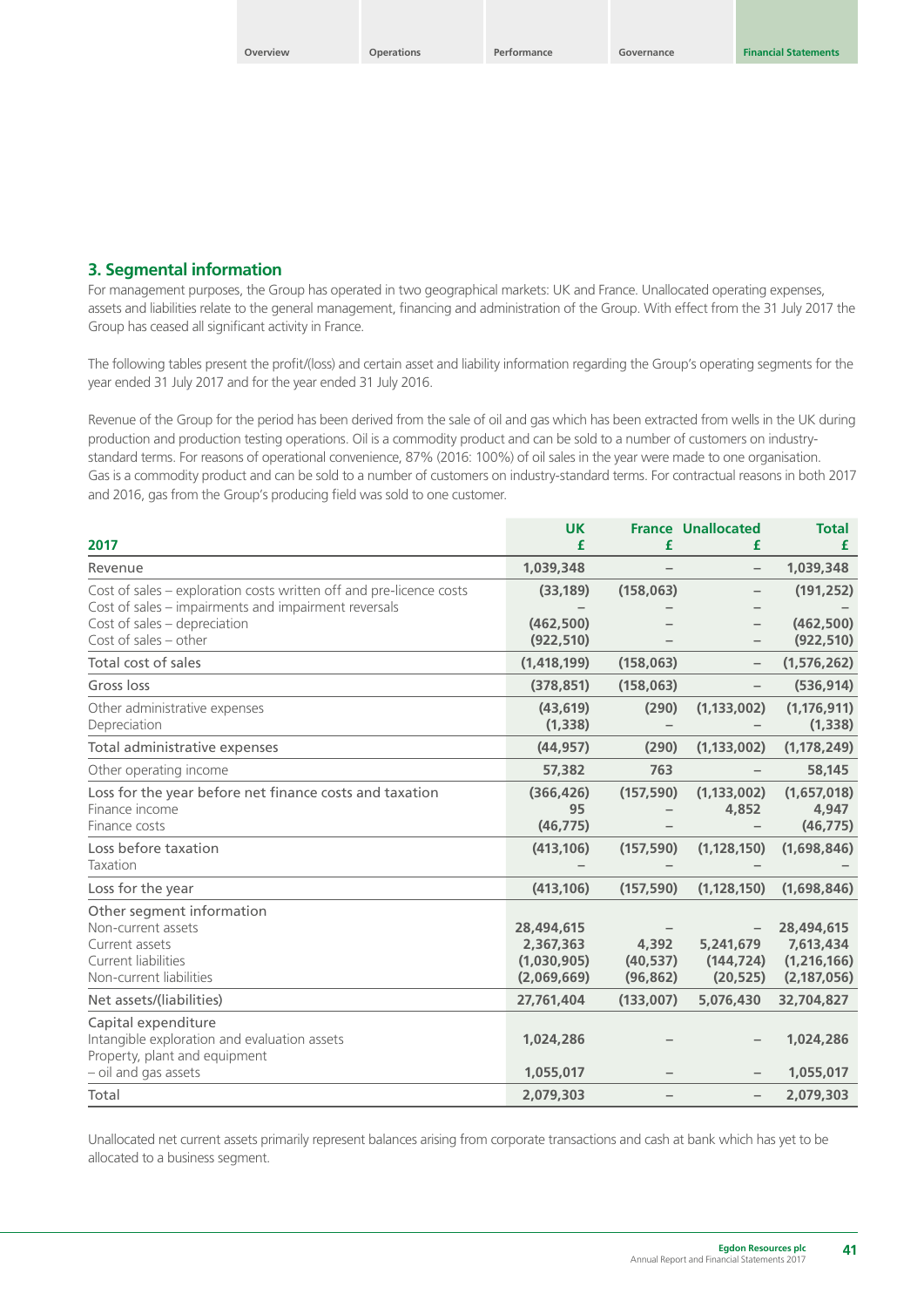### Notes Forming Part of the Financial Statements *continued* **For the year ended 31 July 2017**

### **3. Segmental information** continued

| 2016                                                                                                                                                                                 | <b>UK</b><br>£                                           | £                                          | <b>France Unallocated</b><br>£                | <b>Total</b><br>£                                        |
|--------------------------------------------------------------------------------------------------------------------------------------------------------------------------------------|----------------------------------------------------------|--------------------------------------------|-----------------------------------------------|----------------------------------------------------------|
| Revenue                                                                                                                                                                              | 1,586,120                                                |                                            | $\overline{\phantom{0}}$                      | 1,586,120                                                |
| Cost of sales - exploration costs written off and pre-licence costs<br>Cost of sales - impairments and impairment reversals<br>Cost of sales - depreciation<br>Cost of sales - other | (87, 593)<br>(643,000)<br>(1, 269, 155)<br>(1, 219, 009) | 13,070<br>(209)                            |                                               | (74, 523)<br>(643,000)<br>(1, 269, 155)<br>(1, 219, 218) |
| Total cost of sales                                                                                                                                                                  | (3, 218, 757)                                            | 12,861                                     | $\qquad \qquad -$                             | (3,205,896)                                              |
| Gross (loss)/profit                                                                                                                                                                  | (1,632,637)                                              | 12,861                                     | $\qquad \qquad -$                             | (1,619,776)                                              |
| Other administrative expenses<br>Depreciation                                                                                                                                        | (43, 429)<br>(4,642)                                     | (4, 181)<br>$\qquad \qquad -$              | (1,090,580)<br>(1,888)                        | (1, 138, 190)<br>(6, 530)                                |
| Total administrative expenses                                                                                                                                                        | (48,071)                                                 | (4, 181)                                   | (1,092,468)                                   | (1, 144, 720)                                            |
| Other operating income                                                                                                                                                               | 106,655                                                  | 5,801                                      |                                               | 112,456                                                  |
| (Loss)/profit for the year before net finance costs and taxation<br>Finance income<br>Finance costs                                                                                  | (1,574,053)<br>439<br>(41, 845)                          | 14,481                                     | (1,092,468)<br>7,875                          | (2,652,040)<br>8,314<br>(41, 845)                        |
| (Loss)/profit before taxation<br>Taxation                                                                                                                                            | (1,615,459)                                              | 14,481                                     | (1,084,593)                                   | (2,685,571)                                              |
| (Loss)/profit for the year                                                                                                                                                           | (1,615,459)                                              | 14,481                                     | (1,084,593)                                   | (2,685,571)                                              |
| Other segment information<br>Non-current assets<br>Current assets<br>Current liabilities<br>Non-current liabilities                                                                  | 26,893,488<br>3,159,044<br>(914, 600)<br>(1,688,659)     | 158,441<br>13,881<br>(49,806)<br>(94, 140) | 1,338<br>2,096,842<br>(120, 599)<br>(20, 525) | 27,053,267<br>5,269,767<br>(1,085,005)<br>(1,803,324)    |
| Net assets                                                                                                                                                                           | 27,449,273                                               | 28,376                                     | 1,957,056                                     | 29,434,705                                               |
| Capital expenditure<br>Intangible exploration and evaluation assets<br>Property, plant and equipment<br>- oil and gas assets                                                         | 2,123,736<br>278,318                                     | 17,835                                     |                                               | 2,141,571<br>278,318                                     |
| Total                                                                                                                                                                                | 2,402,054                                                | 17,835                                     | $\qquad \qquad -$                             | 2,419,889                                                |

#### **4. Loss before taxation**

The loss for the year before taxation is stated after charging/(crediting):

|                                                   | 2017    | 2016      |
|---------------------------------------------------|---------|-----------|
|                                                   |         |           |
| Auditor's remuneration (see Note 5)               | 56,519  | 59.210    |
| Depreciation                                      | 463,838 | 1,275,685 |
| Impairment charge                                 |         | 825,000   |
| Impairment reversal                               |         | (182,000) |
| Exploration and appraisal costs written off       | 157,221 | 47,172    |
| Pre-licence costs expensed                        | 34,031  | 27,351    |
| Foreign exchange loss/(gain)                      | 16,208  | (27, 546) |
| Share-based payment charge                        |         | 65,971    |
| Operating lease rentals                           |         |           |
| - land and buildings (in administrative expenses) | 25,000  | 25,000    |
| - leases on operational sites (in cost of sales)  | 60,800  | 51,986    |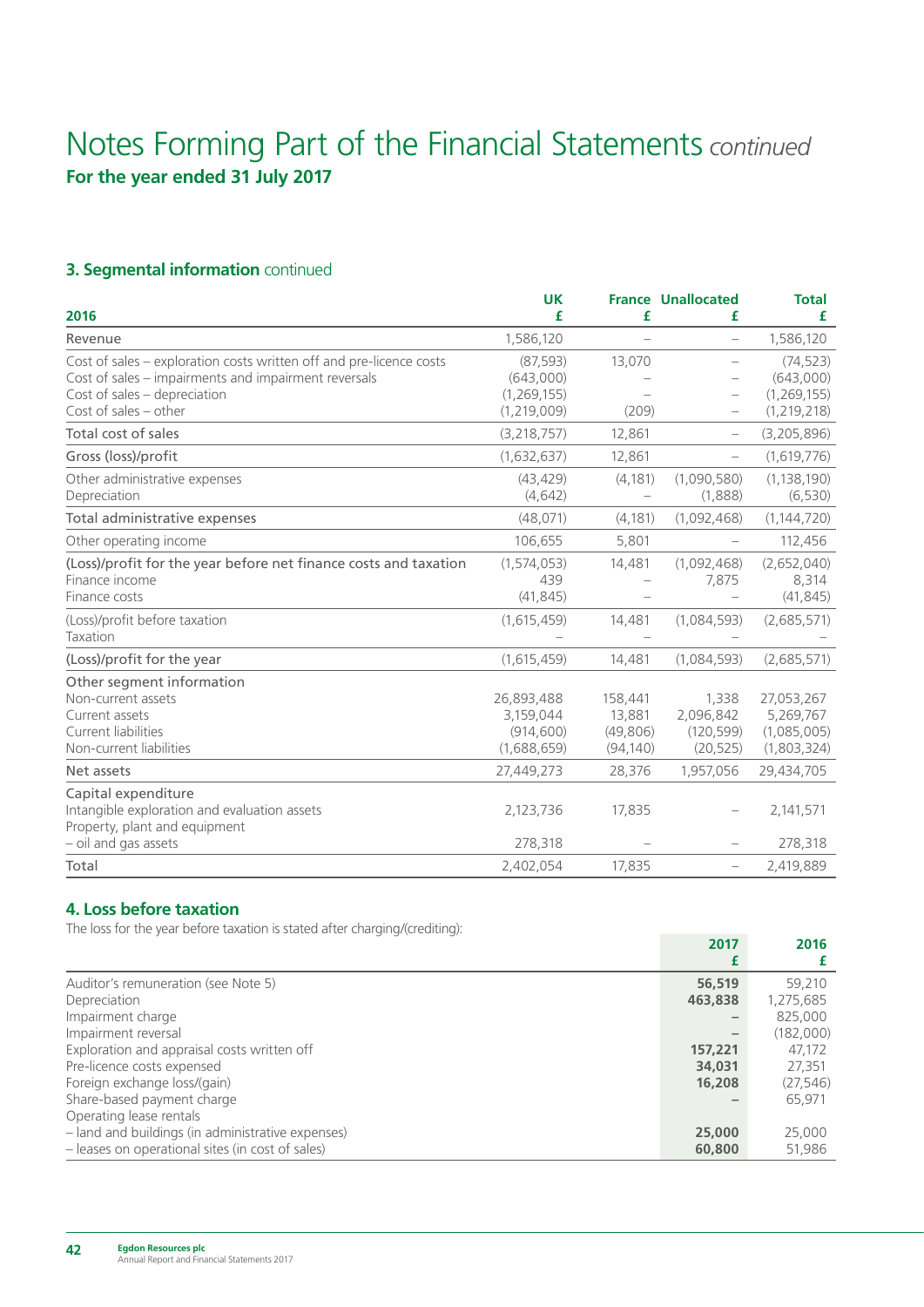|  | <b>verview</b> |  |  |
|--|----------------|--|--|
|  |                |  |  |

### **5. Auditor's remuneration**

| <u>a. Additor a remaneration</u>                                                                                                                                          |                              |                                         |
|---------------------------------------------------------------------------------------------------------------------------------------------------------------------------|------------------------------|-----------------------------------------|
|                                                                                                                                                                           | 2017<br>£                    | 2016<br>£                               |
| Audit services:<br>Fees payable to the Group's auditor for the audit of the Group's annual financial statements<br>Other services:                                        | 12,800                       | 12,600                                  |
| The auditing of financial statements of subsidiaries of the Company<br>All other services                                                                                 | 39,550<br>4,169              | 41,580<br>5,030                         |
| Total audit and other services                                                                                                                                            | 56,519                       | 59,210                                  |
|                                                                                                                                                                           |                              |                                         |
| <b>6. Employee information</b>                                                                                                                                            | 2017<br><b>Number</b>        | 2016<br><b>Number</b>                   |
| The average number of persons employed by the Group and Company in the year,<br>including Executive and Non-executive Directors, was:                                     |                              |                                         |
| Management and administration                                                                                                                                             | 12                           | $12 \overline{ }$                       |
|                                                                                                                                                                           | 2017<br>£                    | 2016<br>£                               |
| Employee costs for the Group and Company during the year amounted to:<br>Wages and salaries<br>Social security costs<br>Share-based remuneration charges<br>Pension costs | 879,826<br>107,542<br>94,524 | 864,201<br>108,945<br>65,971<br>101,422 |
|                                                                                                                                                                           | 1,081,892                    | 1,140,539                               |

#### **7. Remuneration of Directors and key management**

The Board considers that the Group and Company's key management comprises the Directors of the Company.

|                                                           | 2017    | 2016    |
|-----------------------------------------------------------|---------|---------|
| <b>Group and Company</b>                                  |         |         |
| Directors' emoluments                                     | 413,600 | 393,600 |
| Medical cover                                             | 2.105   | 7,205   |
| Employer's national insurance contributions               | 48,261  | 45,530  |
| Short-term employment benefits                            | 463,966 | 446.335 |
| Post-employment benefits                                  | 72,055  | 78,822  |
| Share-based remuneration charge attributable to Directors |         | 25,981  |
|                                                           | 536,021 | 551.138 |

The emoluments and compensation of individual Directors were as follows:

|             | <b>Salary</b><br>and fees | <b>Bonus</b>                 | <b>Medical</b> | <b>Pension</b><br>(note 9) | <b>Total</b><br>2017 | <b>Total</b><br>2016 |
|-------------|---------------------------|------------------------------|----------------|----------------------------|----------------------|----------------------|
|             | £                         | £                            | £              | £                          |                      |                      |
| M Abbott    | 160,000                   | $\qquad \qquad -$            | 2,105          | 42,140                     | 204,245              | 205,145              |
| P Stephens  | 45,000                    | $\overline{\phantom{0}}$     |                | $\qquad \qquad -$          | 45,000               | 45,000               |
| K Ratcliff  | 30,000                    | $\overline{\phantom{0}}$     |                | $\qquad \qquad$            | 30,000               | 30,000               |
| W Roberts   | 9,600                     | -                            | -              | 23,215                     | 32,815               | 33,754               |
| J Field     | 134,000                   | $\qquad \qquad \blacksquare$ | -              | 6,700                      | 140,700              | 130,728              |
| A Lodge     | 20,000                    | $\overline{\phantom{0}}$     |                | $\qquad \qquad -$          | 20,000               | 20,000               |
| N O'Brien   |                           |                              |                | $\qquad \qquad$            |                      | 6,250                |
| P Jenkinson | 15,000                    |                              |                | $\qquad \qquad -$          | 15,000               | 8,750                |
|             | 413,600                   | -                            | 2,105          | 72,055                     | 487,760              | 479.627              |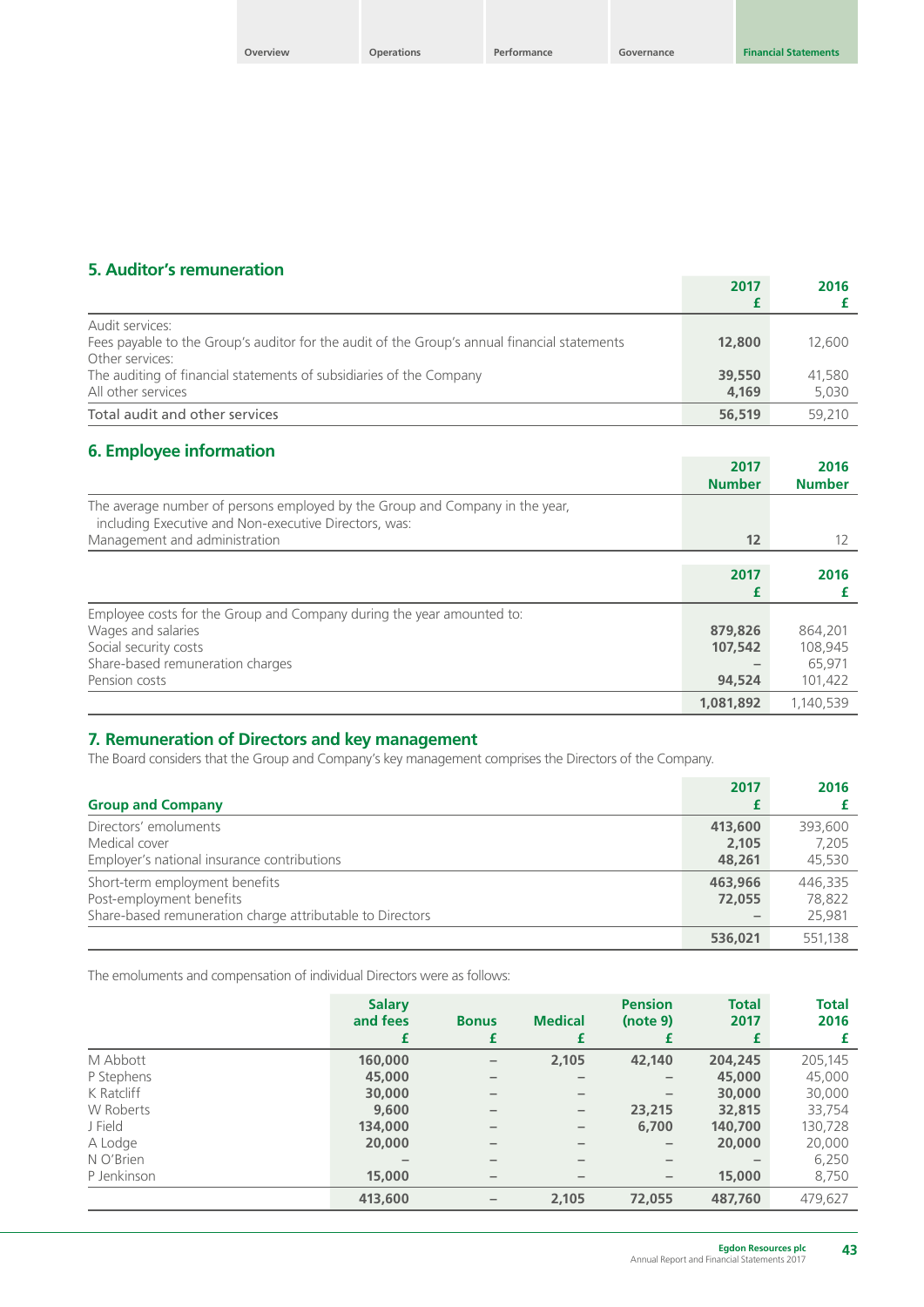### Notes Forming Part of the Financial Statements *continued* **For the year ended 31 July 2017**

#### **7. Remuneration of Directors and key management** continued

The emoluments of the highest paid Director excluding pension contributions were £162,105 (2016: £163,005). Pension contributions include contributions made under a salary sacrifice arrangement totalling £34,140 (2016: £34,140).

Life policy and critical illness premiums of £5,378 (2016: £5,713) were paid in respect of the Managing Director and Directors' indemnity insurance premiums of £9,774 (2016: £11,599) were paid in respect of all Directors.

Fees of £15,000 (2016: £15,000) are payable to Alkane Energy plc in respect of director's services provided by Paul Jenkinson. Of these fees, £1,250 (2016: £11,250) had not been invoiced at the year end and is included in accruals.

#### Directors' share options outstanding at 31 July 2017 and at 31 July 2016

|          | <b>Exercise</b><br>price | Number of<br>options | <b>Date</b><br>granted | <b>Vesting</b><br>date |
|----------|--------------------------|----------------------|------------------------|------------------------|
| M Abbott | 16.17p                   | 618,429              | 12/05/2008             | 01/08/2010             |
| M Abbott | 10.00 <sub>p</sub>       | 600,000              | 01/01/2013             | 01/01/2014             |
| M Abbott | 20.62p                   | 363,725              | 13/05/2014             | 01/05/2016             |
| M Abbott | 9.70 <sub>p</sub>        | 979.381              | 16/11/2015             | 01/08/2016             |
| J Field  | 20.08p                   | 298.804              | 01/02/2011             | 01/08/2013             |
| J Field  | 12.42p                   | 483.091              | 21/12/2011             | 01/01/2014             |
| J Field  | 10.00 <sub>p</sub>       | 600,000              | 01/01/2013             | 01/01/2014             |
| J Field  | 20.62p                   | 290,980              | 13/05/2014             | 01/05/2016             |
| J Field  | 9.70 <sub>p</sub>        | 824,742              | 16/11/2015             | 01/08/2016             |

No Director is entitled to receive any shares under the terms of any long-term incentive scheme in respect of qualifying services other than as noted above.

#### **8. Share-based payment plans**

On 13 May 2008, the Company established an Enterprise Management Incentive Scheme and made the initial grant of options to all eligible employees.

The following share-based payment arrangements were in existence during the current and prior years:

|                             | <b>Number at</b><br>date of | Grant<br>date | <b>Expiry</b><br>date | <b>Exercise</b>    | <b>Vesting</b><br>date |
|-----------------------------|-----------------------------|---------------|-----------------------|--------------------|------------------------|
|                             | grant                       |               |                       | price              |                        |
| Granted on 12 May 2008      | 1,631,908                   | 12/05/2008    | 31/03/2018            | 16.17p             | 01/08/2010             |
| Granted on 1 September 2009 | 1.470.724                   | 01/09/2009    | 31/03/2019            | 11.00 <sub>p</sub> | 01/09/2011             |
| Granted on 1 February 2011  | 298.804                     | 01/02/2011    | 31/01/2021            | 20.08 <sub>p</sub> | 01/08/2013             |
| Granted on 21 December 2011 | 483.091                     | 21/12/2011    | 30/11/2021            | 12.42p             | 01/01/2014             |
| Granted on 20 November 2012 | 791.750                     | 20/11/2012    | 31/03/2022            | 10.00p             | 20/11/2013             |
| Granted on 1 January 2013   | 1,200,000                   | 01/01/2013    | 31/03/2022            | 10.00p             | 01/01/2014             |
| Granted on 14 January 2014  | 762.765                     | 14/01/2014    | 31/12/2023            | 10.38p             | 01/01/2016             |
| Granted on 13 May 2014      | 654.705                     | 13/05/2014    | 01/05/2024            | 20.62p             | 01/05/2016             |
| Granted on 9 June 2014      | 780.000                     | 09/06/2014    | 31/05/2024            | 26.00 <sub>p</sub> | 01/06/2016             |
| Granted on 18 August 2014   | 659.341                     | 18/08/2014    | 31/07/2024            | 22.75p             | 01/08/2016             |
| Granted on 16 November 2015 | 4.134.019                   | 16/11/2015    | 31/12/2026            | 9.70 <sub>p</sub>  | 01/08/2016             |
| Granted on 27 March 2017    | 300.000                     | 27/03/2017    | 28/02/2027            | 10.00p             | 27/03/2017             |

The exercise price is determined as the average middle-market closing price on the three days preceding the grant. The options do not have a cash settlement alternative. Options vest for all grantees that remain in service at the vesting date.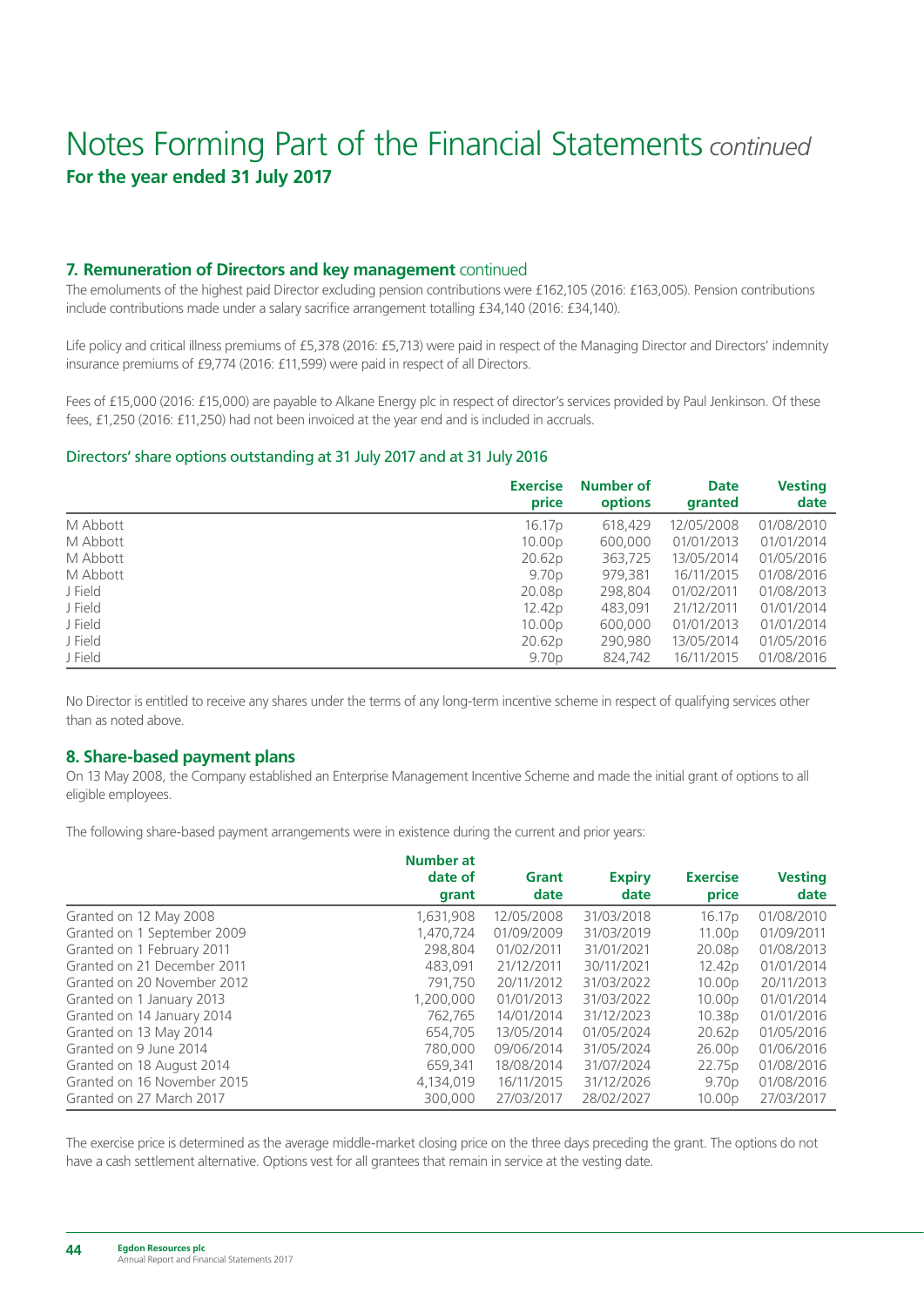The fair value of equity settled share options granted is estimated as at the date of grant using a Black-Scholes option pricing model, taking into account the terms and conditions upon which the options were granted. The following table lists the inputs into the model.

The expected volatility in respect of all options granted in or after December 2011 is based on the assumption that the historic volatility of Egdon Resources plc is indicative of future trends for Egdon Resources plc, which may not necessarily be the actual outcome. The expected volatility in respect of previous option issues is based on the assumption that the historical volatility of a sample of oil and gas companies is indicative of future trends for Egdon Resources plc, which may not necessarily be the actual outcome.

| 16/11/2015                             | 27/03/2017 |
|----------------------------------------|------------|
| Grant date share price (pence)<br>9.70 | 10.00      |
| 9.70<br>Exercise price (pence)         | 10.00      |
| Expected volatility (%)<br>5.64        | 5.19       |
| Option life (years)<br>10              | 10         |
| Risk free interest rate (%)<br>0.46    | 0.2        |

The following table illustrates the number and weighted average exercise prices (WAEP) in pence of and movement in share options during the year:

| <b>Company and Group</b>                                                                             | 2017<br>No.                         | <b>2017 WAEP</b><br>(pence) | 2016<br>No.                 | <b>2016 WAEP</b><br>(pence) |
|------------------------------------------------------------------------------------------------------|-------------------------------------|-----------------------------|-----------------------------|-----------------------------|
| Opening balance<br>Granted during the year<br>Forfeited during the year<br>Exercised during the year | 11,021,603<br>300,000<br>(177, 457) | 13.59<br>10.00<br>10.38     | 6,887,584<br>4,134,019<br>- | 15.92<br>9.70               |
| Outstanding at 31 July 2017                                                                          | 11,144,146                          | 13.54                       | 11.021.603                  | 13.59                       |

The weighted average remaining contractual life of share options outstanding as at 31 July 2017 is 6.45 years (2016: 7.36 years). At 31 July 2017 11,144,146 (2016: 11,021,603) of the total number of share options outstanding could be exercised and these options had a weighted average exercise price of 13.54 pence (2016: 13.59 pence).

#### **9. Defined contribution pension plan**

The Group operates a defined contribution retirement plan for all qualifying employees who wish to participate. The assets of the scheme are held separately from those of the Group in funds under the control of trustees.

The total cost in the year of £37,168 (2016: £28,980) represents the sum payable to the scheme by the Group at rates agreed in respect of participating employees.

#### **10. Finance income**

|                                            | 20 I Z | ZV I D |
|--------------------------------------------|--------|--------|
| Interest receivable on short-term deposits | 4,947  | 8,314  |
| <b>11. Finance costs</b>                   | 2017   | 2016   |
|                                            |        |        |
| Unwinding of decommissioning discount      | 46,775 | 41,845 |
| Other finance charges                      |        |        |

**46,775** 41,845

**2017** 

**2016**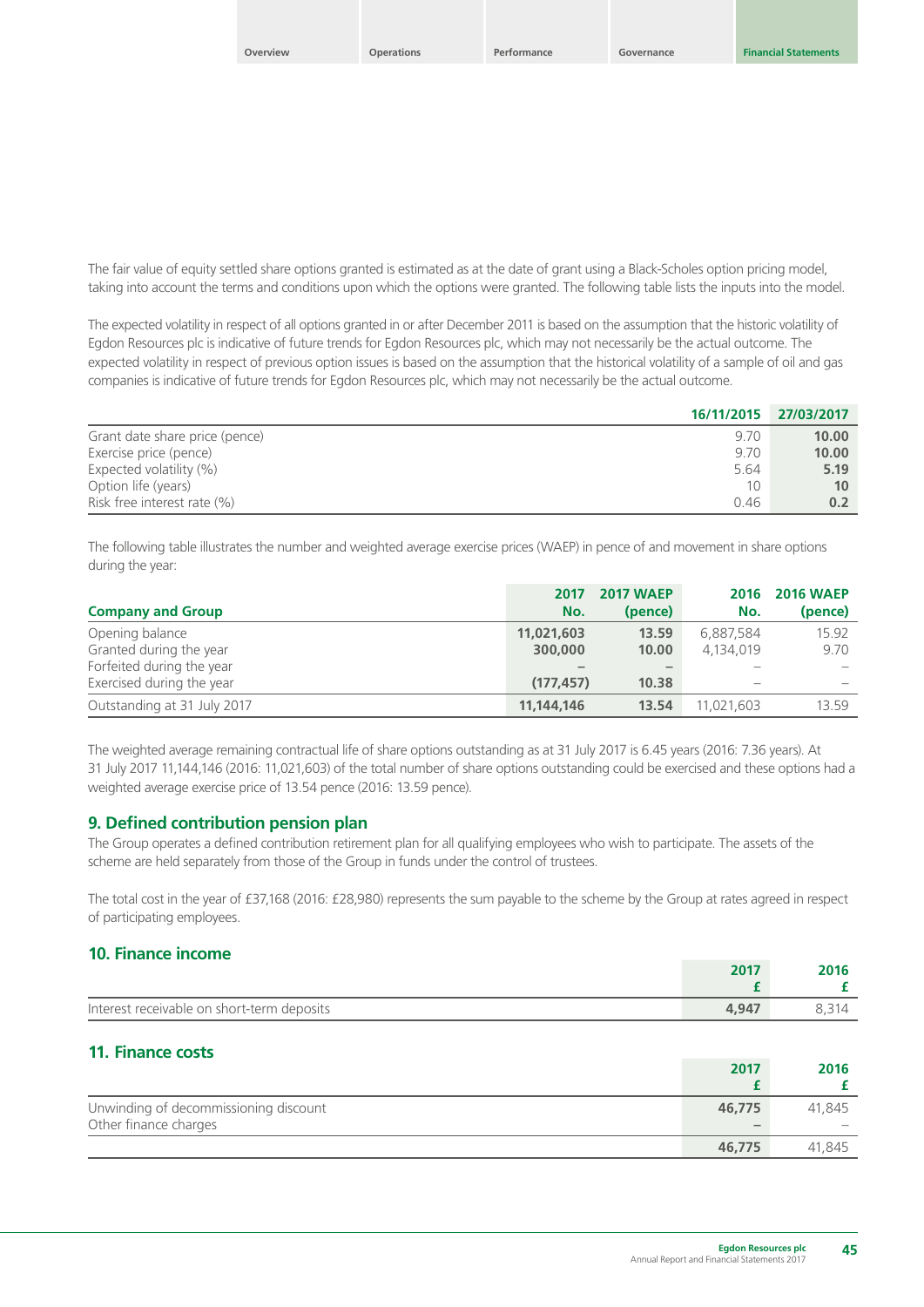### Notes Forming Part of the Financial Statements *continued* **For the year ended 31 July 2017**

#### **12. Income tax**

The major components of income tax expense for the years ended 31 July 2017 and 2016 are:

| The major components of income tax expense for the years ended 31 July 2017 and 2016 are:                                                                                         |             |             |
|-----------------------------------------------------------------------------------------------------------------------------------------------------------------------------------|-------------|-------------|
|                                                                                                                                                                                   | 2017        | 2016        |
|                                                                                                                                                                                   |             |             |
| a) Recognised in profit or loss                                                                                                                                                   |             |             |
| Current income tax charge                                                                                                                                                         |             |             |
| b) A reconciliation between tax expense and the product of the accounting loss and the<br>standard rate of tax in the UK for the years ended 31 July 2017 and 2016 is as follows: |             |             |
| Accounting loss before tax from continuing operations                                                                                                                             | (1,698,846) | (2,685,571) |
|                                                                                                                                                                                   |             |             |
| Loss on ordinary activities multiplied by the standard rate of tax of 19.75% (2016: 20%)                                                                                          | (335, 258)  | (537, 114)  |
| (Credits)/expenses not permitted for tax purposes                                                                                                                                 | (830)       | 30.291      |
| Movement in unrecognised deferred tax assets                                                                                                                                      | 336,088     | 506,823     |
| Income tax expense recognised in the current year relating to continuing operations                                                                                               |             |             |

#### c) Factors that may affect the future tax charge

The Group expects to be able to access trading losses of £40,576,143 (2016: £42,154,178) which may reduce future tax charges. Future tax charges may also be reduced by capital allowances on cumulative capital expenditure, supplementary allowance on ring-fenced exploration expenditure and the extent to which any profits are outside ring-fenced activities.

#### d) Deferred taxation

The Group has an unrecognised deferred taxation asset of £7,438,621 (2016: £5,978,715) at the year end, calculated at a rate of 28.6% (2016: 20%) which is an estimate of the rate anticipated to be applicable at the time the net tax losses are expected to be utilised. The deferred tax rate for 2017 is based on the rate applicable to ring-fenced activities and for 2016 was based on the standard rate. This is represented by accumulated tax losses of £40,576,143 (2016: £42,154,178) offset by accelerated capital allowances of £14,543,298 (2016: £12,260,604).

#### **13. Loss per share** Basic loss per share

|                                                                   | 2017         | 2016         |
|-------------------------------------------------------------------|--------------|--------------|
|                                                                   |              | £            |
| Loss for the financial year                                       | (1,698,846)  | (2,685,571)  |
| Basic weighted average Ordinary shares in issue during the year   | 248,740,775  | 221,345,811  |
|                                                                   |              |              |
|                                                                   | Pence        | <b>Pence</b> |
| Basic loss per share                                              | (0.68)       | (1.21)       |
|                                                                   |              |              |
| Diluted loss per share                                            |              |              |
|                                                                   | 2017         | 2016         |
|                                                                   |              | £            |
| Loss for the financial year                                       | (1,698,846)  | (2,685,571)  |
| Diluted weighted average Ordinary shares in issue during the year | 248,740,775  | 221,345,811  |
|                                                                   |              |              |
|                                                                   | <b>Pence</b> | <b>Pence</b> |
| Diluted loss per share                                            | (0.68)       | (1.21)       |
|                                                                   |              |              |

The share options are not dilutive in 2017 or 2016 as a loss was incurred.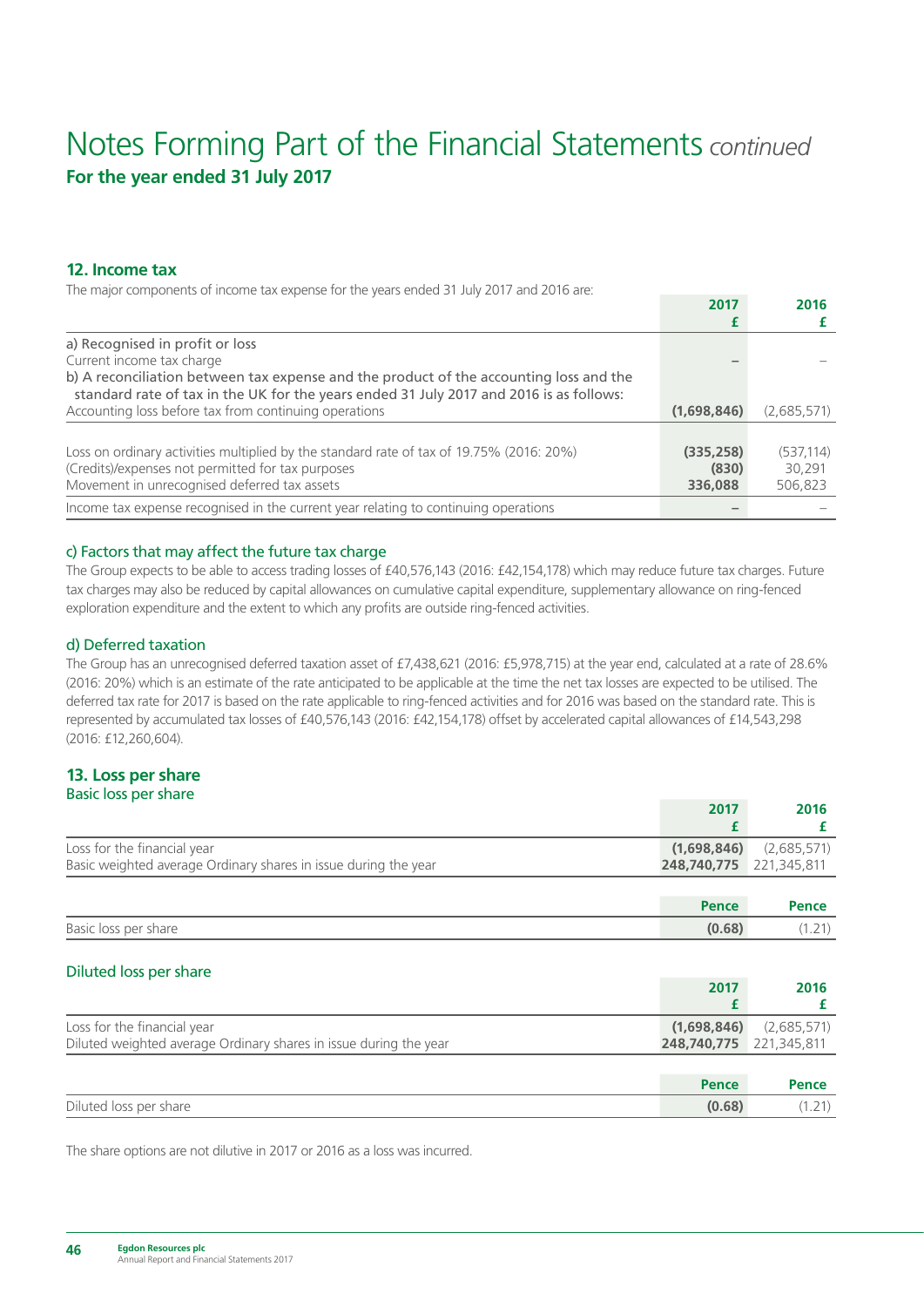#### **14. Intangible fixed assets**

| 14. Milangible Tixed assels     | <b>Exploration</b><br>and<br>evaluation | <b>Other</b>       |             |
|---------------------------------|-----------------------------------------|--------------------|-------------|
|                                 | costs                                   | <b>intangibles</b> | Total       |
| <b>Group</b>                    | £                                       | £                  | £           |
| Cost                            |                                         |                    |             |
| At 1 August 2015                | 17,737,910                              | 126,359            | 17,864,269  |
| Additions                       | 2,141,571                               |                    | 2,141,571   |
| Reclassifications to D&P assets | (1, 576, 467)                           |                    | (1,576,467) |
| Exploration written off         | (58,998)                                |                    | (58,998)    |
| At 31 July 2016                 | 18,244,016                              | 126,359            | 18,370,375  |
| <b>Additions</b>                | 1,024,286                               | $\qquad \qquad -$  | 1,024,286   |
| Exploration written off         | (163, 860)                              |                    | (163, 860)  |
| At 31 July 2017                 | 19,104,442                              | 126,359            | 19,230,801  |
| Net book value                  |                                         |                    |             |
| At 31 July 2017                 | 19,104,442                              | 126,359            | 19,230,801  |
| At 31 July 2016                 | 18,244,016                              | 126,359            | 18,370,375  |
| At 31 July 2015                 | 17,737,910                              | 126,359            | 17,864,269  |

The Group's unevaluated oil and gas interests at 31 July 2017 are its equity interests in licences in the UK held through its wholly owned subsidiaries and through its indirect subsidiaries as disclosed in Note 16. Additions to exploration and evaluation costs represent exploration and appraisal costs incurred in the year in respect of unproven properties.

The amount described as exploration written off relates to licences in France and the UK where the sites have been plugged and restored following unsuccessful drilling or to the historic costs of licences relinquished in the year. Costs that are considered to have no ongoing value to the Group have been charged to the Consolidated Statement of Comprehensive Income and included within "Cost of sales – exploration costs written off and pre-licence costs".

A formal impairment review has been carried out and the Directors have considered and reviewed the potential value of all projects and licences. The Directors have also considered the likely opportunities for realising the value of licences, either by development of discovered hydrocarbons, the farm-out of the asset leading to a development or by the disposal of the assets, and have concluded that the likely value of each exploration area is individually in excess of its carrying amount.

Other intangibles represent the costs of purchased data and other geological standards which are used to assist with formulating strategy for licence applications and asset purchases. The costs are subject to an annual impairment test, and elements are written off if they have no future commercial value.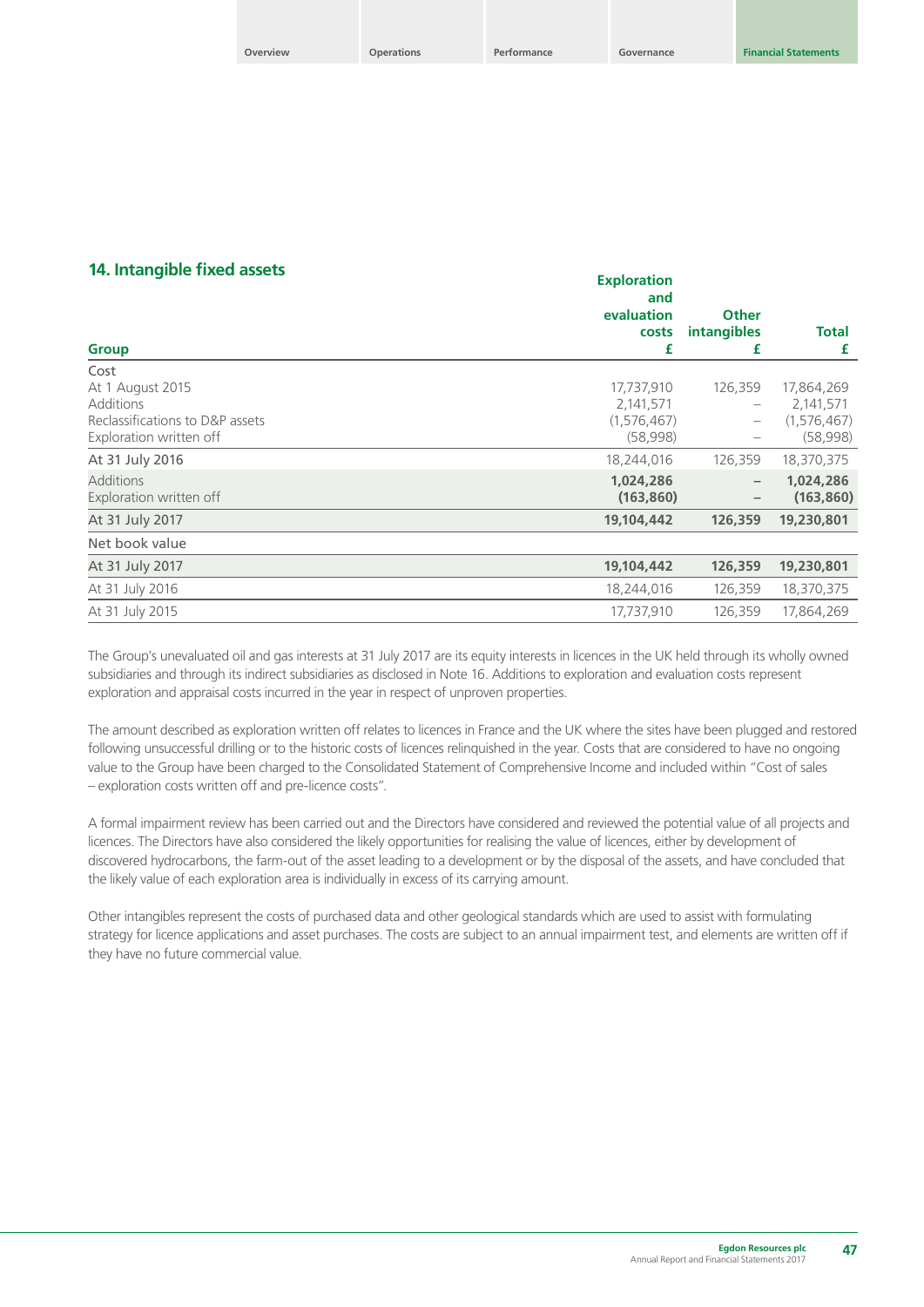### Notes Forming Part of the Financial Statements *continued* **For the year ended 31 July 2017**

#### **15. Property, plant and equipment**

|                                          | Development Equipment,      |                                   |                          |            |
|------------------------------------------|-----------------------------|-----------------------------------|--------------------------|------------|
|                                          | and production fixtures and |                                   | <b>Computer</b>          |            |
| <b>Group</b>                             | assets<br>£                 | fittings<br>£                     | equipment<br>£           | Total<br>£ |
| Cost                                     |                             |                                   |                          |            |
| At 1 August 2015                         | 17,277,981                  | 25,774                            | 103,911                  | 17,407,666 |
| Additions                                | 278,318                     |                                   |                          | 278,318    |
| Disposals                                | (91.494)                    |                                   |                          | (91, 494)  |
| Reclassifications from intangible assets | 1,576,467                   | $\overbrace{\phantom{123221111}}$ | $\overline{\phantom{m}}$ | 1,576,467  |
| At 31 July 2016                          | 19,041,272                  | 25,774                            | 103,911                  | 19,170,957 |
| <b>Additions</b>                         | 1,055,017                   |                                   |                          | 1,055,017  |
| <b>Disposals</b>                         | (10, 257)                   |                                   |                          | (10, 257)  |
| At 31 July 2017                          | 20,086,032                  | 25,774                            | 103,911                  | 20,215,717 |
| <b>Depreciation</b>                      |                             |                                   |                          |            |
| At 1 August 2015                         | 8,447,563                   | 22,229                            | 99,588                   | 8,569,380  |
| Charge for the year                      | 1,269,155                   | 3,545                             | 2,985                    | 1,275,685  |
| Impairment released                      | (182,000)                   |                                   |                          | (182,000)  |
| Impairment charge                        | 825,000                     |                                   |                          | 825,000    |
| At 31 July 2016                          | 10,359,718                  | 25,774                            | 102,573                  | 10,488,065 |
| Charge for the year                      | 462,500                     |                                   | 1,338                    | 463,838    |
| At 31 July 2017                          | 10,822,218                  | 25,774                            | 103,911                  | 10,951,903 |
| Net book value                           |                             |                                   |                          |            |
| At 31 July 2017                          | 9,263,814                   |                                   |                          | 9,263,814  |
| At 31 July 2016                          | 8,681,554                   | $\qquad \qquad -$                 | 1,338                    | 8,682,892  |
| At 31 July 2015                          | 8,830,418                   | 3,545                             | 4,323                    | 8,838,286  |

In the prior year, the depreciation charged included impairment charges of £311,000 and £514,000 relating to the Waddock Cross and Keddington Oil Fields respectively and an impairment credit reversing an impairment of £182,000 relating to the Ceres Gas Field charged in earlier periods.

There were no such charges in the current year.

Impairment reviews have been performed using recoverable amounts based on the estimated residual values of the wider licence area plus pre-tax value in use assessed from forecast production over the life of the fields, gas prices per therm of 39p - 44p (2016: 34p - 43p), oil prices per barrel of US\$54 - US\$70 (2016: US\$43 - US\$70) and a discount rate of 10% (2016: 8%). The prior year impairment charges arose as a consequence of production issues and weak forward oil prices that have impacted on revenue expectations in the short term. In the case of the Ceres field, the impairment reversal arose as a consequence of sustained production which has resulted in a re-evaluation of the remaining recoverable reserves.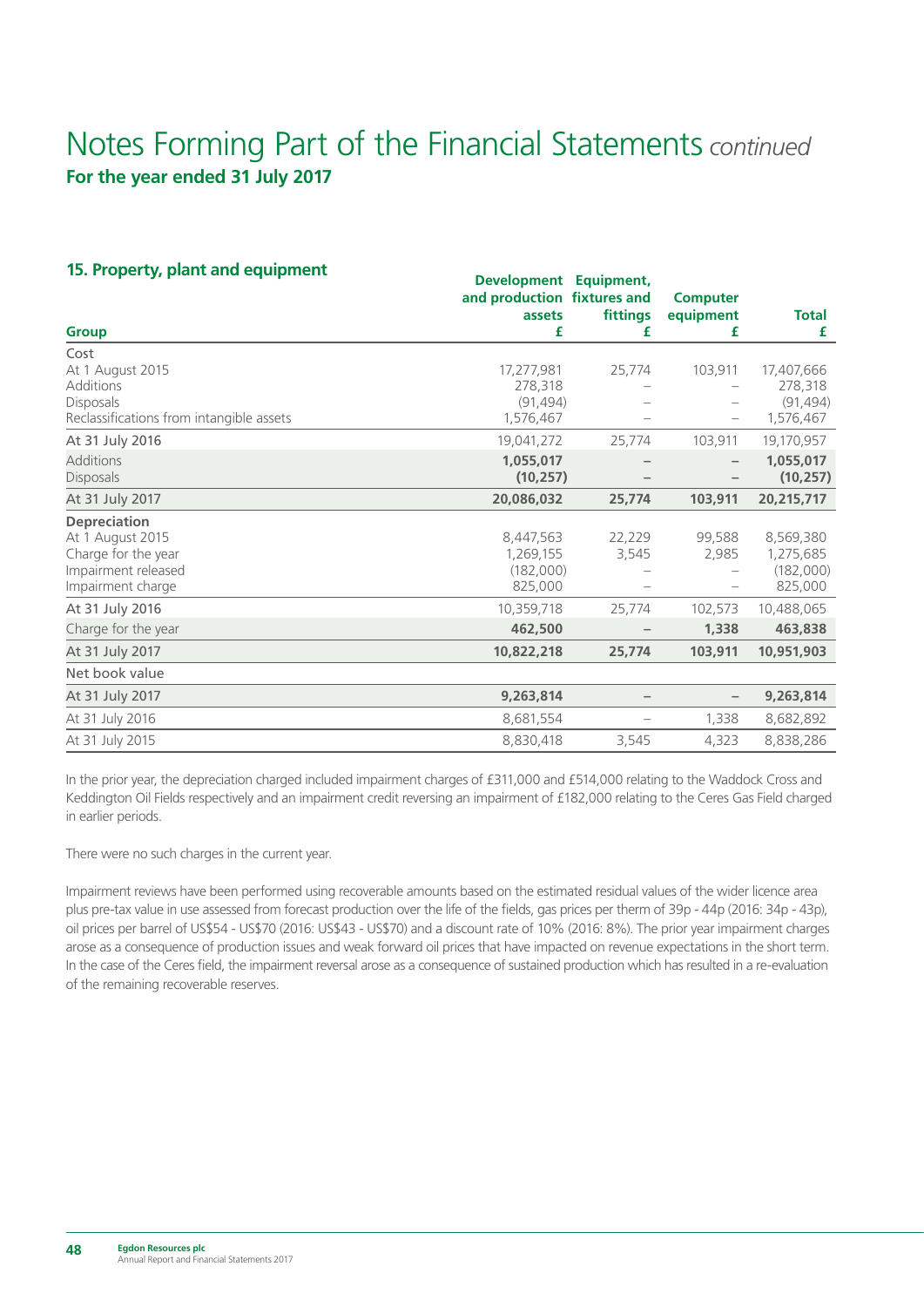| ) verview |  |
|-----------|--|
|           |  |

|                                                                | <b>Computer</b><br>equipment |
|----------------------------------------------------------------|------------------------------|
| <b>Company</b>                                                 | £                            |
| Cost<br>At 1 August 2015<br>Additions                          | 27,168                       |
| At 31 July 2016                                                | 27,168                       |
| <b>Additions</b>                                               |                              |
| At 31 July 2017                                                | 27,168                       |
| <b>Depreciation</b><br>At 1 August 2015<br>Charge for the year | 23,942<br>1,888              |
| At 31 July 2016                                                | 25,830                       |
| Charge for the year                                            | 1,338                        |
| At 31 July 2017                                                | 27,168                       |
| Net book value                                                 |                              |
| At 31 July 2017                                                |                              |
| At 31 July 2016                                                | 1,338                        |
| At 31 July 2015                                                | 3,226                        |

|  |  |  | <b>16. Investments in subsidiaries</b> |  |  |  |  |  |
|--|--|--|----------------------------------------|--|--|--|--|--|
|--|--|--|----------------------------------------|--|--|--|--|--|

| 16. Investments in subsidiaries              | <b>Shares in</b><br>subsidiary | Loans to<br>subsidiary<br>undertakings undertakings | <b>Total</b> |
|----------------------------------------------|--------------------------------|-----------------------------------------------------|--------------|
| Balance at 31 July 2015<br>Additions in year | 10,162,106                     | 5.034.824                                           | 15.196.930   |
| Balance at 31 July 2016                      | 10,162,106                     | 5,034,824                                           | 15.196.930   |
| Additions in year                            |                                |                                                     |              |
| Balance at 31 July 2017                      | 10,162,106                     | 5,034,824                                           | 15,196,930   |

The shares in subsidiary undertakings represents the investment in Egdon Resources U.K. Limited, Egdon Resources Avington Ltd, Dorset Exploration Limited and Yorkshire Exploration Limited.

#### Holdings of more than 20%

As at the year end the Company directly and indirectly held more than 20% of the share capital of the following companies:

|                                | <b>Country of</b>                     |                 |        |
|--------------------------------|---------------------------------------|-----------------|--------|
|                                | registration or                       | <b>Class of</b> | $%$ of |
| Company                        | incorporation shares held shares held |                 |        |
| Egdon Resources U.K. Limited   | England                               | Ordinary        | 100    |
| Egdon Resources Europe Limited | England                               | Ordinary        | 100    |
| Egdon Resources Avington Ltd   | England                               | Ordinary        | 100    |
| Egdon Resources France Limited | England                               | Ordinary        | 100    |
| Aquitaine Exploration Limited  | England                               | Ordinary        | 100    |
| Egdon (E&P) Limited            | England                               | Ordinary        | 100    |
| Dorset Exploration Limited     | England                               | Ordinary        | 100    |
| Yorkshire Exploration Limited  | England                               | Ordinary        | 100    |

All of these companies are involved in oil and gas exploration and production. The registered office address of the subsidiary companies is the same as that of the parent.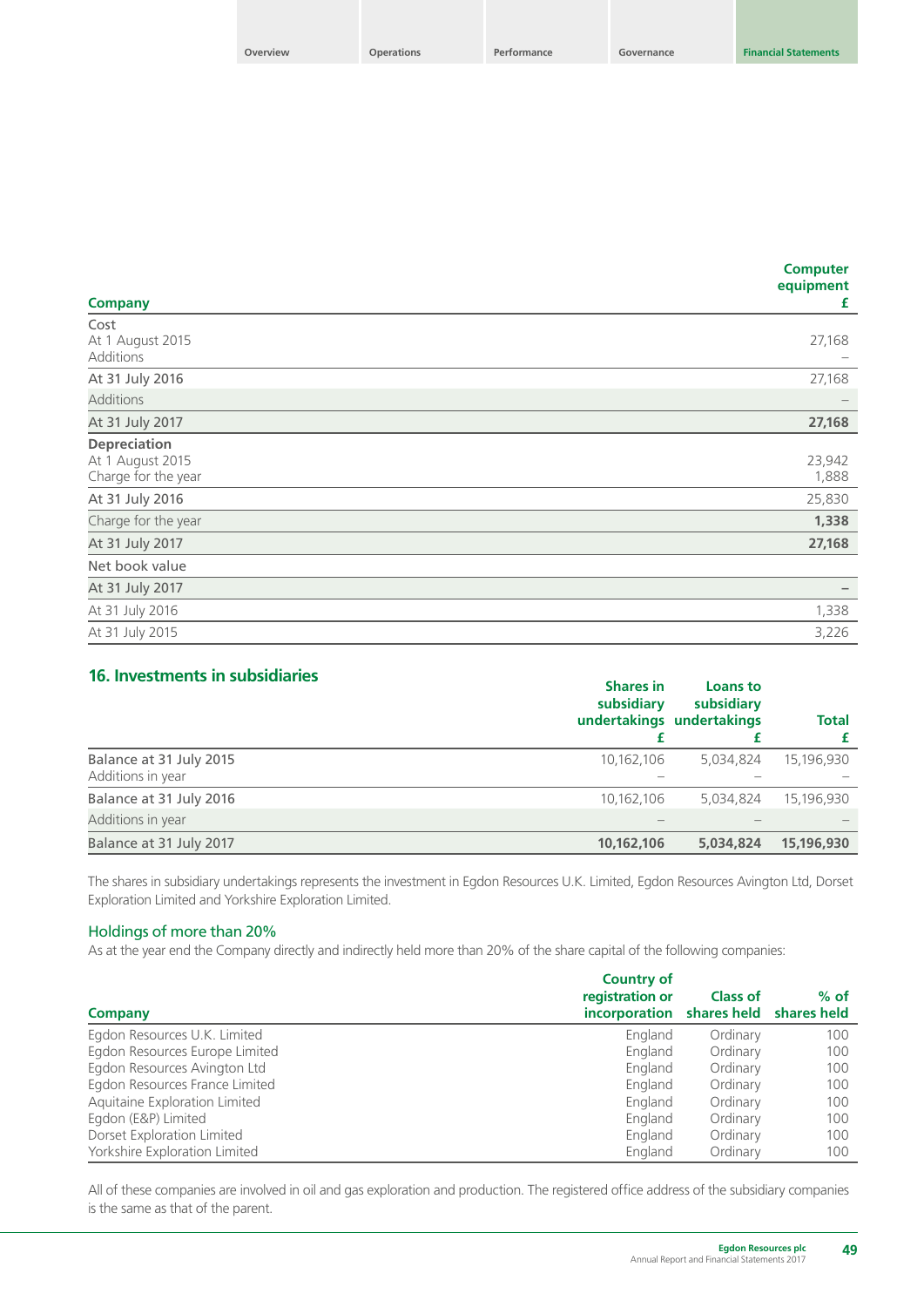### Notes Forming Part of the Financial Statements *continued* **For the year ended 31 July 2017**

#### **17. Trade and other receivables**

|                                   | <b>Group</b><br>2017 | <b>Group</b><br>2016     | Company<br>2017 | Company<br>2016 |
|-----------------------------------|----------------------|--------------------------|-----------------|-----------------|
| Amounts falling due within 1 year |                      |                          |                 |                 |
| Trade receivables                 | 270,549              | 1,034,434                |                 |                 |
| Amounts owed by subsidiaries      |                      | $\overline{\phantom{m}}$ | 18,716,048      | 17,299,906      |
| VAT recoverable                   | 36,696               | 67.717                   | 10,244          | 9,071           |
| Other receivables                 | 263,422              | 263,319                  |                 |                 |
| Prepayments and accrued income    | 935,943              | 1,175,517                | 56,118          | 67,573          |
|                                   | 1,506,610            | 2,540,987                | 18,782,410      | 17,376,550      |

Included in Prepayments and accrued income is accrued revenue of £688,128 (2016: £421,301) which is not expected to be received within the next 12 months. It is anticipated that this amount will be recovered within five years of the reporting date.

The Directors consider that the carrying amount of trade and other receivables approximates to their fair value.

Trade and other receivables represent amounts due from customers for the Company's oil and gas products, balances due from joint venture partners regulated by signed operator agreements, or receipts in respect of asset sales.

As at 31 July 2017 no trade receivables were considered to be impaired (2016: £nil).

As at 31 July 2017 trade receivables of £220,441 (2016: £794,936) were past due but not impaired. The ageing analysis of these trade receivables is as follows:

|                              | 2017    | 2016    |
|------------------------------|---------|---------|
| Up to three months past due  | 19.669  | 342.139 |
| Three to six months past due | 59,860  | 311.904 |
| Over six months past due     | 140.912 | 140.893 |
|                              | 220,441 | 794.936 |

Other receivables do not contain impaired assets.

#### **18. Available for sale financial assets**

|                  | <b>Group</b><br>2017 | <b>Group</b><br>2016 |
|------------------|----------------------|----------------------|
|                  |                      |                      |
| At 1 August 2016 | 50,000               | 50,000               |
| Additions        |                      |                      |
| At 31 July 2017  | 50,000               | 50,000               |

The investment in securities above represents an investment in InfraStrata plc redeemable preference shares. The securities are held at cost as an approximation of fair value.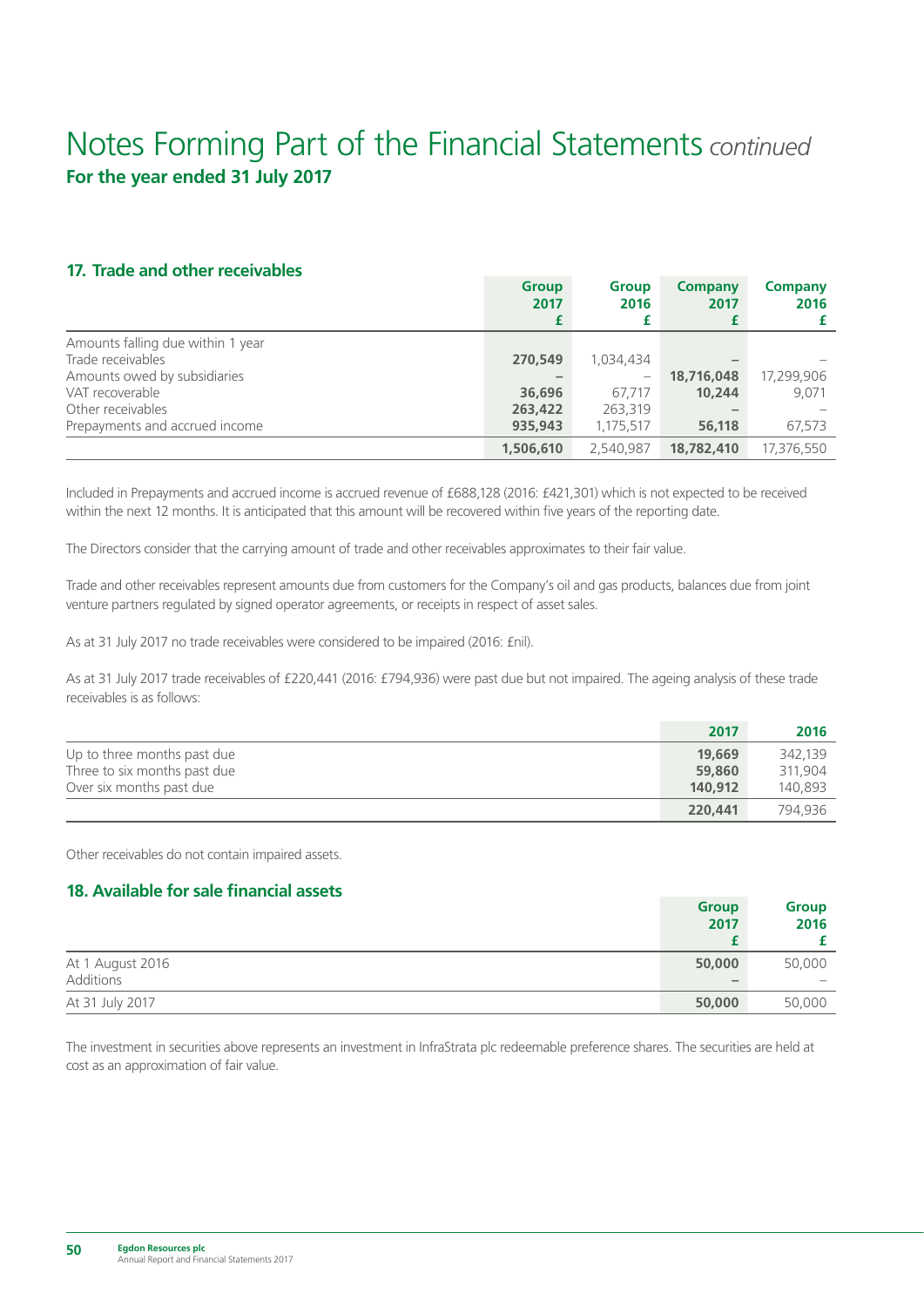#### **19. Cash and cash equivalents**

|                          | <b>Group</b><br>2017 | <b>Group</b><br>2016 | Company<br>2017 | Company<br>2016 |
|--------------------------|----------------------|----------------------|-----------------|-----------------|
| Short-term bank deposits | 5,352,955            | 2.287.938            | 5,023,166       | 2,018,314       |
| Restricted cash at bank  | 206,412              | 206.316              |                 |                 |
| Cash at bank             | 497.457              | 184.526              | 152,255         | 1.883           |
|                          | 6.056.824            | 2.678.780            | 5,175,421       | 2,020,197       |

The Directors consider that the carrying amount of these assets approximates to their fair value. The credit risk on liquid funds is limited because the counterparties are banks with high credit ratings.

Restricted cash at bank represents funds held in escrow accounts under arrangements relating to decommissioning and similar obligations at Keddington.

#### **20. Trade and other payables**

|                              | <b>Group</b><br>2017 | <b>Group</b><br>2016 | Company<br>2017 | Company<br>2016 |
|------------------------------|----------------------|----------------------|-----------------|-----------------|
|                              |                      |                      |                 |                 |
| Trade payables               | 447,621              | 839.827              | 66,686          | 37,615          |
| Other payables               | 4,702                | 2,009                | 100             |                 |
| Accruals and deferred income | 763,843              | 243.169              | 77,936          | 82,984          |
|                              | 1,216,166            | 1.085.005            | 144,722         | 120,599         |

The Directors consider that the carrying amount of trade and other payables approximates to their fair value.

#### **21. Financial assets and liabilities**

The Group's objective is to minimise financial risk. The policies to achieve this are to fund operations from equity capital, and in the case of certain projects from debt and not to make use of derivatives or complex financial instruments. The Group's capital comprises Ordinary and Deferred shares, which are considered to be equity capital, together with share premium, share-based payment reserve and retained earnings. The Group is not subject to any externally imposed capital requirements.

The Group's financial instruments comprise cash and cash equivalents, trade payables, accruals, trade receivables, other receivables and available for sale assets which arise directly from its operations. The Group's operations expose it to a variety of financial risks including credit risk, liquidity risk, interest rate risk, foreign currency exchange risk and market risk. Given the size of the Group, the Directors have not delegated the responsibility of monitoring financial risk management to a sub-committee of the Board. The policies set by the Board of Directors are implemented by the Company's finance department.

#### Credit risk

The credit risk on liquid funds is limited because the Group policy is to only deal with counterparties with high credit ratings and the Group has facilities to deposit cash holdings with more than one institution. At year end the Group had cash and cash equivalents of £6,056,824 (2016: £2,678,780) and the Company £5,175,421 (2016: £2,020,197). The balances at 31 July 2017 are held with one bank (2016: two). Trade receivables comprise amounts due from trading entities and total £270,549 (2016: £1,034,434) for the Group and £nil (2016: £nil) for the Company (Note 17). Trade receivables are mainly due from joint venture partners and the purchasers of the Group's produced oil and gas. For joint venture partners, the Group would have alternative means of recourse in the event of any credit default. The purchasers of the Group's oil and gas production are substantial companies or subsidiaries of major international companies. At the year end, the total exposure to credit risk was £6,640,795 (2016: £4,026,533); Company £28,926,293 (2016: £24,354,927).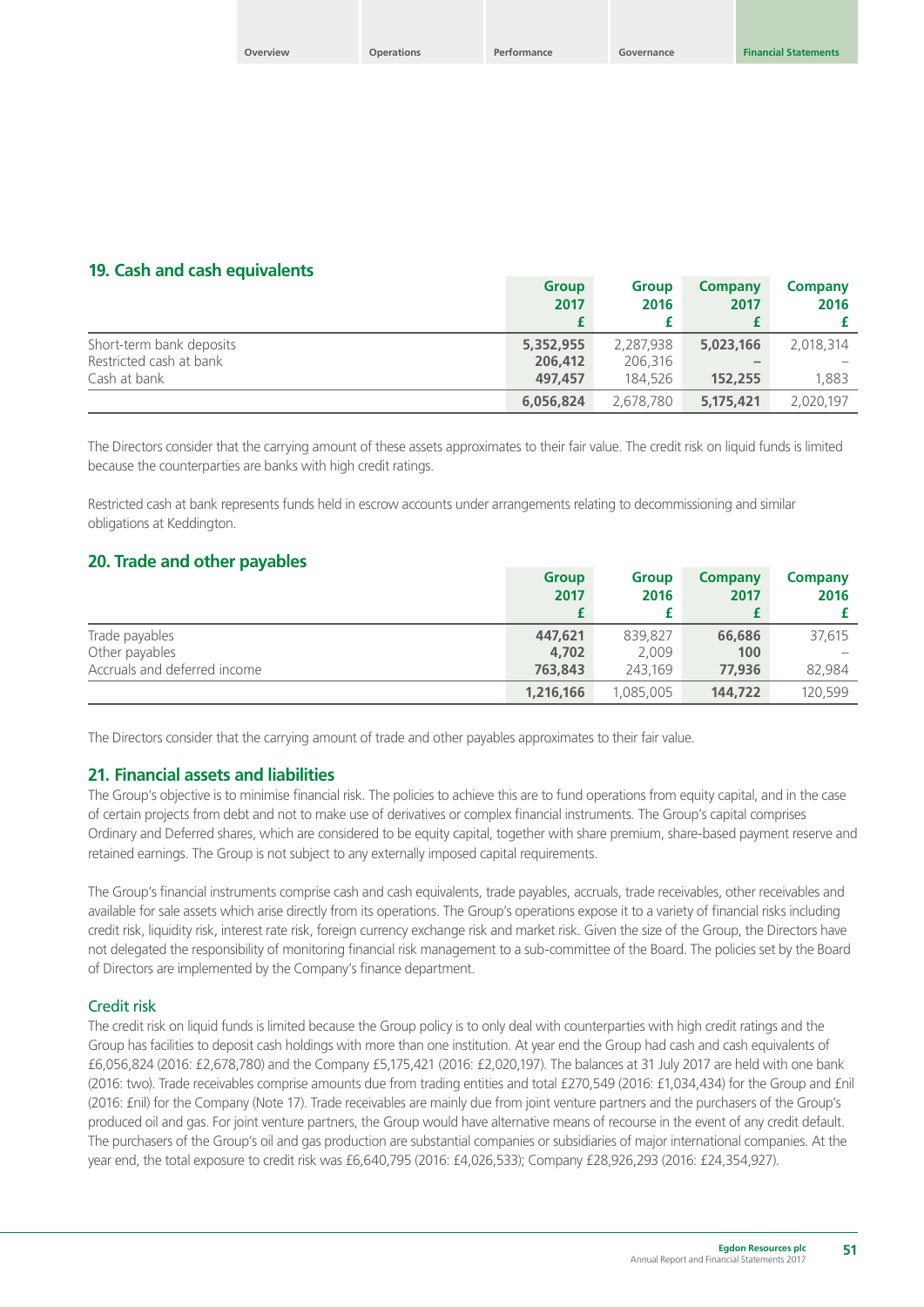### Notes Forming Part of the Financial Statements *continued* **For the year ended 31 July 2017**

#### **21. Financial assets and liabilities** continued Liquidity risk

The Group policy is to actively maintain a mixture of long-term and short-term deposits that are designed to ensure it has sufficient available funds for operations. The Group monitors its levels of working capital to ensure it can meet financial liabilities as they fall due. The Group's financial liabilities comprise trade and other payables as set out in Note 20, held at amortised cost, which total £1,216,166 (2016: £1,085,005). Of this balance, £1,056,166 (2016: £925,005) is due within one to two months. Additionally, the Group has a liability under a Net Profit Interest agreement where £2,567 (2016: £3,117) is estimated to be due within 12 months.

#### Interest rate risk

The Group has interest-bearing assets, comprising cash balances which earn interest at variable rates. These interest-bearing assets are cash at bank and short-term bank deposits (money market), most of which are sterling denominated, further detailed below:

|                          | 2017      | 2016      |
|--------------------------|-----------|-----------|
|                          |           |           |
| Short-term bank deposits | 5,352,955 | 2.287.938 |
| Restricted cash at bank  | 206,412   | 206.316   |
| Cash at bank             | 497.457   | 184.526   |

Short-term bank deposits consisted of money market deposits which earn interest at rates set in advance for periods up to three months by reference to sterling LIBOR. Restricted cash at bank represents amounts lodged in support of guarantee commitments, earning interest at short-term rates based on sterling LIBOR.

An effective interest rate increase or decrease by 1% on the cash and cash equivalents balance at year end would result in a before tax financial effect of an increase or decrease in finance income of £53,530 (2016: £22,879).

The Group had no interest-bearing liabilities in 2017 or 2016.

#### Foreign currency exchange risk

The Group is exposed to foreign currency exchange rate risk in relation to short-term bank deposits, trade receivables and payables denominated in US dollars and euros. The value of the Group's financial assets denominated in foreign currencies at 31 July 2017 was £245,373 (2016: £26,639); Company £nil (2016: £nil). There were no financial liabilities denominated in foreign currencies at 31 July 2017 or 31 July 2016.

A 10% change in the sterling exchange rate would result in an increase or decrease of £24,537 (2016: £2,664) in profit before tax.

#### Market risk

Payments to the former shareholder of Egdon Resources Avington Ltd under the Net Profit Interest ("NPI") agreement vary in line with the oil price. If the oil price is below \$100 per barrel, NPI payments are based on 5% of Egdon's net revenues realised from the licences after subtracting allowable costs. If the oil price exceeds \$130 per barrel the NPI payment percentage increases to 10%. If the oil price is between \$100 and \$130, the NPI payment percentage is 7.5%. The provision at 31 July 2017 assumes that the oil price will be less than \$100 per barrel. If this level were to be exceeded, the liability would rise, but any increase would be exceeded by the corresponding increase in revenue from oil sales.

Revenue accrued in respect of production from the Ceres field has been recognised at a price of 40p per therm (2016: 40p) as an approximation to the selling price that is expected to be achieved when the revenue is realised. If the gas price at the point of sale were to vary by +/- 10%, income recognised in respect of historic production would increase or decrease by £83,413 (2016: £102,756).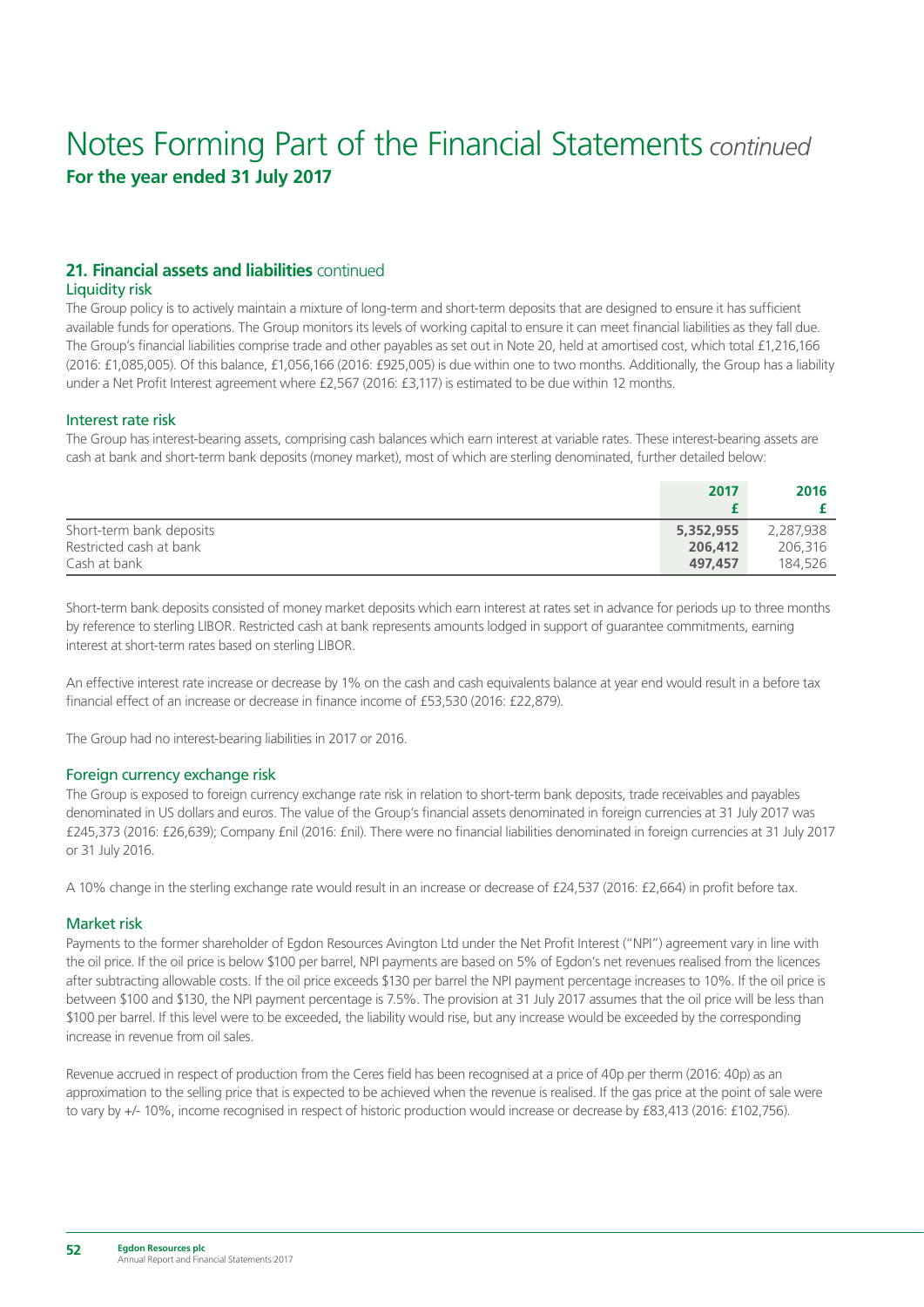#### **22. Provision for liabilities**

|                                           | <b>Other</b><br>provisions | <b>Decommissioning</b><br>provision | Reinstatement<br>provision | <b>Total</b> |
|-------------------------------------------|----------------------------|-------------------------------------|----------------------------|--------------|
| Group                                     |                            |                                     |                            |              |
| As at 1 August 2015                       | 20,525                     | 1,585,763                           | 221.000                    | 1,827,288    |
| Provision created during the year         |                            | 11.545                              | 14.140                     | 25,685       |
| Transfer of provision on reclassification |                            |                                     |                            |              |
| to D&P assets                             |                            | 47.000                              | (47,000)                   |              |
| <b>Disposals</b>                          |                            | (91, 494)                           |                            | (91, 494)    |
| Unwinding of discount                     |                            | 41,845                              |                            | 41,845       |
| At 31 July 2016                           | 20,525                     | 1,594,659                           | 188,140                    | 1,803,324    |
| Provision created during the year         |                            | 331.791                             | 5,166                      | 336,957      |
| Unwinding of discount                     |                            | 46,775                              |                            | 46,775       |
| At 31 July 2017                           | 20,525                     | 1,973,225                           | 193,306                    | 2,187,056    |

| <b>Company</b>                           | <b>Other</b><br>provisions      | <b>Decommissioning</b><br>provision | Reinstatement<br>provision | <b>Total</b> |
|------------------------------------------|---------------------------------|-------------------------------------|----------------------------|--------------|
| At 1 August 2015<br>Paid during the year | 20,525                          |                                     |                            | 20,525       |
| At 31 July 2016                          | 20,525                          |                                     |                            | 20,525       |
| Paid during the year                     | $\hspace{0.1mm}-\hspace{0.1mm}$ | $\hspace{0.1mm}-\hspace{0.1mm}$     |                            |              |
| At 31 July 2017                          | 20,525                          |                                     |                            | 20,525       |

At 31 July 2017 provision has been made for decommissioning costs on the productive fields at Fiskerton, Keddington, Kirkleatham, Ceres, Avington, Dukes Wood/Kirklington and Waddock Cross. Provision has also been made for reinstatement costs relating to exploration and evaluation assets where work performed to date gives rise to an obligation, principally for site restoration. Assumptions, based on the current economic environment, have been made which management believes are a reasonable basis upon which to estimate the future liability. This estimate will be reviewed regularly to take into account any material change to assumptions. Actual costs will depend on future market prices, any variation in the extent of decommissioning and reinstatement to be performed, whether the works can be performed as part of a multi-well programme or in isolation and progress in the relevant technologies. Decommissioning and reinstatement costs are expected to arise between 2018 and 2038.

Other provisions represent the amount expected to be payable to the former shareholder of Egdon Resources Avington Ltd under the Net Profit Interest agreement entered into at the time of acquisition. Of the total provision, £2,567 (2016: £3,117) is estimated to be payable within one year.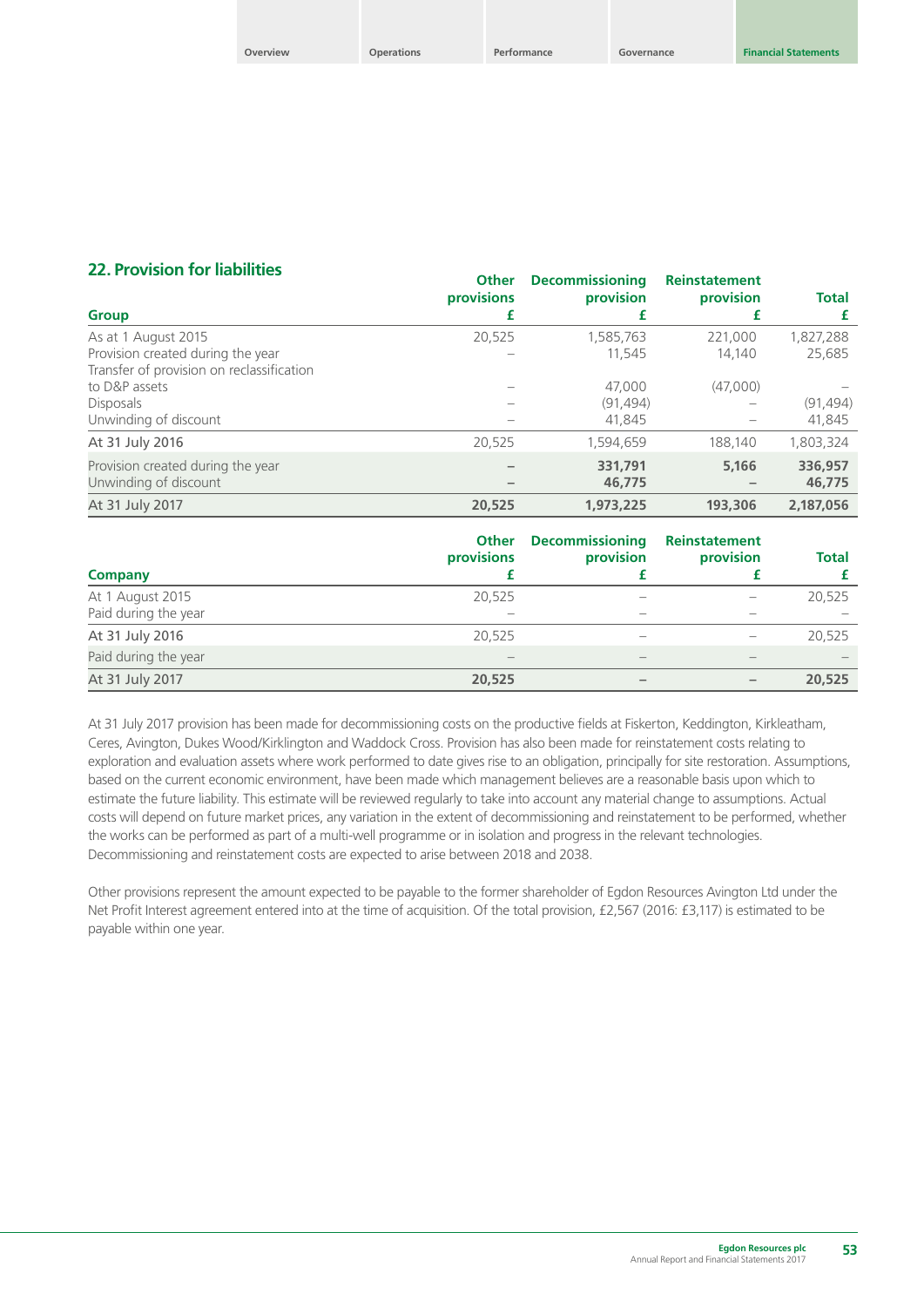### Notes Forming Part of the Financial Statements *continued* **For the year ended 31 July 2017**

#### **23. Share capital and redeemable preference shares**

|                                           | <b>1p Ordinary Shares</b>                                                                                         |         | <b>1p Deferred Shares</b>                          |                                        |                          |
|-------------------------------------------|-------------------------------------------------------------------------------------------------------------------|---------|----------------------------------------------------|----------------------------------------|--------------------------|
|                                           | Allotted, called up and<br>fully paid                                                                             |         | Allotted, called up and<br>fully paid              |                                        | <b>Total</b>             |
|                                           | <b>Number</b>                                                                                                     | £       | <b>Number</b>                                      |                                        |                          |
| At 31 July 2015<br>At 31 July 2016        | 221,345,811<br>221,345,811                                                                                        |         | 2,213,458 1,195,087,887<br>2,213,458 1,195,087,887 | 11,950,879<br>11,950,879               | 14,164,337<br>14,164,337 |
| Shares issued in year                     | 38,639,011                                                                                                        | 386,390 |                                                    |                                        | 386,390                  |
| At 31 July 2017                           | 259,984,822                                                                                                       |         | 2,599,848 1,195,087,887                            | 11,950,879                             | 14,550,727               |
| <b>Service Contract Contract Contract</b> | $\mathcal{L}$ , and $\mathcal{L}$ , and $\mathcal{L}$ , and $\mathcal{L}$ , and $\mathcal{L}$ , and $\mathcal{L}$ |         |                                                    | Allotted, called up and<br>partly paid |                          |

| Redeemable preference shares of £1 each (classed as liabilities) |        |        |
|------------------------------------------------------------------|--------|--------|
| At 31 July 2016                                                  | 50.000 | 12.500 |
| At 31 July 2017                                                  | 50.000 | 12.500 |

The Deferred Shares do not carry any rights to vote or any dividend rights. The Deferred Shares will not be admitted to AIM and holders will only be entitled to a payment on return of capital or winding up of the Company after each of the holders of Ordinary Shares has received a payment of £10,000,000 on each such share.

On 22 August 2016, staff exercised 77,457 share options, under the Company's existing Enterprise Management Incentive Scheme. The nominal value of the shares was £775 and the fair value of the shares issued was £8,040, creating additional share premium of £7,265.

On 1 November 2016, following a placing and open offer, the Company issued 22,222,222 New Ordinary 1p shares for total cash consideration of £3 million. The nominal value of the shares was £222,222 and the additional share premium created totalled £2,777,778.

On 7 November 2016, staff exercised 100,000 share options, under the Company's existing Enterprise Management Incentive Scheme. The nominal value of the shares was £1,000 and the fair value of the shares issued was £10,380, creating additional share premium of £9,380.

On 29 November 2016, following a placing and open offer, the Company issued 15,234,093 New Ordinary 1p shares for total cash consideration of £2,056,603. The nominal value of the shares was £152,341 and the additional share premium created totalled £1,904,262.

On 30 January 2017, as consideration for the acquisition of an interest in PEDL201, the Company issued shares with a fair value of £50,000 This equated to 424,593 New Ordinary 1p shares at a premium of 10.78p. The nominal value of the shares was £4,246 and the additional share premium created totalled £45,754.

On 4 April 2017, as consideration for the acquisition of an interest in PEDL209, the Company issued shares with a fair value of £54,000. This equated to 580,646 New Ordinary 1p shares at a premium of 8.3p. The nominal value of the shares issued was £5,806 and the additional share premium created totalled £48,194.

On 6 November 2007, 50,000 redeemable preference shares of £1 each were issued and are now held by InfraStrata plc. One-quarter of the nominal value of these shares is paid up and the shares are entitled to an annual dividend out of distributable profits of 0.00001% per annum on the amount for the time being paid up on each such share and do not carry any voting rights. The Company may redeem the shares at any time by giving preference shareholders one week's notice. Preference shareholders may require the Company to redeem their shares at any time by giving six months' notice. In each case, any redemption is at par and is subject to the provisions of the Companies Act. The preference shares are treated as short-term liabilities and included within trade payables.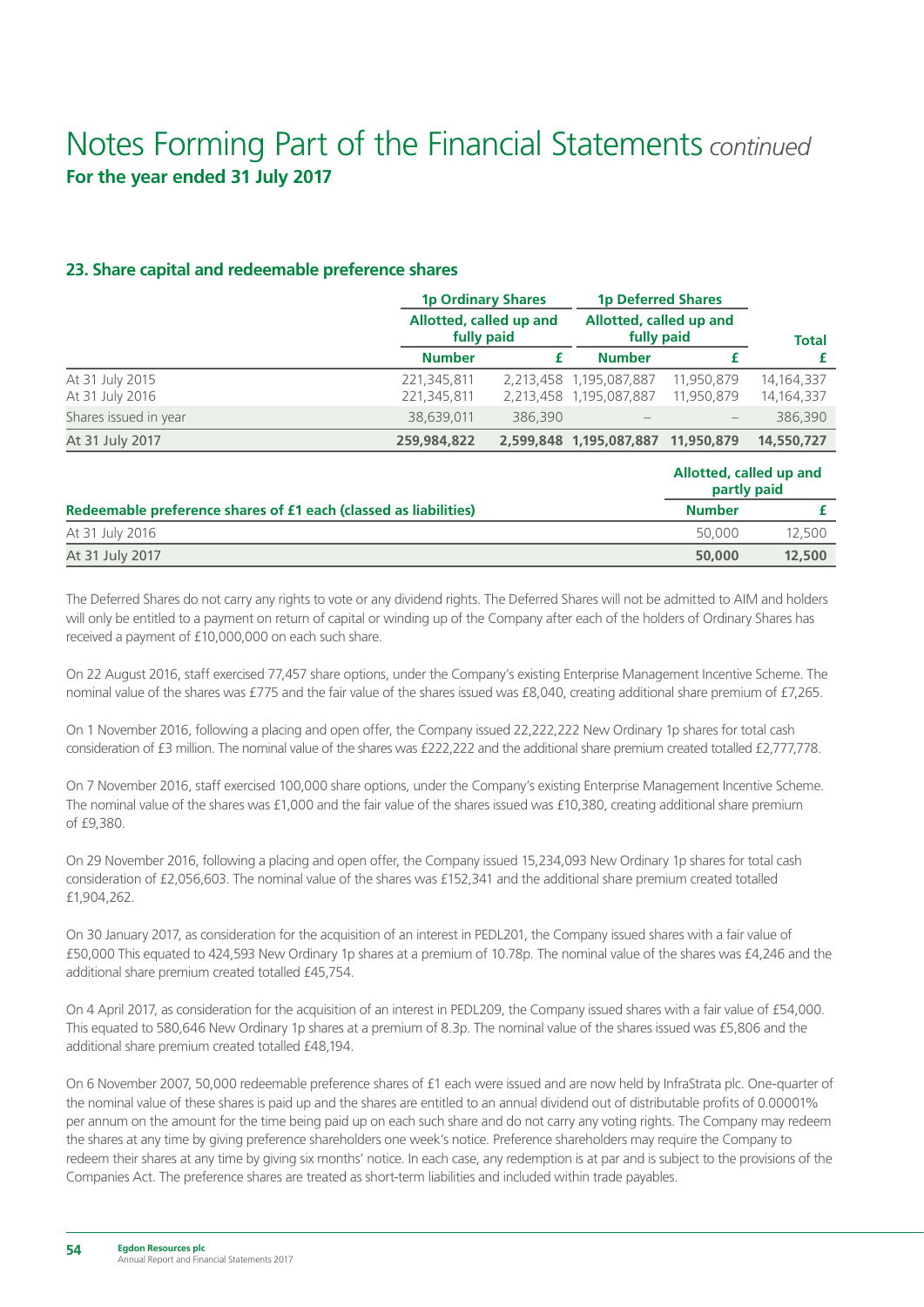#### **24. Share premium reserve**

Shares were issued during the year as detailed in note 23.

Share costs associated with the share transactions above of £210,055 have been offset against the premium generated on issue.

The above share issues when added to the opening reserve (as at 1 August 2015) of £20,619,616 resulted in a closing share premium reserve carried forward of £25,202,194 (2016: £20,619,616).

#### **25. Merger reserve**

#### Company

The merger reserve arose on the de-merger of the Egdon Resources Group of companies from InfraStrata plc (formerly Portland Gas plc) and represented the difference between the book value of Egdon Resources U.K. Limited's net assets on the date of the de-merger and the nominal value of the shares so issued.

The reserve is not distributable.

#### **26. Movements in cash and cash equivalents**

|                                                                      | As at<br>31 July 2016           |                            | As at<br>Cash flow 31 July 2017 |
|----------------------------------------------------------------------|---------------------------------|----------------------------|---------------------------------|
| <b>Group</b>                                                         |                                 |                            |                                 |
| Cash at bank and in hand<br>Term deposits<br>Restricted cash at bank | 184.526<br>2,287,938<br>206.316 | 312.931<br>3,065,017<br>96 | 497.457<br>5,352,955<br>206,412 |
| Cash and cash equivalents as per Statement of Financial Position     | 2,678,780                       | 3,378,044                  | 6,056,824                       |

| Company                                                          | As at<br>31 July 2016 |           | As at<br>Cash flow 31 July 2017 |
|------------------------------------------------------------------|-----------------------|-----------|---------------------------------|
| Cash at bank and in hand                                         | 1.883                 | 150.372   | 152,255                         |
| Term deposits                                                    | 2.018.314             | 3.004.852 | 5,023,166                       |
| Cash and cash equivalents as per Statement of Financial Position | 2.020.197             | 3.155.224 | 5.175.421                       |

#### **27. Obligations under leases**

At 31 July 2017 the Group had future minimum commitments under non-cancellable operating leases as follows:

|                                                                                                             | 2017             | 2016             |
|-------------------------------------------------------------------------------------------------------------|------------------|------------------|
| Within one year<br>- Leases on operational and exploration and evaluation sites<br>Within one to five years | 96,599           | 84,079           |
| $-$ Land and buildings $-$ 2018<br>$-$ Land and buildings $-$ 2019 - 2020                                   | 25,000<br>48,000 | 25,000<br>73,000 |
|                                                                                                             | 169,599          | 182.079          |

Included within leases on operational and exploration and evaluation sites is £25,344 (2016: £25,305) which is expected to be capitalised.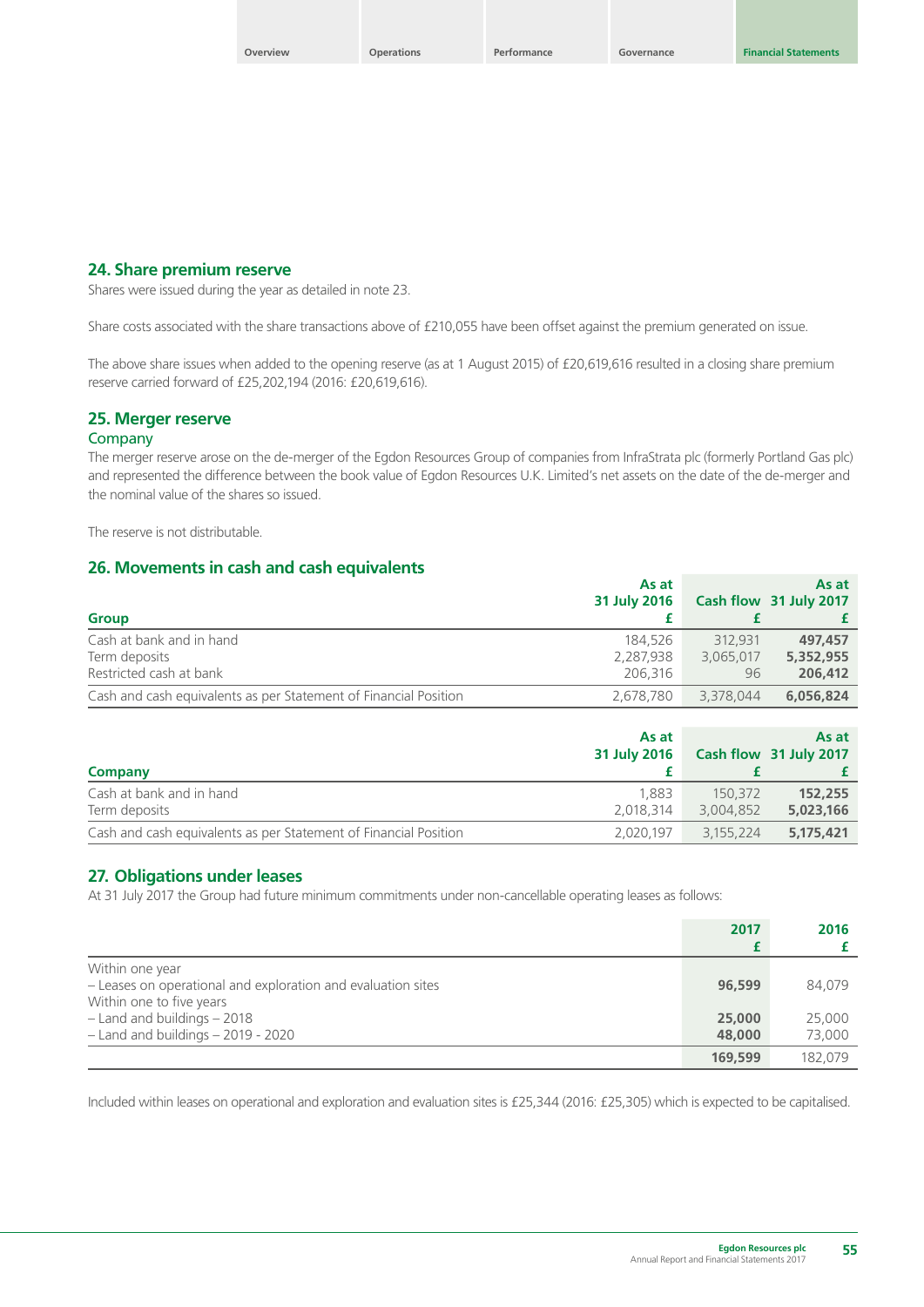### Notes Forming Part of the Financial Statements *continued* **For the year ended 31 July 2017**

#### **28. Capital commitments – tangible and intangible assets**

Capital commitments of £136,148 (2016: £404,536) relate to expenditure committed under signed authorisations for expenditure and relate to exploration, development and production assets. No other capital commitments have been made as at 31 July 2017.

#### **29. Related party and other transactions**

Mr Walter Roberts is a Non-executive Director of Egdon Resources plc and is also has joint control of Pinnacle Energy Limited, a company that provides legal and consultancy services to the oil and gas industry. During the year to 31 July 2017 Pinnacle Energy Limited invoiced the Group £19,105 (2016: £42,984) for legal and consultancy services provided at commercial rates and agreed by the Directors of the Company. At the year end £5,382 was owing to Pinnacle Energy Limited (2016: £18,641).

Alkane Energy plc is a shareholder in Egdon Resources plc. Paul Jenkinson was appointed to the Board on 4 January 2016. Paul Jenkinson replaced Neil O'Brien on the Board. Paul is Chief Executive Officer and a director of Alkane Energy Plc. During the year, Egdon Resources U.K. Limited invoiced Alkane Energy Limited, a subsidiary of Alkane Energy plc, £11,250 (2016: £nil) in respect of recharged licence fees. At the year end £nil (2016: £nil) was due to Egdon Resources U.K. Limited. Alkane Energy plc group companies have invoiced Egdon Resources U.K. Limited £79,968 (2016: £58,750) in respect of recharged licence fees. There were no amounts outstanding at the year end (2016: £nil).

Additionally, fees accrued to Alkane Energy plc for Director's services as disclosed in Note 7. At the year end £1,250 (2016: £11,250) had not been invoiced and was included in accruals.

During the year the Group provided services to companies with interests in jointly controlled operations as follows:

|                                                                               | 2017              | 2016              |
|-------------------------------------------------------------------------------|-------------------|-------------------|
| Time costs<br>Overhead recharged in accordance with Joint Operating Agreement | 191,439<br>33,089 | 264,574<br>69,685 |
|                                                                               | 224,528           | 334.259           |

The balances due from companies with interests in jointly controlled operations in respect of these transactions as at 31 July 2017 and 31 July 2016 are set out below:

|                                                                    | 2017   | 2016    |
|--------------------------------------------------------------------|--------|---------|
|                                                                    |        |         |
| Due from companies with interests in jointly controlled operations | 24,637 | 180.341 |

The Company has a related party relationship with its subsidiaries in the course of normal operations.

During the year the Company provided management services, and billed for time spent on subsidiary company projects. The total amounts invoiced were as follows:

|                                  |           | 2016                  |
|----------------------------------|-----------|-----------------------|
|                                  |           |                       |
| Invoiced to subsidiary companies | 1,173,222 | 1,297,75 <sup>.</sup> |

As at 31 July 2017 the balance due to Egdon Resources plc from its subsidiary undertakings was £23,750,872 (2016: £22,334,730) as shown in Notes 16 and 17.

#### **30. Control of the Group**

There is no ultimate controlling party of Egdon Resources plc.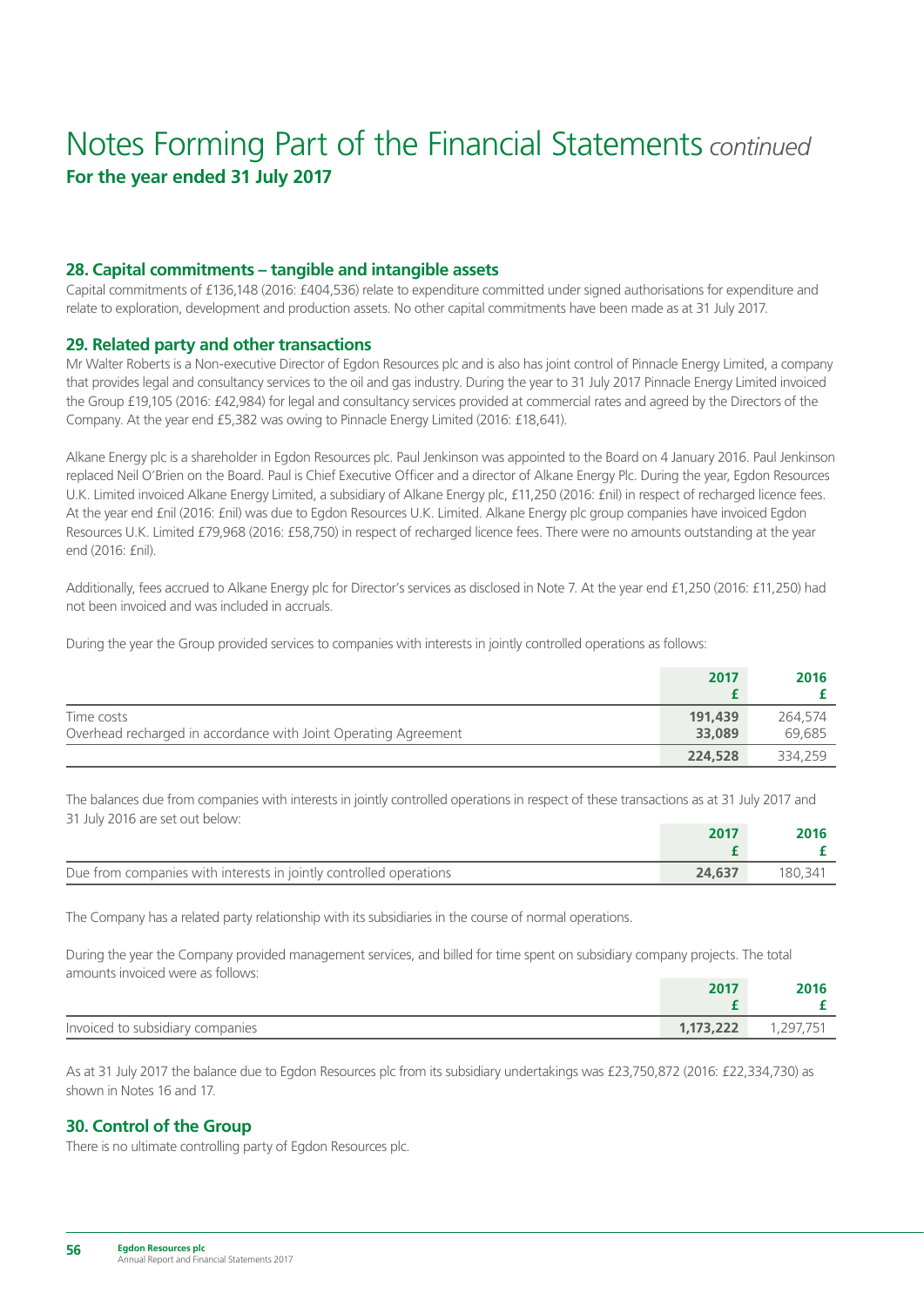### Letter from the Chairman with Notice of Annual General Meeting

#### **Egdon Resources plc (The "Company")**

(Incorporated and registered in England and Wales with registered number 6409716)

Philip Stephens (Non-Executive Chairman) The Wheat House 3.2 (1999) The Wheat House 3.2 (1999) The Wheat House Mark Abbott (Managing Director) 98 High Street Jeremy Field (Executive Director) Paul Jenkinson (Non-Executive Director)<br>
Andrew Lodge (Non-Executive Director)<br>
Andrew Lodge (Non-Executive Director) Andrew Lodge (Non-Executive Director) Kenneth Ratcliff (Non-Executive Director) Walter Roberts (Non-Executive Director) 30 October 2017

Directors: Registered Office:

#### **1. Introduction**

Notice of the Company's forthcoming Annual General Meeting to be held on Thursday 7 December 2017 ("AGM" or "Annual General Meeting") appears on the following pages.

As in previous years your Board is not recommending the payment of a dividend.

#### **2. Resolutions to be proposed at the AGM**

#### Annual report and financial statements (Resolution 1)

A copy of the Annual Report and Financial Statements (together with the Directors' and Auditor's Reports on the Annual Report and Financial Statements) for the Company for the financial year ended 31 July 2017 (the "Financial statements") has been sent to you with this document. Shareholders will be asked to receive the Financial statements at the Annual General Meeting.

#### Reappointment of auditors (Resolution 2)

The Company is required at each general meeting at which Financial Statements are presented to appoint auditors to hold office until the next such meeting. Resolution 2 proposes the reappointment of Nexia Smith & Williamson Audit Limited as auditor of the Company to hold office from the conclusion of the Annual General Meeting until the conclusion of the next Annual General Meeting of the Company at which Financial Statements are laid, and authorises the Directors to determine their remuneration.

#### Retirement by Directors (Resolutions 3 & 4)

A third of the members of the Board are required to submit themselves for re-election each year and all are required to submit themselves for re-election at least once every three years. Jerry Field and I are the Directors retiring by rotation this year and both of us are offering ourselves for re-election. Brief biographical details of all of the Directors appear on pages 18 and 19 of the Financial statements.

#### Authority of Directors to allot shares (Resolution 5)

The authority given to the Directors to allot further shares in the capital of the Company requires the prior authorisation of the shareholders in general meeting under section 551 Companies Act 2006 ("CA 2006"). Upon the passing of Resolution 5, pursuant to paragraph (A) of the Resolution, the Directors will have authority to allot shares up to a maximum of £866,616.07 (which represents approximately one-third of the current issued share capital as at 30 October 2017, being the latest practicable date before the publication of this Letter).

In addition, in accordance with the guidance from the Association of British Insurers ("ABI") on the expectations of institutional investors in relation to the authority of Directors to allot shares, upon the passing of Resolution 5, the Directors will have authority (pursuant to paragraph (B) of the Resolution) to allot an additional number of Ordinary shares up to a maximum of £866,616.07 (which represents approximately a further third of the current issued share capital as at 30 October 2017, being the latest practicable date before the publication of this Letter). However, the Directors will only be able to allot those shares for the purposes of a rights issue in which the new shares are offered to existing shareholders in proportion to their existing shareholdings.

As a result, if Resolution 5 is passed, the Directors could allot shares representing up to two-thirds of the current issued share capital pursuant to a rights issue.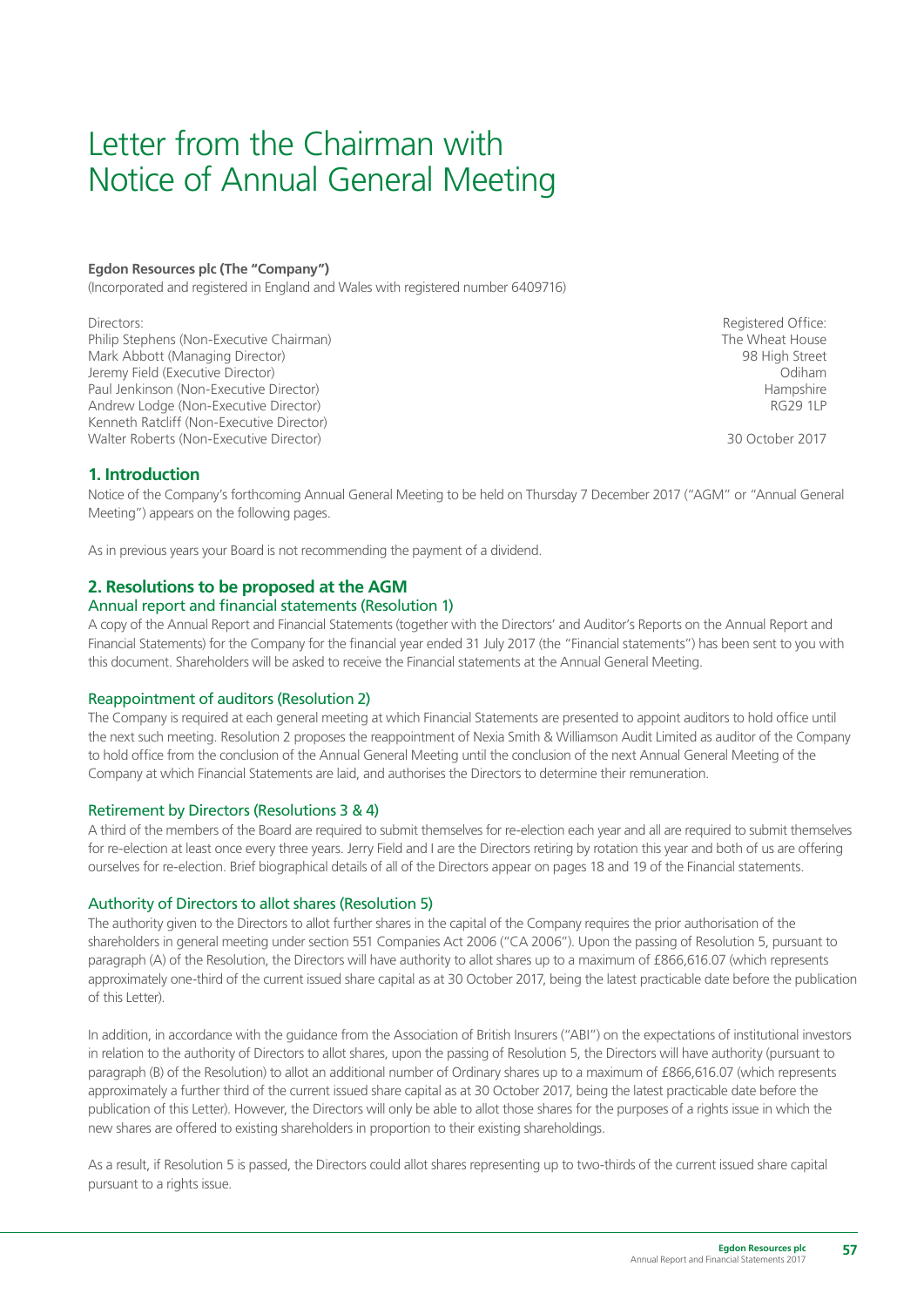### Letter from the Chairman with Notice of Annual General Meeting *continued*

To the extent not already expired, the authorities conferred by Resolution 6 will expire at the conclusion of the next Annual General Meeting or, if earlier, on 31 January 2019.

#### Disapplication of pre-emption rights (Resolution 6)

If the Directors wish to exercise the authority under Resolution 5 and offer unissued shares (or sell any shares which the Company may purchase and elect to hold as treasury shares) for cash, the Companies Act 2006 requires that unless shareholders have given specific authority for the waiver of the statutory pre-emption rights, the new shares be offered first to existing shareholders in proportion to their existing shareholdings. In certain circumstances, it may be in the best interests of the Company to allot new shares (or to grant rights over shares) for cash without first offering them to existing shareholders in proportions to their holdings.

Resolution 6 would authorise the Directors to do this by allowing the Directors to allot shares for cash (i) by way of a rights issue (subject to certain exclusions), (ii) by way of an open offer or other offer of securities (not being a rights issue) in favour of existing shareholders in proportions to their shareholdings (subject to certain exclusions) and (iii) to persons other than existing shareholders up to an aggregate nominal value of £389,977.23 (which represents approximately 15% of current issued share capital as at 30 October 2017, being the latest practicable date before the publication of this Letter). If given, to the extent not already expired, the authorities conferred by Resolution 6 will expire on the conclusion of the next Annual General Meeting or, if earlier, on 31 January 2019.

For this purpose the ABI recommendation aimed predominantly at premium-listed companies on the Official List is 5%, although it is generally recognised that for smaller companies and those on AIM this may be too restrictive. This year we are recommending a renewal of the same percentage disapplication of pre-emption rights as we recommended last year, although as you will know the resolution last year was narrowly lost as the result of one major shareholder voting against it. This will provide your Board with the flexibility to pursue investment opportunities without incurring the costs of a rights issue or the need to market part of the investment opportunity to third parties.

#### **3. Recommendation**

Your Directors consider the resolutions to be proposed at the AGM to be in the best interests of the Company and its shareholders as a whole. Consequently, the Directors recommend shareholders to vote in favour of the resolutions as they intend to do in respect of their own beneficial holdings totalling 9,552,399 ordinary shares (representing 3.67% of the Company's issued share capital as at the date of this Letter).

A form of proxy is included for use at the AGM. Forms of proxy should be completed, signed and returned as soon as possible and in any event so as to be received by Capita Asset Services at PXS1, 34 Beckenham Road, Beckenham, Kent, BR3 4ZF not less than 48 hours prior to the time appointed for the holding of the AGM on 7 December 2017. Completion of a proxy form will not prevent you from attending the AGM in person if you so wish.

Yours sincerely,

#### **Philip Stephens** Chairman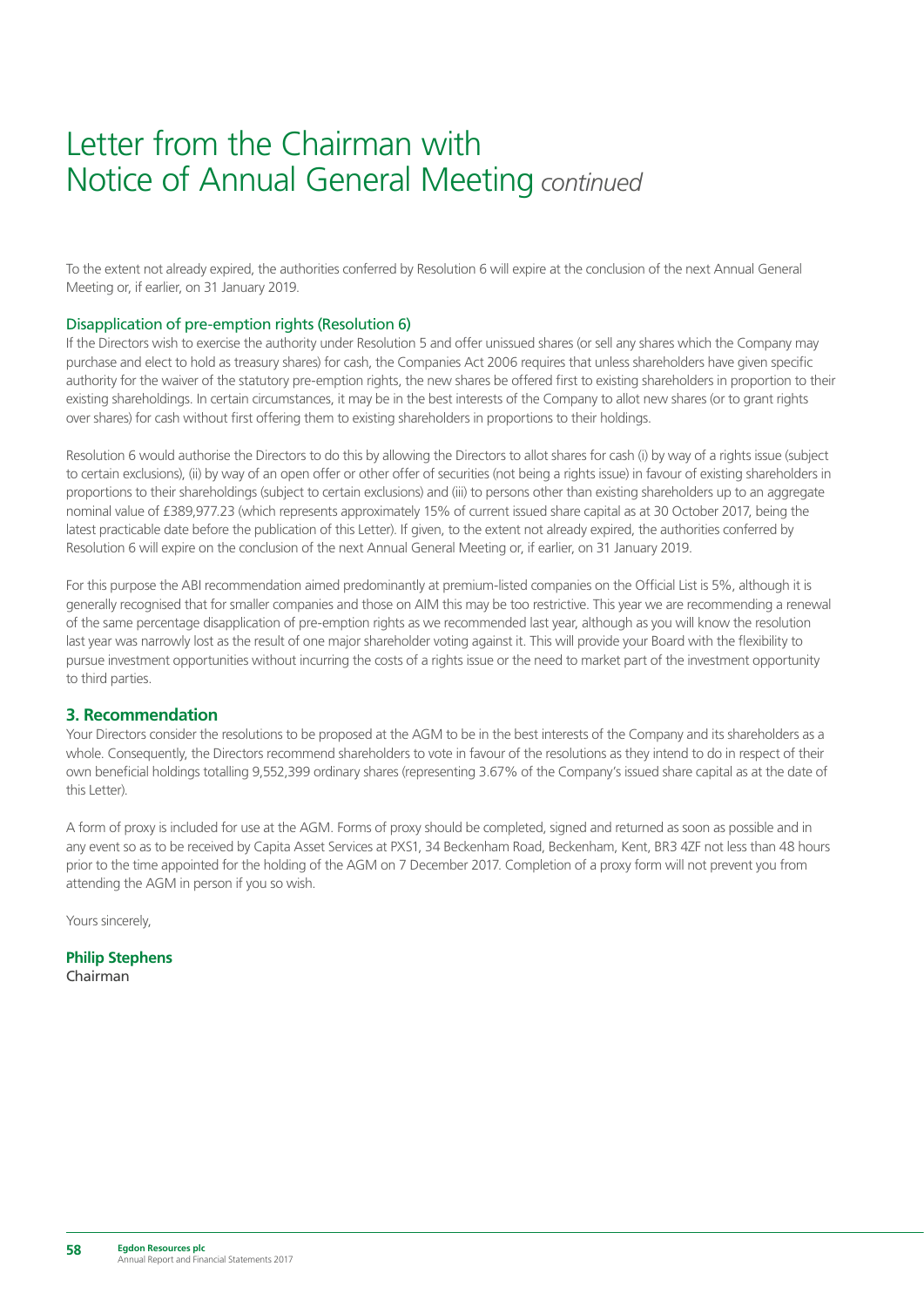#### **Egdon Resources plc**

(Incorporated and registered in England and Wales with registered number 6409716)

Notice is hereby given that the Annual General Meeting of Egdon Resources plc (the "Company") will be held at the offices of Norton Rose Fulbright, 3 More London Riverside, London SE1 2AQ, United Kingdom on Thursday 7 December 2017 at 11.30 a.m. for the purpose of passing the following resolutions, of which Resolutions 1 to 5 will be proposed as Ordinary Resolutions and Resolution 6 will be proposed as a Special Resolution:

#### **Ordinary Resolutions:**

- 1 To receive the report of the Directors and the audited accounts of the Company for the year ended 31 July 2017, together with the report of the Auditors on those audited accounts.
- 2 That Nexia Smith & Williamson Audit Limited be and are hereby re-appointed as auditor of the Company to hold office from the conclusion of this meeting until the conclusion of the next meeting at which accounts are laid before the meeting, at a remuneration to be determined by the Directors.
- 3 To re-elect Philip Stephens as Director who retires pursuant to article 92 of the Company's articles of association and who, being eligible, offers himself for re-election.
- 4 To re-elect Jerry Field as Director who retires pursuant to article 92 of the Company's articles of association and who, being eligible, offers himself for re-election.
- 5 To consider and, if thought fit, to pass the following resolution as an ordinary resolution:

THAT the Directors be and they are hereby generally and unconditionally authorised in accordance with section 551 Companies Act 2006 ("CA 2006") to exercise all the powers of the Company to allot shares in the Company and to grant rights to subscribe for, or to convert any security into, shares in the Company:

- (a) up to an aggregate nominal amount of £866,616.07; and
- (b) comprising equity securities (within the meaning of section 560 of the Act) up to a further aggregate nominal amount of £866,616.07 in connection with an offer by way of a rights issue:
	- (i) to ordinary shareholders in proportion (as nearly as may be practicable) to their existing holdings; and
	- (ii) to holders of other equity securities as required by the rights of those securities or as the Directors otherwise consider necessary,

and so that the Directors may impose any limits or restrictions and make any arrangements which they consider necessary or appropriate to deal with treasury shares, fractional entitlements, record dates, legal, regulatory or practical problems in, or under the laws of, any territory or the requirements of any regulatory body or stock exchange or any other matter (including any such problems arising by virtue of equity securities being represented by depositary receipts).

The authorities conferred on the Directors under paragraphs (a) and (b) above shall, in so far as they have not previously expired, expire at the conclusion of the next Annual General Meeting of the Company after the passing of this Resolution or 31 January 2019, whichever is the earlier, save that the Company may before such expiry make an offer or agreement which would or might require shares to be allotted or rights to subscribe for, or to convert any security into, shares to be granted after such expiry and the Directors may allot shares or grant rights to subscribe for, or to convert any security into, shares (as the case may be) in pursuance of such an offer or agreement as if the authority conferred hereby had not expired.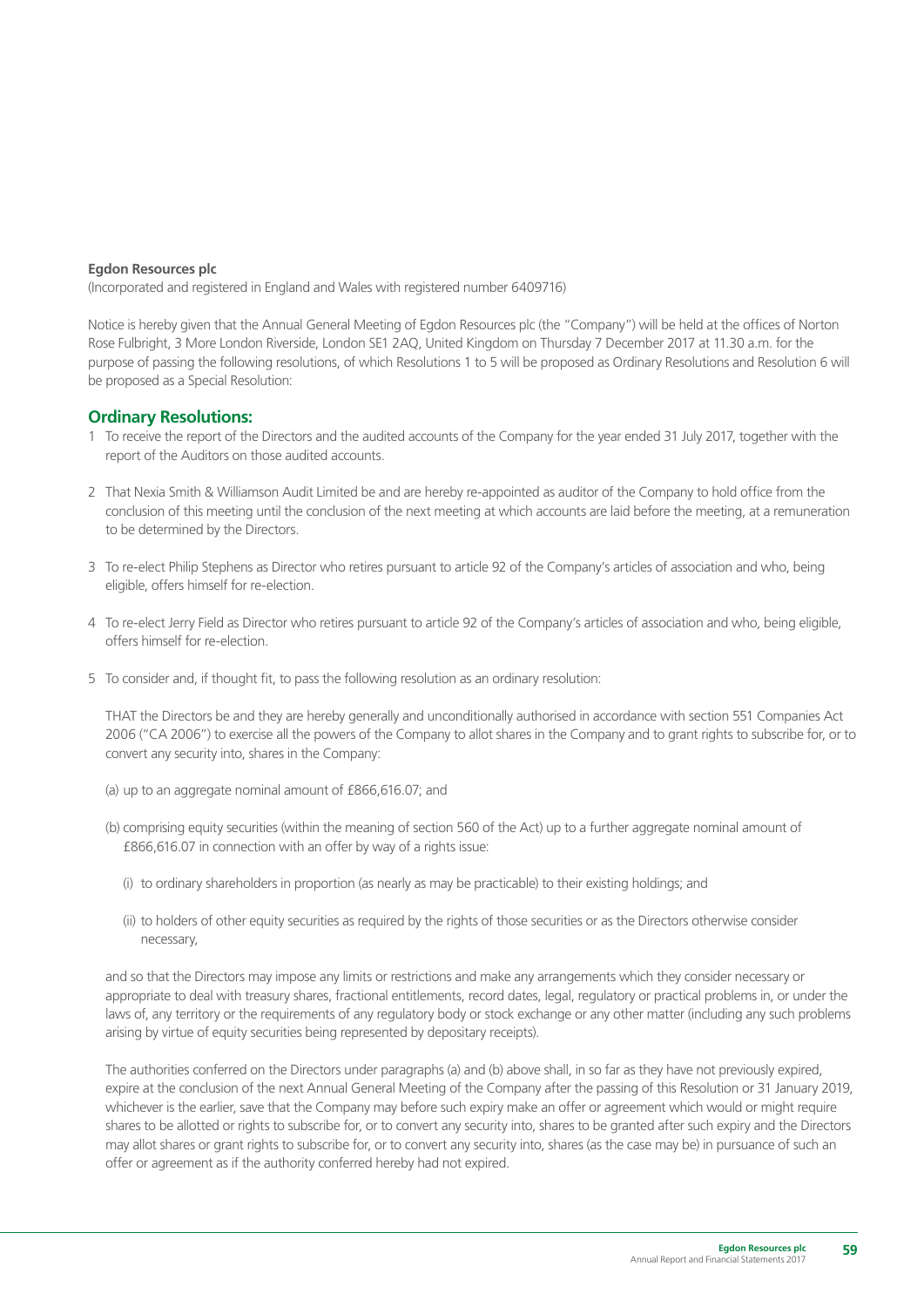### Letter from the Chairman with Notice of Annual General Meeting *continued*

#### **Special Resolution:**

6 To consider and, if thought fit, to pass the following resolution as a special resolution:

THAT, subject to the passing of Resolution 5 above the Directors be and they are hereby empowered pursuant to section 570 CA 2006 to allot equity securities (within the meaning of section 560 CA 2006) for cash pursuant to the authority conferred by Resolution 5, as if section 561 CA 2006 did not apply to any such allotment, provided that this power shall be limited:

- (a) to the allotment of equity securities in connection with an offer of equity securities (but in the case of the authorities granted under paragraph (b) of Resolution 5, by way of a rights issue only):
	- (i) to ordinary shareholders in proportion (as nearly as may be practicable) to their existing holdings; and
	- (ii) to holders of other equity securities as required by the rights of those securities or as the Directors otherwise consider necessary,

and so that the Directors may impose any limits or restrictions and make any arrangements which they consider necessary or appropriate to deal with any treasury shares, fractional entitlements, record dates, legal, regulatory or practical problems in, or under the laws of, any territory or the requirements of any regulatory body or stock exchange or any other matter (including any such problems arising by virtue of equity securities being represented by depositary receipts); and

(b) to the allotment (otherwise than under paragraph (a) of this Resolution 6) of equity securities up to an aggregate nominal amount of £389,977.23

and shall, in so far as they have not previously expired, expire at the conclusion of the next Annual General Meeting of the Company after the passing of this Resolution or 31 January 2019, whichever is the earlier, except that the Company may before such expiry make an offer or agreement which would or might require equity securities to be allotted after such expiry and the Directors may allot equity securities in pursuance of such offer or agreement as if the power conferred hereby had not expired.

Dated 30 October 2017 By Order of the Board

**Walter Roberts** Secretary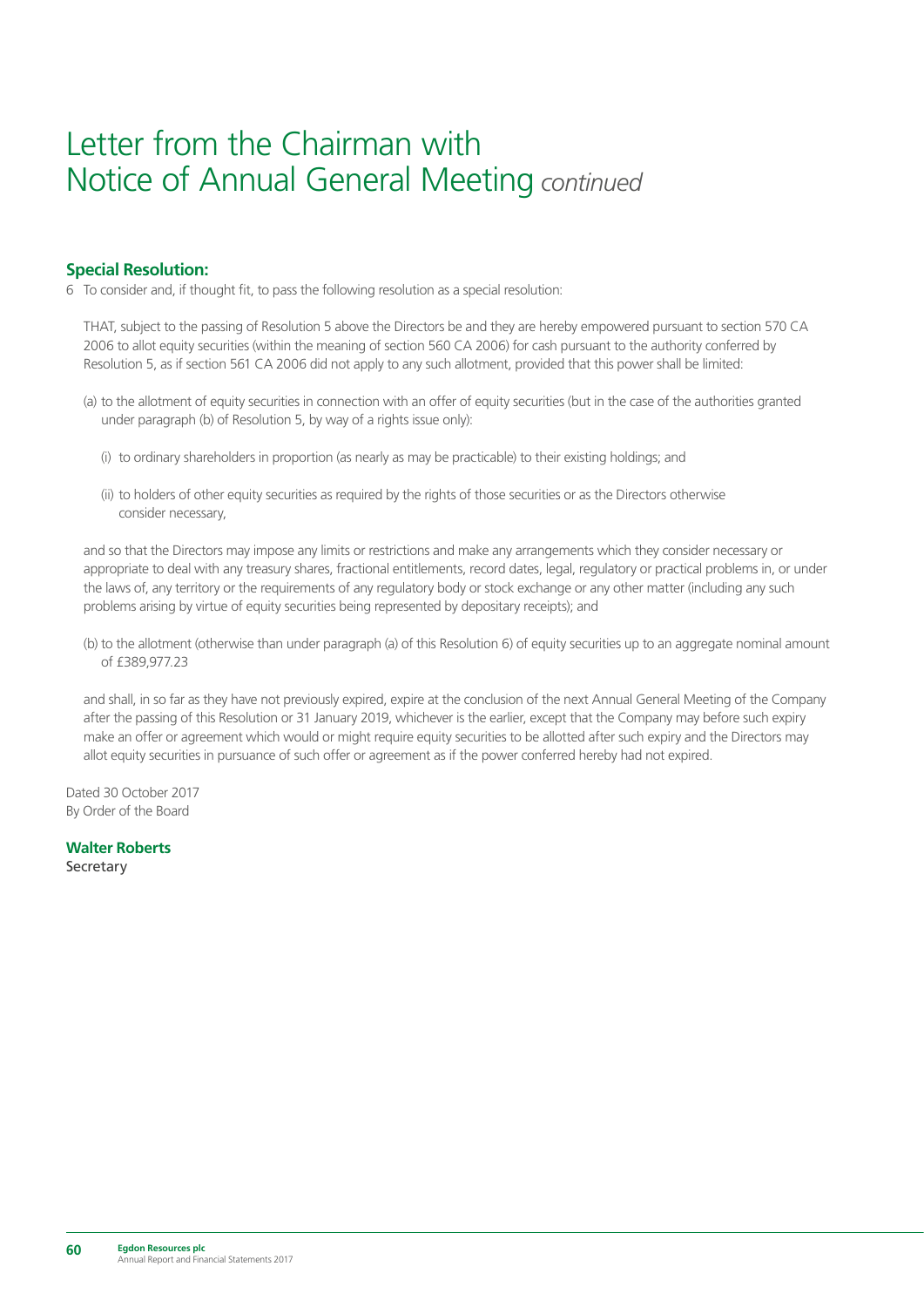- 1 A member is entitled to appoint one or more proxies to exercise all or any of the member's rights to attend, speak and vote on his/her behalf at the meeting. A proxy need not be a member of the Company. If a member appoints more than one proxy to attend the meeting, each proxy must be appointed to exercise the rights attached to a different share or shares held by the member. If a member wishes to appoint more than one proxy and so requires additional proxy forms, the member should contact Capita Asset Services on +44 (0)871 664 0300 (calls cost 12p per minute plus network extras). A form of proxy for use by members at the Annual General Meeting accompanies this notice.
- 2 To be effective, the form of proxy and the power of attorney or other authority (if any) under which it is signed, or a notarially certified copy of such authority, must be received by post or (during normal business hours only) by hand at the office of the Company's Registrars, being Capita Asset Services at PXS1, 34 Beckenham Road, Beckenham, Kent BR3 4ZF, not less than 48 hours before the time of the holding of the meeting or any adjournment thereof.
- 3 Completion and return of the proxy form does not preclude a member from attending and voting at the meeting in person.
- 4 In the case of joint shareholders, where more than one of the joint holders purports to appoint a proxy, only the appointment submitted by the most senior holder will be accepted. Seniority is determined by the order in which the names of the joint shareholders appear in the Company's register of members in respect of the joint holding (the first-named being the most senior).
- 5 To change your proxy instructions simply submit a new proxy appointment using the methods set out above. Note that the cut-off time for receipt of proxy appointments (see above) also apply in relation to amended instructions; any amended proxy appointment received after the relevant cut-off time will be disregarded. If you submit more than one valid proxy appointment, the appointment received last before the latest time for the receipt of proxies will take precedence.
- 6 In order to revoke a proxy instruction you will need to inform the Company by sending notice in writing clearly stating your intention to revoke your proxy appointment to Company's Registrars, being Capita Asset Services at PXS1, 34 Beckenham Road, Beckenham, Kent BR3 4ZF. In the case of a member which is a company, the revocation notice must be executed under its common seal or signed on its behalf by an officer of the company or an attorney for the company. Any power of attorney or any other authority under which the revocation notice is signed (or a duly certified copy of such power or authority) must be included with the revocation notice. The revocation notice must be received by the Company no later than 48 hours before the time of the holding of the meeting or any adjournment thereof. If you attempt to revoke your proxy appointment but the revocation is received after the time specified then your proxy appointment will remain valid.

If you have appointed a proxy and attend the meeting in person, your proxy appointment will automatically be terminated.

- 7 In accordance with the permission in Regulation 41(1) of The Uncertificated Securities Regulations 2001 (SI 2001 No. 3755), only those holders of ordinary shares who are registered on the Company's share register at close of business on 5 December 2017 shall be entitled to attend the above Annual General Meeting (or, in the case of an adjourned meeting, close of business on the day which is two days before the adjourned meeting) and to vote in respect of the number of shares registered in their names at that time. Changes to entries on the share register after close of business on 5 December 2017 shall be disregarded in determining the rights of any person to attend and/or vote at the Annual General Meeting.
- 8 In order to facilitate voting by corporate representatives at the meeting, arrangements will be put in place at the meeting so that (i) if a corporate shareholder has appointed the Chairman of the meeting as its corporate representative with instructions to vote on a poll in accordance with the directions of all of the other corporate representatives for that shareholder at the meeting, then on a poll those corporate representatives will give voting directions to the Chairman and the Chairman will vote (or withhold a vote) as corporate representative in accordance with those directions; and (ii) if more than one corporate representative for the same corporate shareholder attends the meeting but the corporate shareholder has not appointed the Chairman of the meeting as its corporate representative, a designated corporate representative will be nominated, from those corporate representatives who attend, who will vote on a poll and the other corporate representatives will give voting directions to that designated corporate representative. Corporate shareholders are referred to the guidance issued by the Institute of Chartered Secretaries and Administrators on proxies and corporate representatives (www.icsa.org.uk) for further details of this procedure. The guidance includes a sample form of representation letter if the Chairman is being appointed as described in (i) above.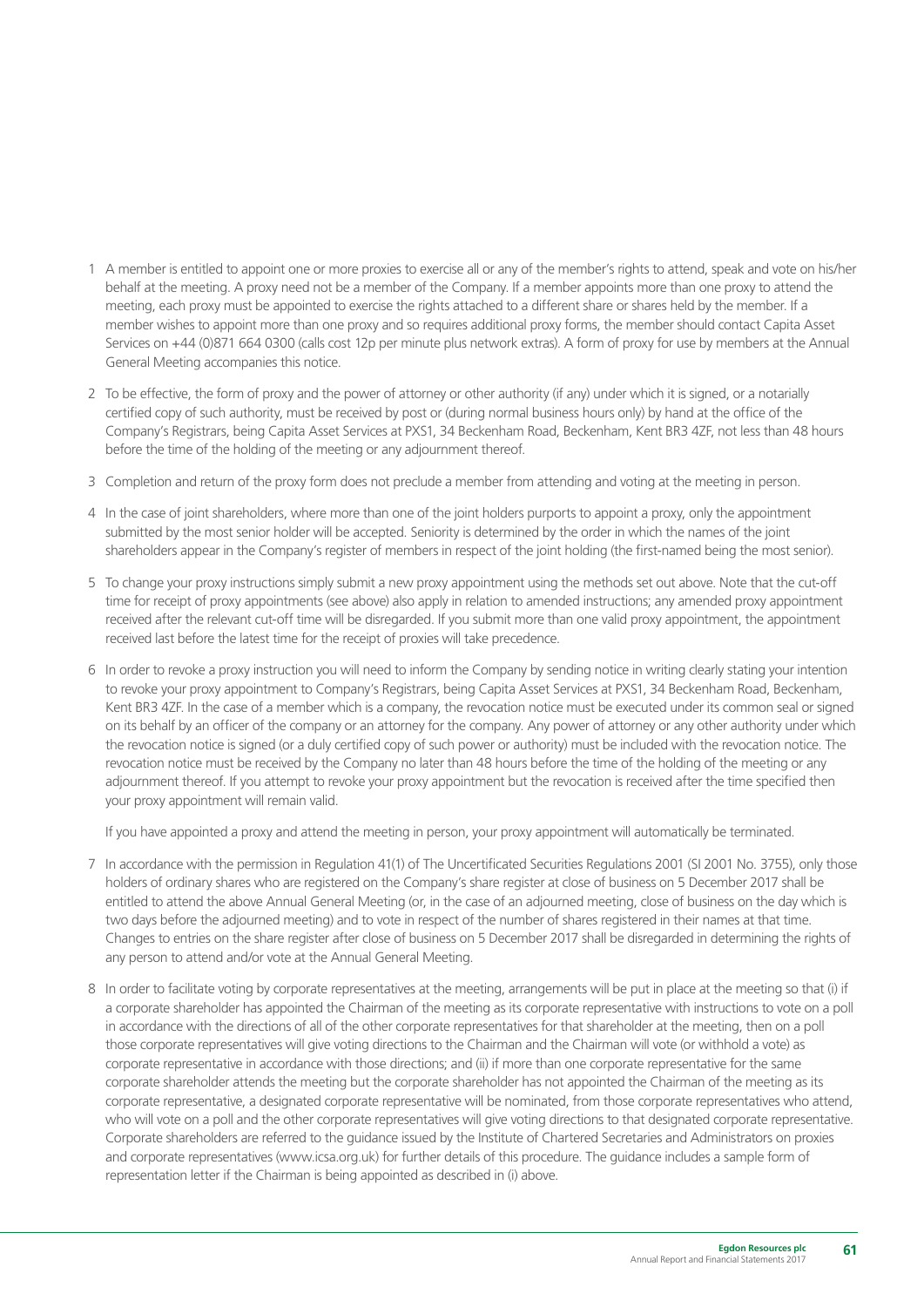### Letter from the Chairman with Notice of Annual General Meeting *continued*

- 9 If the Chairman, as a result of any proxy appointments, is given discretion as to how the votes the subject of those proxies are cast and the voting rights in respect of those discretionary proxies, when added to the interests in the Company's securities already held by the Chairman, result in the Chairman holding such number of voting rights that he has a notifiable obligation under the Disclosure and Transparency Rules, the Chairman will make the necessary notifications to the Company and the Financial Conduct Authority. As a result, any member holding 3% or more of the voting rights in the Company who grants the Chairman a discretionary proxy in respect of some or all of those voting rights and so would otherwise have a notification obligation under the Disclosure and Transparency Rules, need not make a separate notification to the Company and the Financial Conduct Authority.
- 10 Copies of the service agreements and letters of appointment between the Company and its Directors will be available for inspection at the registered office of the Company during usual business hours on any weekday (Saturdays, Sundays and Bank Holidays excluded) until the date of the meeting and also on the date and at the place of the meeting from half an hour before the meeting until the conclusion of the meeting.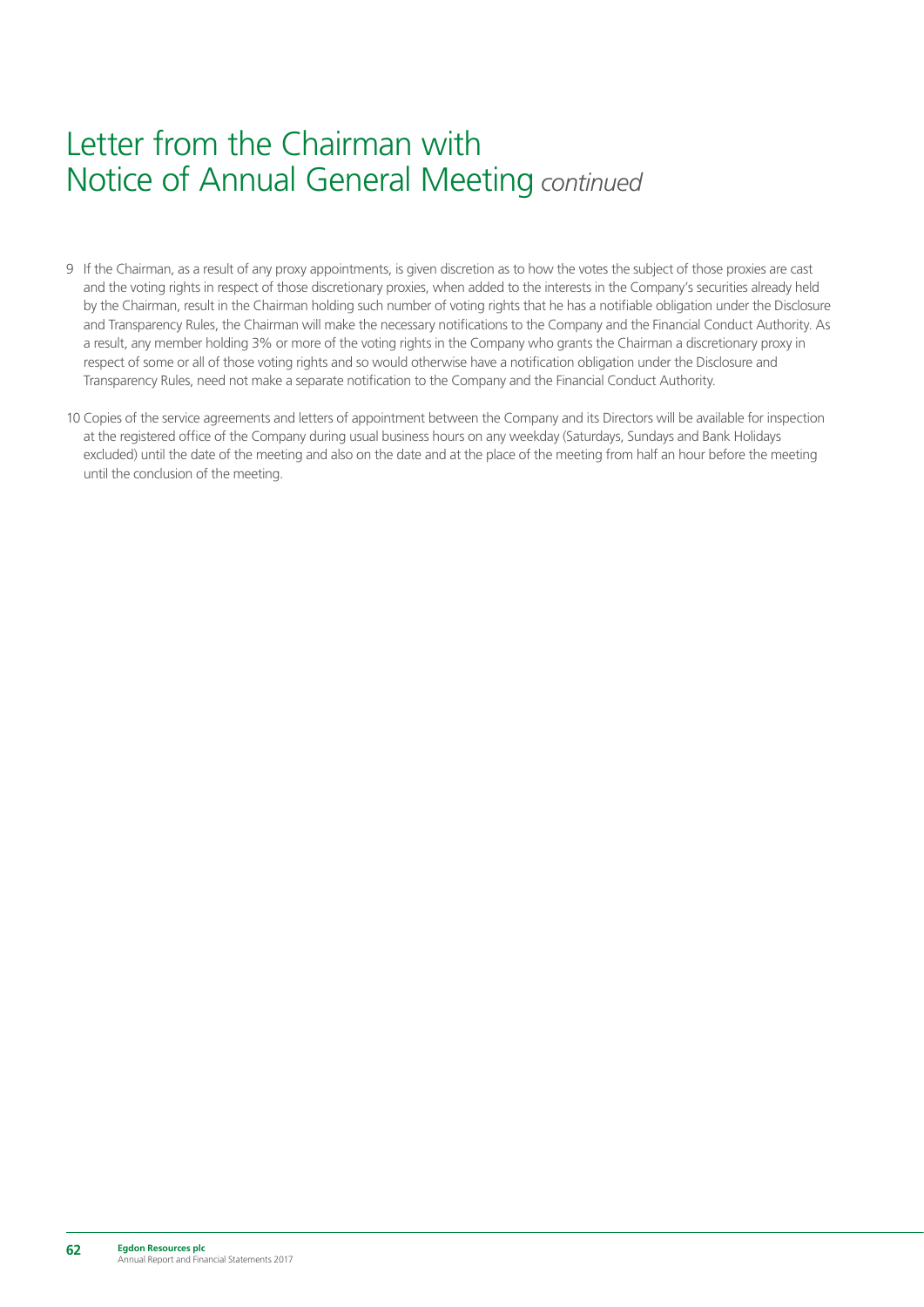## Directors, Officers and Advisors

#### **Directors**

Philip Stephens<br>
Mark Abbott Managing

Managing Director Jeremy Field Technical Director<br>
Valter Roberts<br>
Non-executive Director Walter Roberts **Non-executive Director and Company Secretary**<br>
Kenneth Ratcliff **Non-executive Director** Non-executive Director Andrew Lodge Mon-executive Director Paul Jenkinson Non-executive Director

#### **Principal and Registered Office**

The Wheat House 98 High Street Odiham Hampshire RG29 1LP

### **Nominated Advisor and Stockbrokers**

Cantor Fitzgerald Europe One Churchill Place Canary Wharf London E14 5RB

#### **Joint Broker**

VSA Capital Limited Fourth Floor New Liverpool House 15–17 Eldon Street London EC2M 7LD

#### **Financial Advisor**

Evercore 15 Stanhope Gate London W1K 1LN

#### **Statutory Auditor**

Nexia Smith & Williamson Chartered Accountants 25 Moorgate London EC2R 6AY

#### **Accountants and Tax Advisors**

BDO LLP 31 Chertsey Street Guildford Surrey GU1 4HD

#### **Legal Advisors**

Norton Rose Fulbright 3 More London Riverside London SE1 2AQ

### **Financial Public Relations**

Buchanan 107 Cheapside London EC2V 6DV

#### **Registrars**

Capita Registrars Limited The Registry 34 Beckenham Road Beckenham Kent BR3 4TU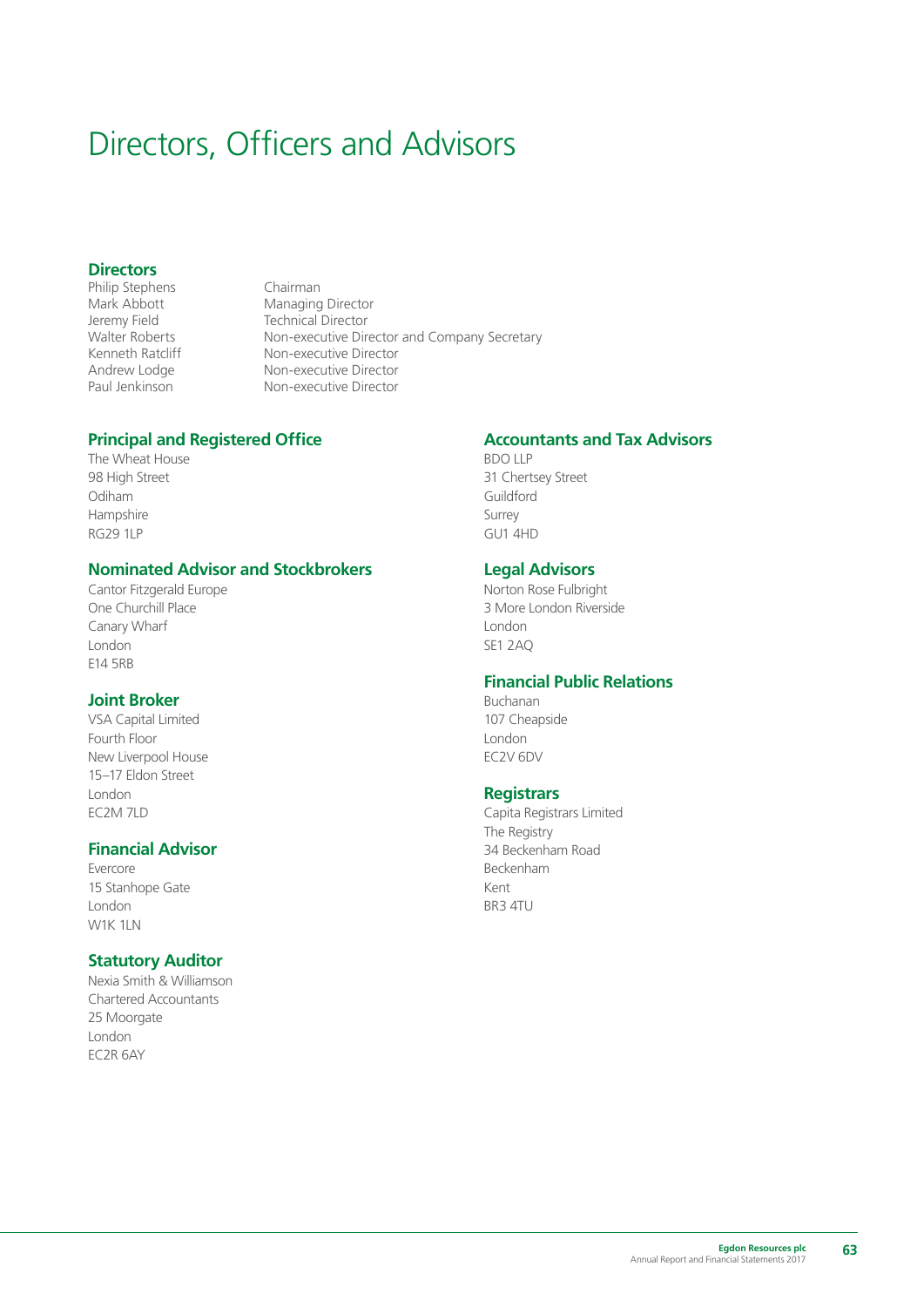### **Licences As at 30 October 2017**

| <b>Licences</b>    |                       | <b>Operator</b>                                    | <b>Egdon</b><br><b>Interest</b> | Area km <sup>2</sup> |
|--------------------|-----------------------|----------------------------------------------------|---------------------------------|----------------------|
|                    |                       |                                                    |                                 |                      |
| UK<br>$\mathbf{1}$ | <b>EXL253</b>         | Egdon Resources U.K. Limited (Deep Rights)         | 100.000%                        | 3.00                 |
| 2                  | <b>EXL294</b>         | Egdon Resources U.K. Limited                       | 100.000%                        | 2.70                 |
| 3                  | PL090 (Waddock Cross) | Egdon Resources U.K. Limited                       | 55.000%                         | 19.00                |
|                    | <b>PL090</b>          | Egdon Resources U.K. Limited                       | 42.500%                         | 183.00               |
|                    |                       |                                                    |                                 |                      |
| 4                  | PL161-2               | Egdon Resources U.K. Limited (Deep Rights)         | 100.000%                        | 18.00                |
| 5                  | PL161-1               | Scottish Power Generation Limited                  | 50.000%                         | 38.00                |
| 6                  | PL162-1               | Scottish Power Generation Limited                  | 50.000%                         | 114.00               |
| 7                  | PEDL001               | Egdon Resources U.K. Limited (Deep Rights)         | 100.000%                        | 11.00                |
| 8                  | PEDL005 (Remainder)   | Egdon Resources U.K. Limited                       | 65.000%*                        | 23.50                |
| 9                  | PEDL011               | Egdon Resources U.K. Limited (Deep Rights)         | 100.000%                        | 6.00                 |
| 10                 | PEDL037               | Egdon Resources U.K. Limited (Deep Rights)         | 100.000%                        | 10.00                |
| 11                 | PEDL039               | Egdon Resources U.K. Limited (Deep Rights)         | 100.000%                        | 3.00                 |
| 12                 | PEDL043               | Egdon Resources U.K. Limited (Deep Rights)         | 100.000%                        | 57.00                |
| 13                 | PEDL068               | Egdon Resources U.K. Limited                       | 68.000%                         | 83.20                |
| 14                 | PEDL070               | Island Gas Limited (Star Energy Group)             | 26.670%                         | 18.28                |
| 15                 | PEDL118               | Egdon Resources U.K. Limited                       | 55.560%                         | 10.60                |
| 16                 | PEDL130               | Egdon Resources U.K. Limited                       | 100.000%                        | 45.00                |
| 17                 | PEDL139               | Island Gas Limited (Star Energy Group)             | 14.500%                         | 100.00               |
| 18                 | PEDL140               | Island Gas Limited (Star Energy Group)             | 14.500%                         | 141.60               |
| 19                 | PEDL141               | Seven Star Natural Gas Limited (Alkane Energy plc) | 46.000%                         | 100.00               |
| 20                 | PEDL143               | Europa Oil and Gas Limited                         | 18.400%                         | 92.00                |
| 21                 | PEDL169               | Egdon Resources U.K. Limited (Deep Rights)         | 20.000%                         | 62.00                |
| 22                 | PEDL180               | Egdon Resources U.K. Limited                       | 25.000%                         | 40.00                |
| 23                 | PEDL181               | Europa Oil and Gas Limited                         | 25.000%                         | 160.00               |
| 24                 | PEDL182               | Egdon Resources U.K. Limited                       | 25.000%                         | 19.00                |
| 25                 | PEDL191               | Egdon Resources U.K. Limited (Deep Rights)         | 100.000%                        | 66.00                |
| 26                 | PEDL201               | Egdon Resources U.K. Limited                       | 45.000%                         | 80.00                |
| 27                 | <b>PEDL202</b>        | Egdon Resources U.K. Limited (Deep Rights)         | 100.000%                        | 84.00                |
| 28                 | PEDL203               | Egdon Resources U.K. Limited                       | 55.560%                         | 10.50                |
| 29                 | PEDL209               | Egdon Resources U.K. Limited                       | 72.000%                         | 64.00                |
| 30                 | PEDL241               | Egdon Resources U.K. Limited                       | 80.000%                         | 55.00                |
| 31                 | PEDL253               | Egdon Resources U.K. Limited                       | 52.800%                         | 95.00                |
| 32                 | PEDL258               | Egdon Resources U.K. Limited                       | 100.000%                        | 0.50                 |
| 33                 | PEDL259               | Third Energy UK Gas Limited                        | 49.990%                         | 139.00               |
| 34                 | PEDL273               | Island Gas Limited                                 |                                 |                      |
|                    |                       | Island Gas Limited                                 | 15.000%                         | 196.00               |
| 35                 | PEDL278               |                                                    | 50.000%                         | 38.00                |
| 36                 | PEDL305               | Island Gas Limited                                 | 15.000%                         | 143.00               |
| 37                 | PEDL306               | Egdon Resources U.K. Limited                       | 30.000%                         | 191.00               |
| 38                 | PEDL316               | Island Gas Limited                                 | 15.000%                         | 111.00               |
| 39                 | PEDL334               | Egdon Resources U.K. Limited                       | 60.000%                         | 164.00               |
| 40                 | PEDL339               | Egdon Resources U.K. Limited                       | 65.000%                         | 87.00                |
| 41                 | PEDL343               | Third Energy UK Gas Limited                        | 17.500%                         | 110.00               |
| 42                 | P.1241                | Centrica North Sea Limited                         | 10.000%                         | 43.00                |
| 43                 | P.1929                | Egdon Resources U.K. Limited                       | 100.000%                        | 360.00               |

\* 45% in Keddington oil field area